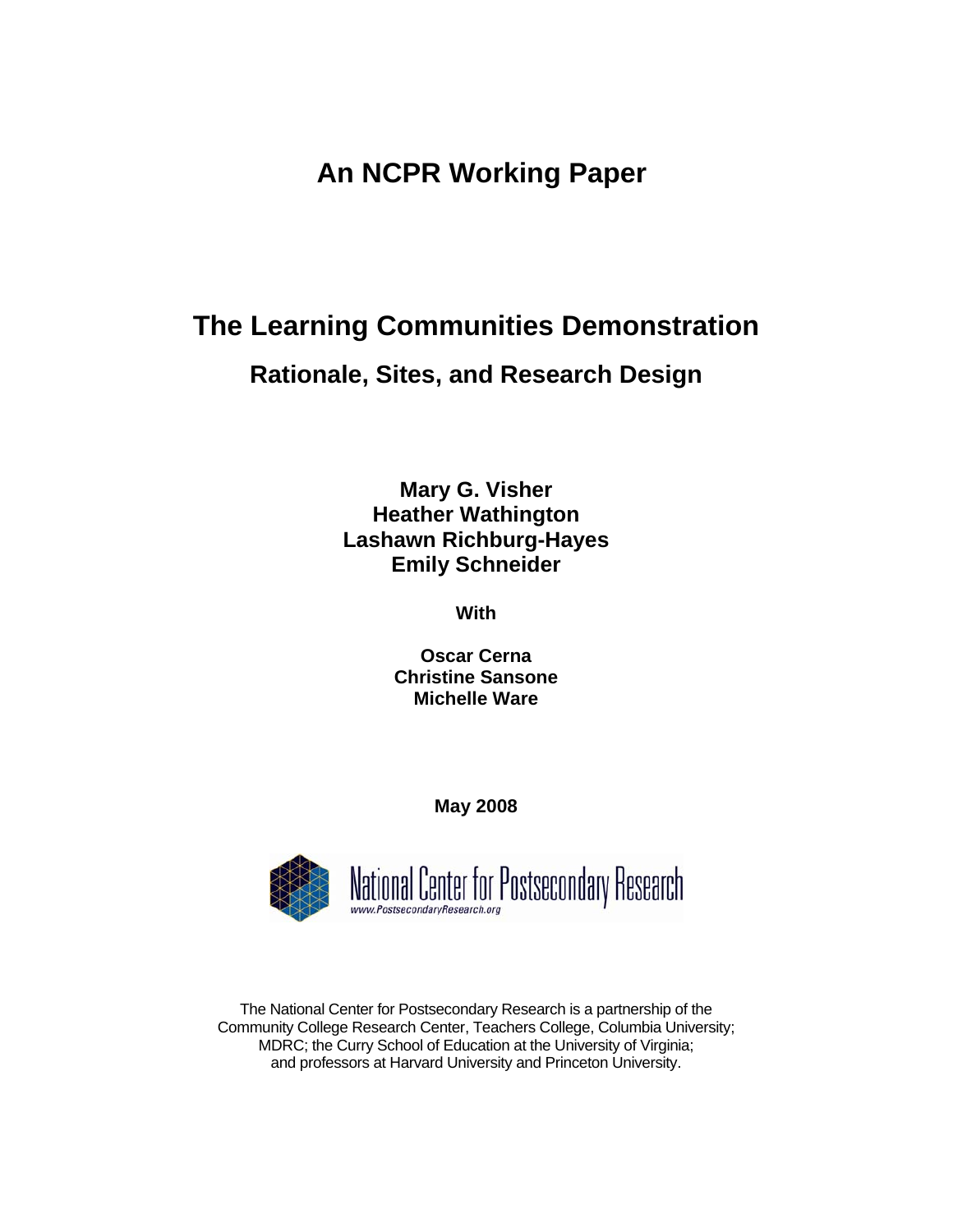The National Center for Postsecondary Education was established by a grant from the Institute of Education Sciences of the U.S. Department of Education. The Learning Communities Demonstration is also supported by Lumina Foundation for Education, the Kresge Foundation, Robin Hood Foundation, and Ford Foundation.

Dissemination of MDRC publications is supported by the following funders that help finance MDRC's public policy outreach and expanding efforts to communicate the results and implications of our work to policymakers, practitioners, and others: The Ambrose Monell Foundation, Bristol-Myers Squibb Foundation, and The Starr Foundation. MDRC's dissemination of its educationrelated work is supported by the Bill & Melinda Gates Foundation, Carnegie Corporation of New York, and Citi Foundation. In addition, earnings from the MDRC Endowment help sustain our dissemination efforts. Contributors to the MDRC Endowment include Alcoa Foundation, The Ambrose Monell Foundation, Anheuser-Busch Foundation, Bristol-Myers Squibb Foundation, Charles Stewart Mott Foundation, Ford Foundation, The George Gund Foundation, The Grable Foundation, The Lizabeth and Frank Newman Charitable Foundation, The New York Times Company Foundation, Jan Nicholson, Paul H. O'Neill Charitable Foundation, John S. Reed, The Sandler Family Supporting Foundation, and The Stupski Family Fund, as well as other individual contributors.

The contents of this report were developed under a grant from the Department of Education. However, those contents do not necessarily represent the policy of the Department of Education, and you should not assume endorsement by the federal government. The findings and conclusions in this report do not necessarily represent the official positions or policies of the funders.

For information about MDRC and MDRC publications, visit: www.mdrc.org. For information about NCPR and NCPR publications, visit www.postsecondaryresearch.org.

Copyright © 2008 by MDRC and the National Center for Postsecondary Research. All rights reserved.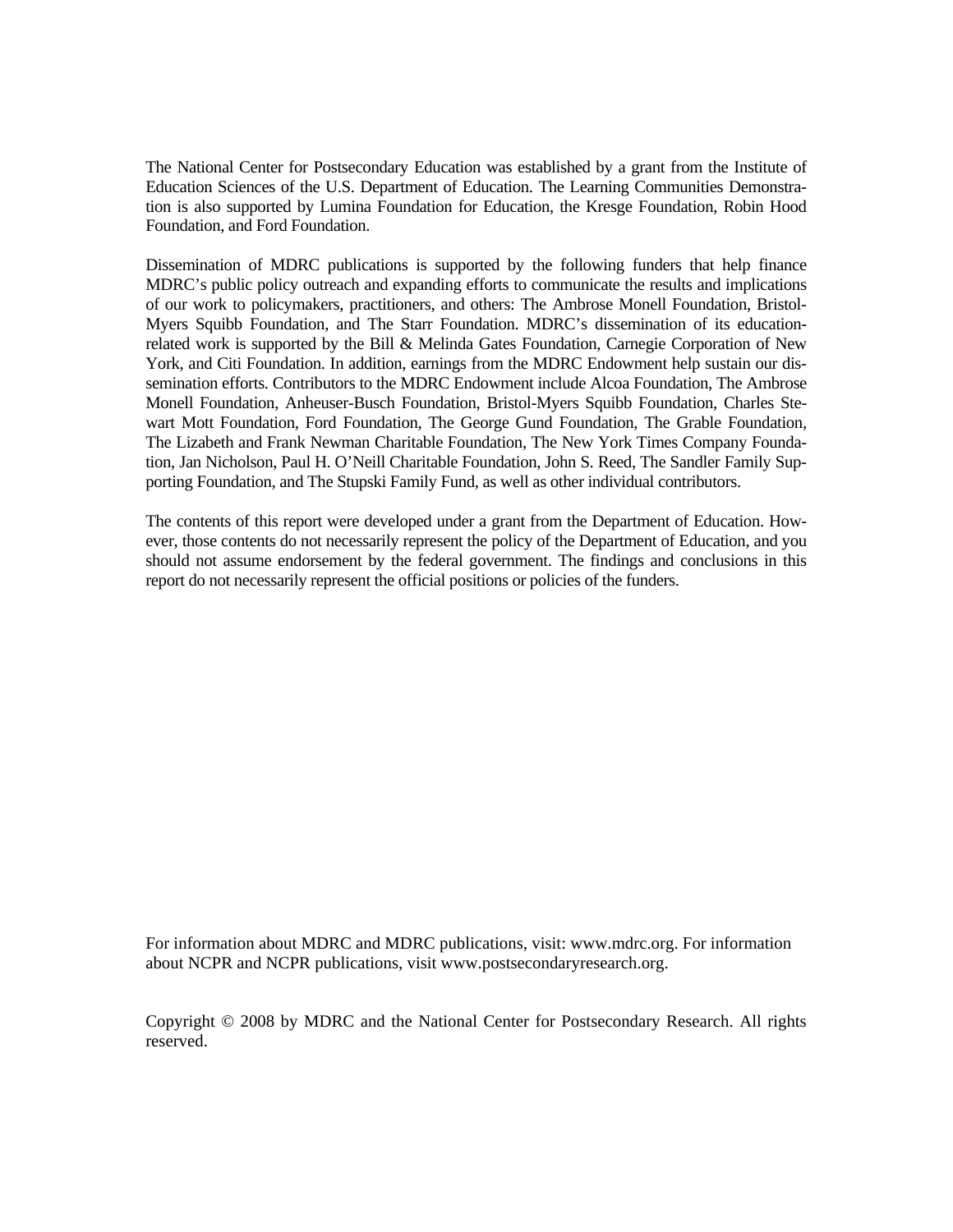## **Overview**

With their open admissions, low cost, and convenient locations, community colleges have taken great strides in recent decades in providing *access* to college for millions of students with diverse ethnic and academic backgrounds. Now, however, community colleges must tackle an even more formidable challenge: how to help increasingly large numbers of academically underprepared students *succeed* in college. The developmental courses to which over half of entering students are directed often prove to be too great a hurdle, and the majority who hope to earn a certificate or a degree, or to transfer, drop out before reaching their goals.

Learning communities are a popular strategy that community colleges nationwide have embraced in support of developmental students. In a learning community, a cohort of students takes two or more courses linked by integrated themes and assignments that are developed through ongoing faculty collaboration. Learning communities are intended to foster active and collaborative learning and to create stronger relationships among students and between students and faculty. These elements are theorized to increase students' motivation and sense of belonging, which in turn drive their effort, learning, persistence, and, ultimately, success.

While the number of learning community programs continues to grow, rigorous studies measuring their *effectiveness* are limited. To address this need for evidence, the Learning Communities demonstration, launched in 2007, uses random assignment to test models of learning communities at six community colleges: Kingsborough Community College, Queensborough Community College, Hillsborough Community College, Merced College, Houston Community College System, and Community College of Baltimore County. Five models serve developmental students in their first semester, and the sixth model enrolls second-semester students. The study is designed to answer three sets of questions:

- 1. How can learning communities be designed to address the needs of academically underprepared students?
- 2. What are the effects of learning communities on student achievement, as measured by test scores, credits earned, and grades? What are the effects of learning communities on students' persistence in higher education?
- 3. What do learning communities cost and how do these costs compare with the costs of standard college programs for students with low basic skills?

Preliminary findings will be available in 2009. This working paper describes the study's design, including a summary of the theoretical and empirical research relevant to learning communities, descriptions of the sites and their learning community models, the random assignment procedures, and plans for data analysis.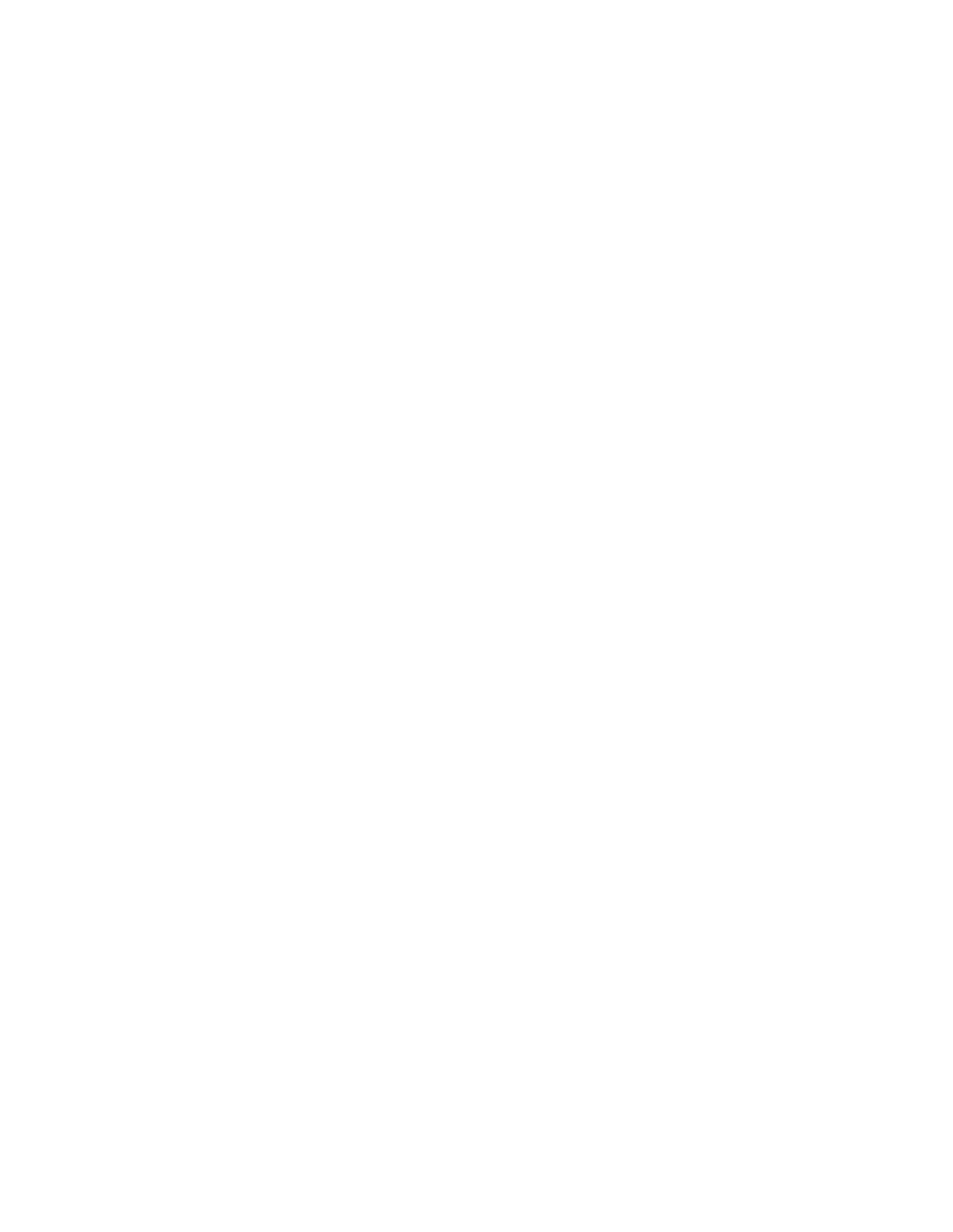# **Contents**

| <b>Overview</b>                                                       | iii            |
|-----------------------------------------------------------------------|----------------|
| <b>List of Exhibits</b>                                               | vii            |
| <b>Acknowledgments</b>                                                | ix             |
| <b>Introduction</b>                                                   | $\mathbf{1}$   |
| The Case for Learning Communities: Review of the Literature           | 5              |
| The Need for Developmental Education                                  | 5              |
| Approaches to Educating Developmental Students                        | 6              |
| The Origins of Learning Communities                                   | $\overline{7}$ |
| Learning Communities in Community Colleges Today: Theory of Change    |                |
| and Core Dimensions                                                   | 8              |
| The Effectiveness of Learning Communities: A Review of the Literature | 11             |
| The Demonstration Sites and Study Intake                              | 15             |
| <b>Site Recruitment Goals</b>                                         | 15             |
| Description of the Colleges and Their Learning Communities            | 16             |
| <b>Study Intake and Random Assignment</b>                             | 20             |
| Strengthening the Learning Communities Through Technical Assistance   | 21             |
| The Research: Goals, Methodology, and Data                            | 23             |
| The Implementation Study                                              | 23             |
| The Impact Study                                                      | 28             |
| The Cost Study                                                        | 35             |
| <b>Appendix A</b>                                                     |                |
| Core Dimensions of Learning Communities and Their Indicators          | 39             |
| <b>References</b>                                                     | 45             |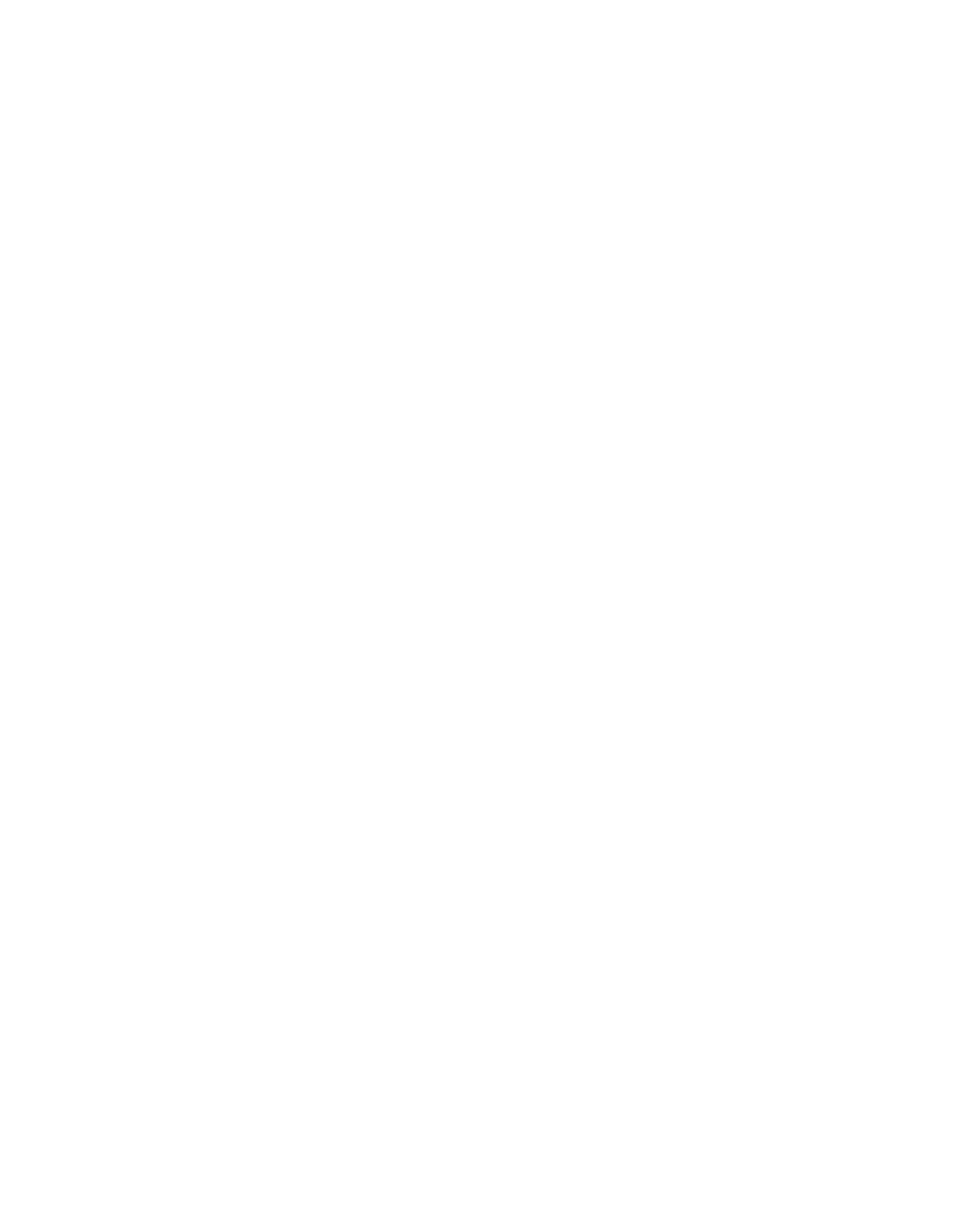# **List of Exhibits**

### **Table**

| 1              | Selected Characteristics of the Learning Communities in the Learning<br>Communities Demonstration, by College                  | 17 |
|----------------|--------------------------------------------------------------------------------------------------------------------------------|----|
| 2              | Selected Characteristics of the Colleges in the Learning Communities<br>Demonstration                                          | 18 |
| 3              | Core Dimensions of Learning Communities in Community Colleges                                                                  | 25 |
| $\overline{4}$ | Time Line for the Implementation Study                                                                                         | 29 |
| 5              | Determinants of Eligibility for the Learning Communities Demonstration, by<br>College                                          | 31 |
| 6              | Minimum Detectable Effect Size (MDES), by Various Total Sample Sizes<br>and Ratios of Treatment Group to Control Group Members | 32 |
| A.1            | Core Dimensions of Learning Communities and Their Indicators                                                                   | 41 |
| Figure         |                                                                                                                                |    |

### **Figure**

| Learning Communities in Community Colleges: A Logic Model | 10 |
|-----------------------------------------------------------|----|
|-----------------------------------------------------------|----|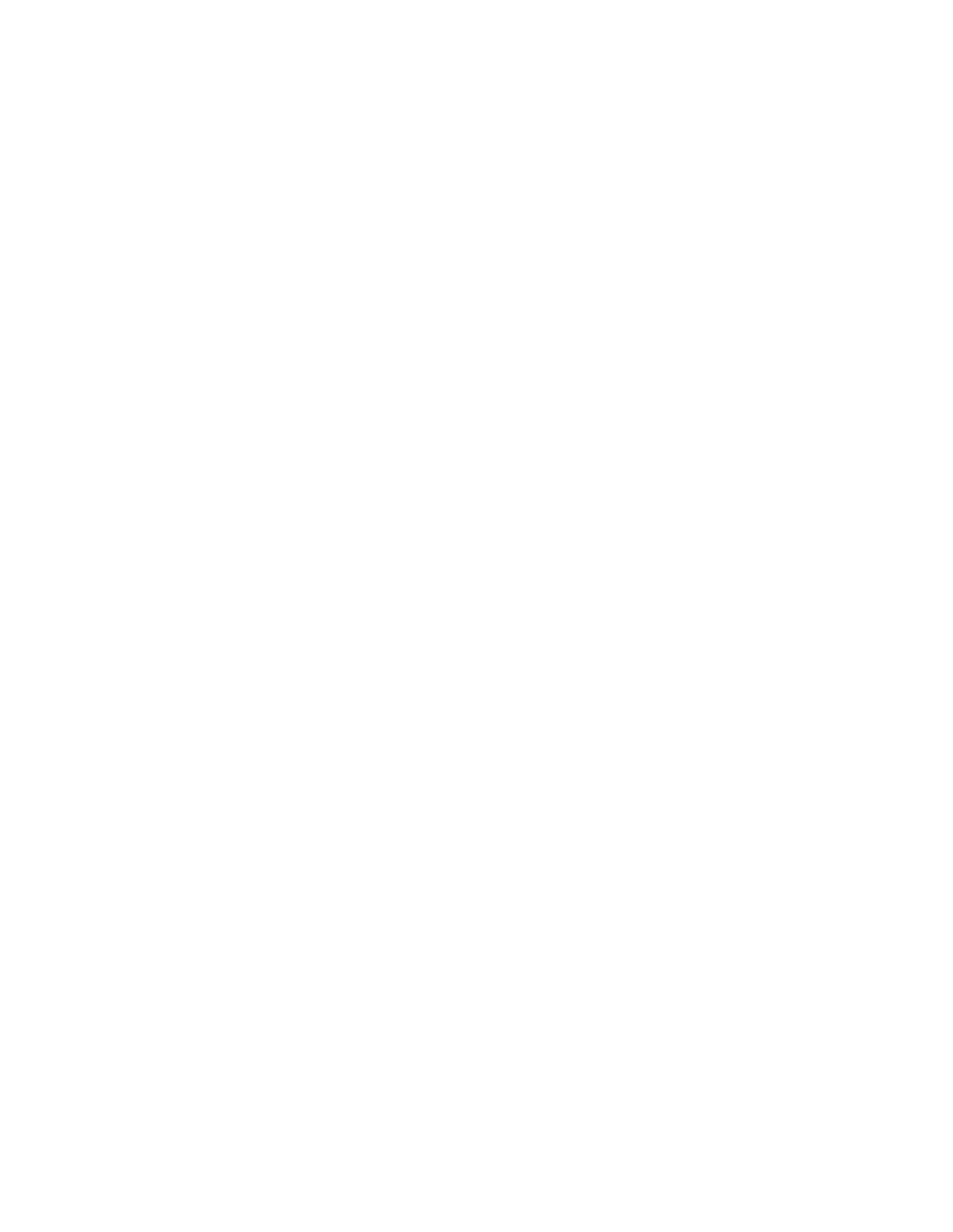# **Acknowledgments**

We thank Thomas Bailey at the Community College Research Center and our MDRC colleagues Fred Doolittle, Robert Ivry, Thomas Brock, Charles Michalopoulos, and Colleen Sommo for providing valuable comments and feedback on an earlier draft of this report. We also thank the six colleges participating in the demonstration for their comments on sections of this paper and for their ongoing dedication and hard work as our partners in this study.

The Authors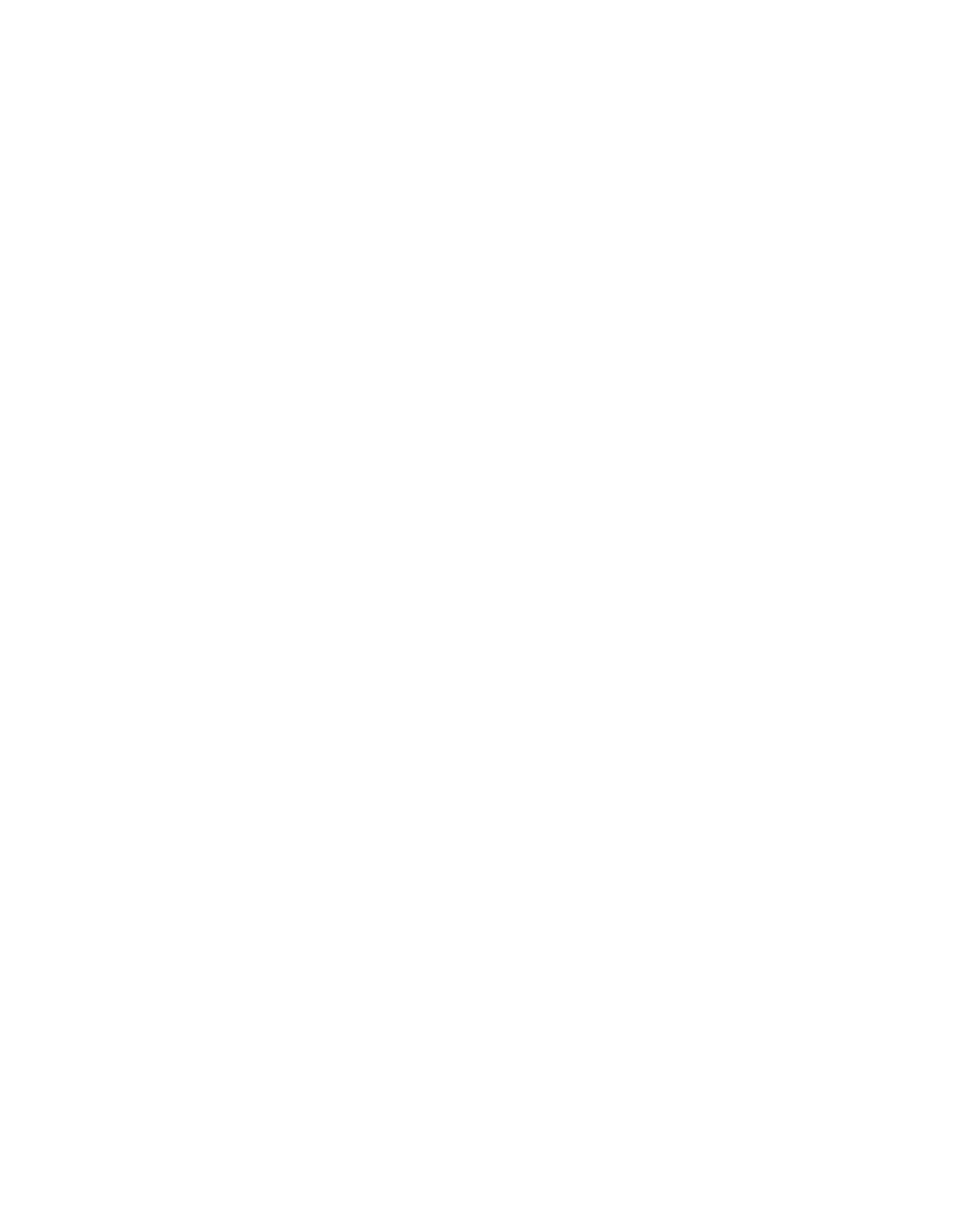### **Introduction**

Community colleges play a unique and indispensable role in higher education, each year offering millions a chance at a college education without regard to their level of academic preparation. Community colleges now serve close to half of all undergraduates and disproportionately high numbers of undergraduates of color.<sup>1</sup> With their open admissions, low cost, and convenient locations, community colleges enroll a heterogeneous mix of older or dislocated workers returning to school for retraining, welfare clients seeking short-term job training, and younger students in pursuit of an associate's degree or seeking to transfer to a four-year institution.

Having taken great strides in recent decades in providing *access* to a postsecondary education for so many, community colleges must now tackle an even more formidable challenge: how to help large numbers of academically underprepared students *succeed* in college. As enrollment steadily grows, an alarmingly high and steadily increasing percentage of students score too low on diagnostic tests to enroll in credit-bearing, college-level classes. In most community colleges, over half of entering students are directed to remedial education in reading, writing, and mathematics.<sup>2</sup> To make matters worse, at most, only about 70 percent of these "developmental" students pass all their precollege reading and writing courses, and only about 30 percent pass all their developmental math courses, even after multiple attempts.<sup>3</sup> Discouraged and unable to afford being students for long, the majority of developmental students end up dropping out without earning a certificate or a degree and without transferring to a four-year institution.<sup>4</sup>

Colleges are also facing growing pressure to pay attention to data on access, retention, and persistence and to show evidence of their progress — or lack thereof — in improving student success rates. This drive toward increased accountability in the postsecondary sector is nowhere more clearly stated than in the conclusions of the Commission on the Future of Higher Education (the Spellings Commission) in 2006. Charged with making recommendations that would position colleges and universities to educate and train American's future workforce, the 19-member commission focused on four areas: access, affordability, the standards of quality in instruction, and the accountability of institutions of higher learning to their constituencies (students, families, taxpayers, and other investors in higher education). For the first time in their history, community colleges are being asked to routinely track and report on their completion

<sup>&</sup>lt;sup>1</sup>In 1999-2000, one out of three of all undergraduate students ages 19 to 23 were enrolled in the nation's 1,100 community colleges. Students of color, particular Hispanics, are overrepresented in community colleges, compared with four-year institutions (Horn, Peter, and Rooney, 2002).

 $2^{2}$ Dougherty (1994, 2003); McCabe (2000); Roueche and Roueche (1999).

 $3$ Attewell, Lavin, Domina, and Levey (2006). In the present paper, the terms "developmental" and "remedial" are treated as synonyms.

 $4$ Adelman (2004).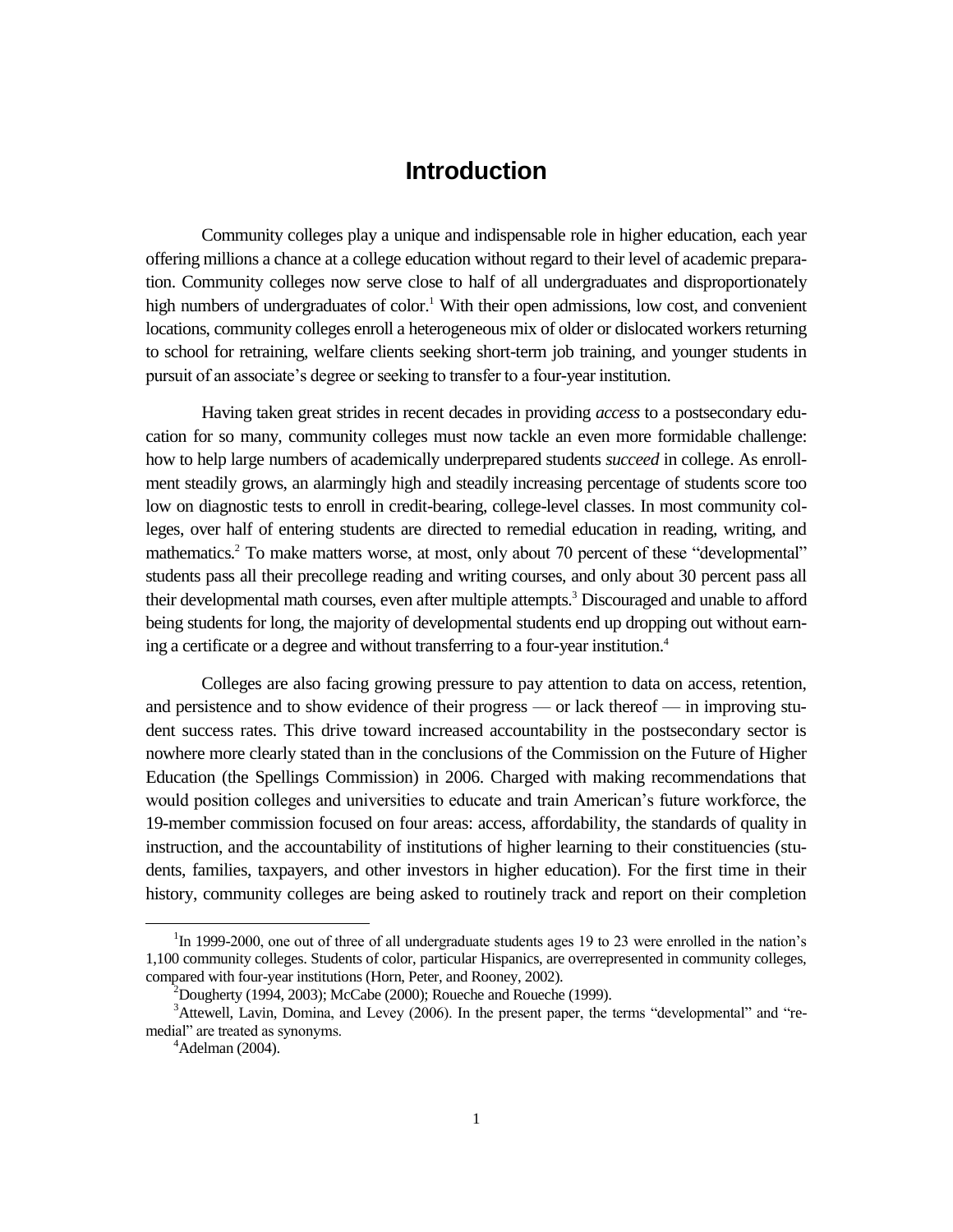rates and "learning outcomes of students." The need for affordable, effective, and feasible interventions has grown even more urgent as a result of this development.

An extremely popular choice for colleges nationwide is the adaptation of a century-old college reform called "learning communities." Modern learning communities in community colleges typically last one semester, enroll between 20 and 30 first-year students together in two or three linked courses in which curricula are integrated and are loosely organized under an overarching theme and in which such pedagogical practices as active and collaborative learning and cross-disciplinary instruction and experiences are encouraged. The "theory of change" underlying learning communities posits that students in learning communities become more engaged in learning and in college life because they are more likely to interact socially and intellectually with the other students in their courses, form stronger relationships with faculty, and make connections across disciplines and between their academic and personal experiences. This increased social integration and intellectual engagement strengthens the motivation to pursue educational goals.

Community colleges, in their quest for reforms that work for struggling students, have embraced learning communities in increasing numbers over the past few decades. With a few important exceptions, however, studies of learning communities have failed to create the knowledge base to support this trend. Most of the research on learning communities has been unable to establish causal links between the intervention and outcomes, especially academic outcomes. More specifically, with only one or two exceptions, evaluations of learning communities and most interventions designed to help developmental college students succeed have failed to use the "gold standard" of random assignment design.

A Request for Proposals issued by the Institute of Education Sciences (IES) of the U.S. Department of Education, calling for a focused program of research with an emphasis on experimental methods, has set a new course for evaluation of programs in higher education. IES awarded a five-year grant to fund the National Center for Postsecondary Research (NCPR), a coalition of research organizations including the Community College Research Center at Teachers College, Columbia University; MDRC; and the University of Virginia. As part of this grant, MDRC, with its NCPR partners, launched a multicollege demonstration of learning communities in 2006. The Learning Communities demonstration, which builds on a similar study done by MDRC of learning communities at Kingsborough Community College,<sup>5</sup> tests six different models of learning communities in six community colleges across the country. Five of the models serve developmental students, and the sixth is designed for second-semester students

<sup>&</sup>lt;sup>5</sup>Scrivener et al. (2008).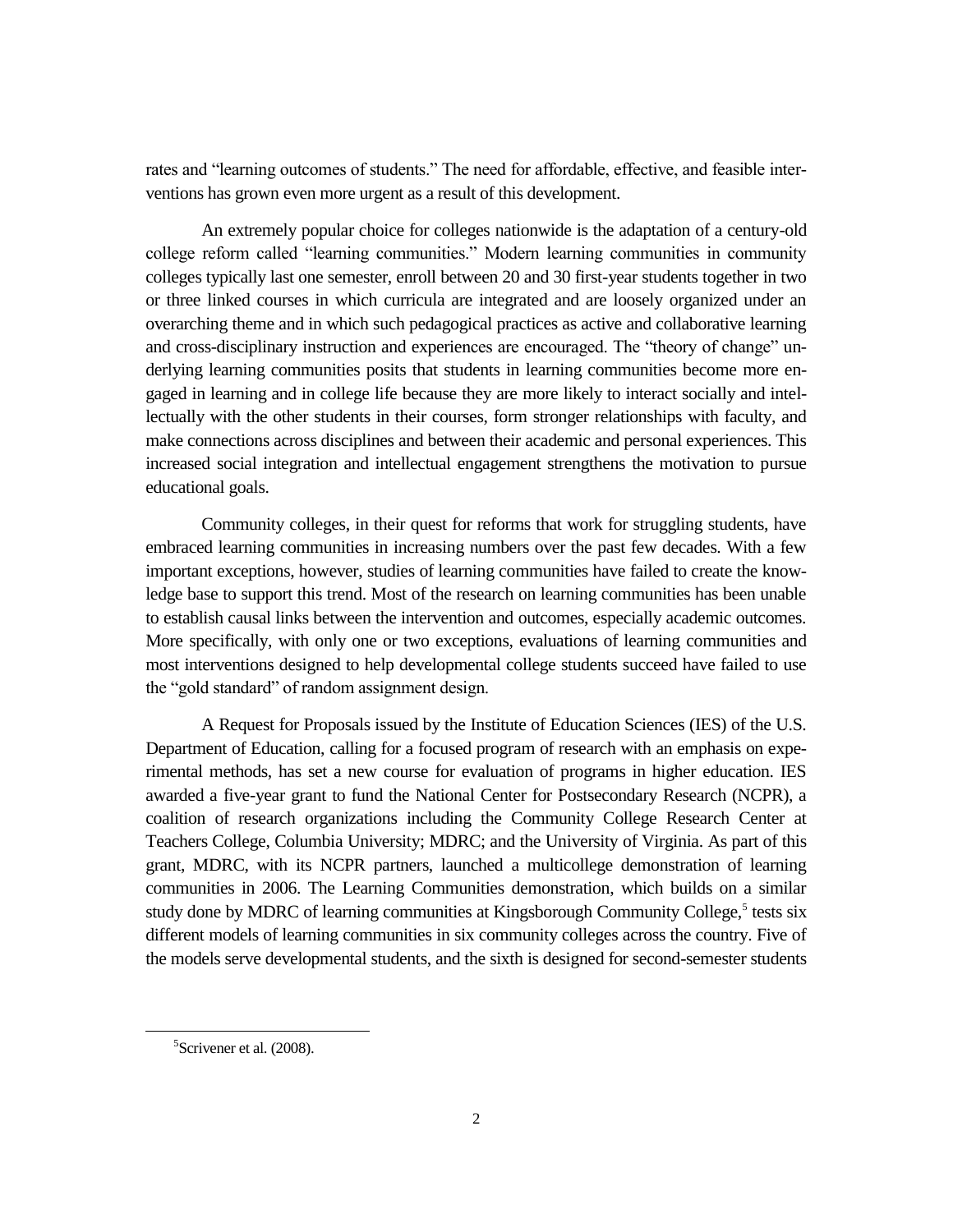who have declared an occupational major. The evaluation is designed to answer three sets of questions:<sup>6</sup>

- 1. How can learning communities be designed and operated to address the needs of academically underprepared students with low basic English and math skills? Do such learning communities offer a classroom and college experience that is substantially different from traditional remedial education programs?
- 2. What are the effects of learning communities on student achievement, as measured by standardized test scores in English and math, credits earned in developmental and regular college courses, grades, and other outcomes? What are the effects of learning communities on students' persistence in higher education?
- 3. What do learning communities cost, and how do their costs compare with the costs of standard college programs for students with low basic skills?

As of the end of 2007, all six Learning Communities demonstration sites were in operation, and random assignment of students to program and control groups was well under way, but the earliest findings on impacts are not expected for at least three years.<sup>7</sup>

The purpose of the present paper –– the first in a series of planned publications resulting from this study –– is to present the rationale for launching a major national demonstration of learning communities in community colleges and to describe the research design, goals, and methodology of the study. The remainder of the paper is organized in three sections. The next section provides a context for the study by reviewing the history of and the literature on learning communities. Then the paper describes the sites selected for the study and their learning communities, touching on progress to date in enrolling students in the study and efforts to assist the six colleges in operating their programs as robust learning communities, with a high degree of fidelity to their design. Finally, the concluding section of the paper describes the plans for conducting the demonstration's implementation, impact, and cost studies.

 $\overline{a}$ 

<sup>&</sup>lt;sup>6</sup>Results from the demonstration will be informed by comparative analyses of the effectiveness of learning communities and other remediation strategies in selected states and systems in which the demonstration is taking place. The data collection and analysis will be carried out by NCPR partners and is not addressed in the present paper, which focuses exclusively on the experimental evaluation of learning communities.

 ${}^{7}$ An interim report focusing on the implementation of the Learning Communities demonstration is expected to be released in 2009, and a second report, including impact findings, is scheduled for 2011. A how-to guide on designing and operating an effective learning communities program –– based on the experiences of the six demonstration sites –– will follow in late 2011.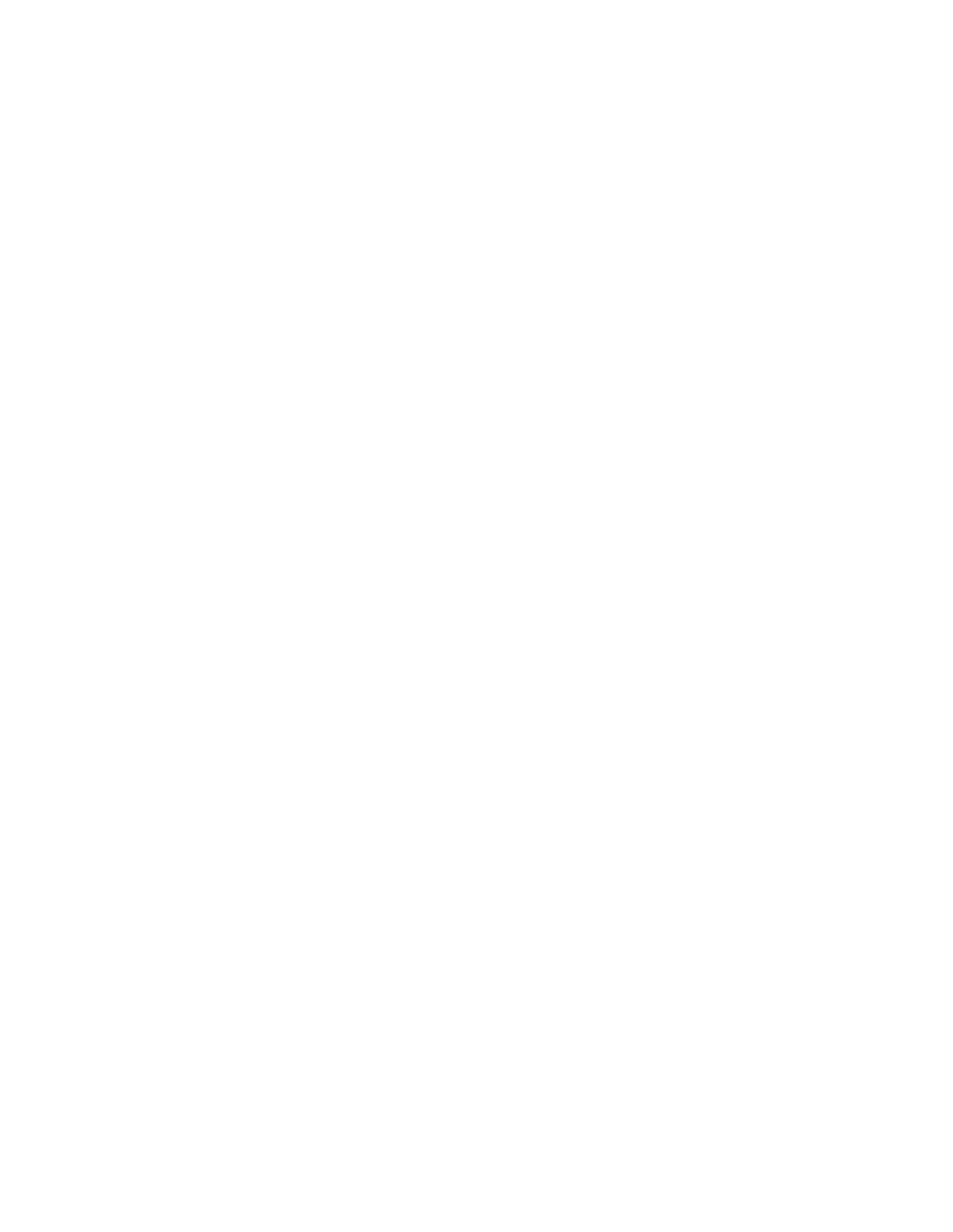# **The Case for Learning Communities: Review of the Literature**

Community colleges currently enroll 46 percent of all undergraduates and have a student population far more representative of American society than four-year college and university populations.<sup>8</sup> Nationally, community colleges enroll 47 percent of black undergraduates, 55 percent of Hispanic undergraduates, 47 percent of Asian/Pacific Islander undergraduates, and 57 percent of Native American undergraduates.<sup>9</sup> Community colleges also serve as a primary entry point into postsecondary education for adults who have no previous higher education, low-income individuals, and first-generation students.<sup>10</sup>

The considerable literature on community college persistence indicates that most community college students who are taking advantage of this unparalleled access to higher education are not likely to earn a degree or a certificate. Bailey and Alfonso report that of all first-time college students who entered a community college in 1995, only 36 percent earned a certificate, an associate's degree, or a bachelor's degree within six years.<sup>11</sup>

High attrition rates are also the result of large and increasing numbers of students entering postsecondary education underprepared for college-level coursework — the bulk of whom are enrolling in community colleges.<sup>12</sup> Greene and Foster found that approximately two-thirds of recent high school graduates enter college each year, yet many of these students are unprepared academically for college-level material.<sup>13</sup> Research has shown that students with weak academic preparation are less likely to enroll and succeed in postsecondary education.<sup>14</sup>

### **The Need for Developmental Education**

Community colleges have responded to student underpreparedness by offering developmental courses. In 2000, 42 percent of first-year students at two-year colleges enrolled in one or more developmental reading, writing, or mathematics course.<sup>15</sup> Yet the effectiveness of postsecondary developmental education has been the subject of an ongoing debate among educa-

 $\overline{a}$ 

 ${}^{8}$ Cohen and Brawer (1991); Gardiner (1994).

<sup>&</sup>lt;sup>9</sup>American Association of Community Colleges (2007).

<sup>&</sup>lt;sup>10</sup>Cohen and Brawer (1996); Laanan (1995); Green (2006).

<sup>&</sup>lt;sup>11</sup>Bailey and Alfonso (2005).

 $12$ Grimes and David (1999); Bailey, Leinbach, and Jenkins (2005).

<sup>&</sup>lt;sup>13</sup>Greene and Foster (2003).

<sup>&</sup>lt;sup>14</sup> Adelman (1999, 2004); Horn and Kojaku (2001).

<sup>&</sup>lt;sup>15</sup>Parsad and Lewis (2003).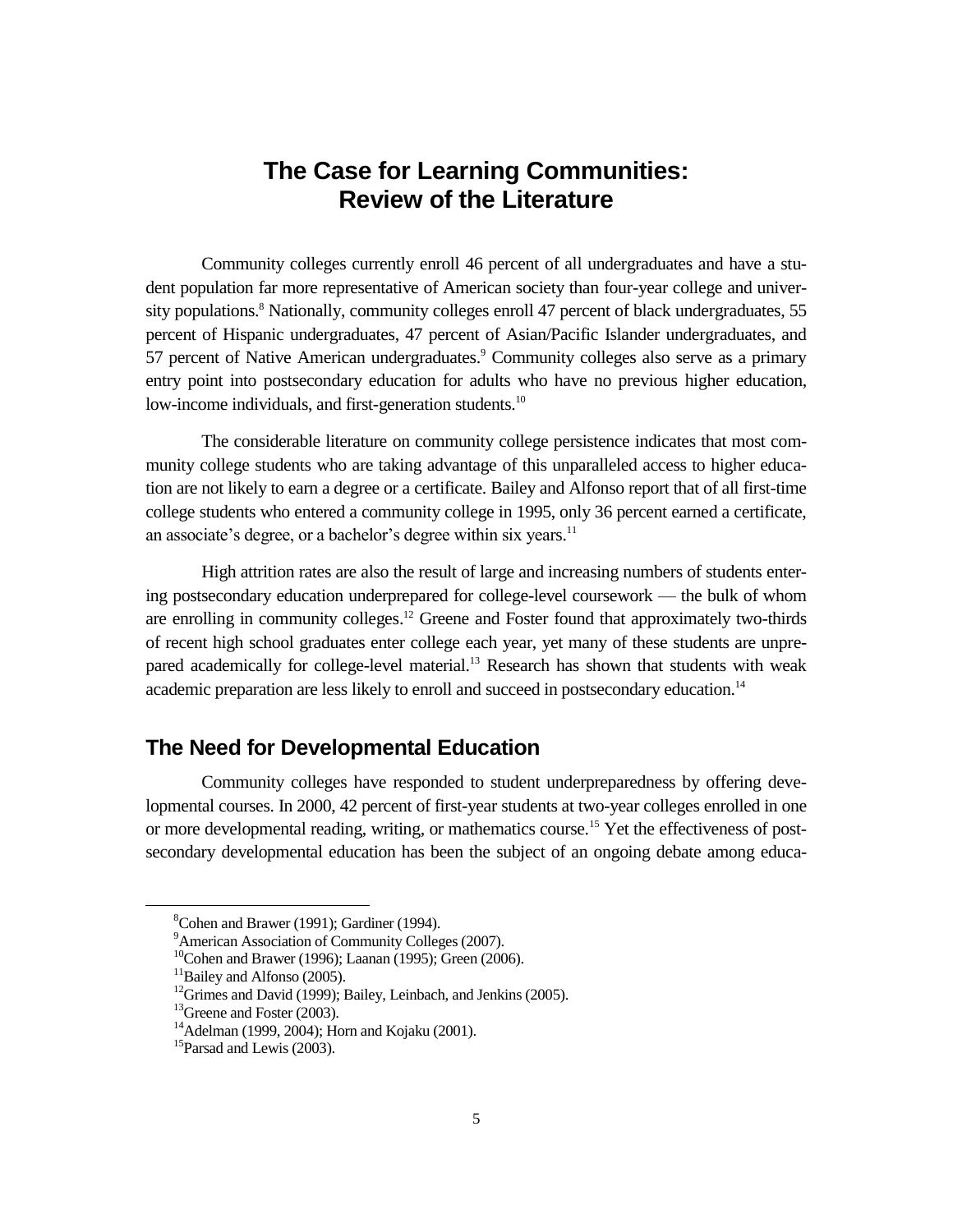tors, policymakers, and the public.<sup>16</sup> Proponents argue that developmental education is necessary because it expands educational opportunities for underprepared students; critics counter that college-level remediation should be discouraged because offering courses covering content and skills that should have been learned in high school is both inefficient and costly to the higher education system.<sup>17</sup>

Rigorous research on the relationship between developmental education and student outcomes is rare, and the findings are mixed. The results of two recent studies of remedial education in two-year colleges in Florida and two- and four-year colleges in Texas suggest limited benefits. The Florida study, for example, found that math remediation has a modest positive effect on persistence into the second year of college, and the Texas study found evidence that math remediation may lead to slightly better grades when students take their first college-level math course. However, neither study found that remediation leads to increases in credit completion or to higher levels of degree attainment. The Texas study also found that remediation has a minimal impact on labor market performance.<sup>18</sup>

Evidence that developmental education bolsters student success is provided by a study that examined the effects of English and math developmental education on 28,000 students in four-year institutions in Ohio. Results suggest that students in developmental education are more likely to persist in college than students with similar test scores and backgrounds who are not required to take the courses. They are also more likely to transfer to a higher-level college and to complete a bachelor's degree.<sup>19</sup>

### **Approaches to Educating Developmental Students**

Community colleges have responded to their alarming and stubbornly persistent failure rates by developing a broad range of programs to offer additional support to developmental students, including orientation seminars, tutorial sessions, discipline-specific help, learning assistance centers, learning labs, supplemental instruction, learning communities, and individualized learning programs.<sup>20</sup> Levin and Koski identify the key ingredients of successful interventions for underprepared students in college. Interventions should foster *motivation* by building on the interests and goals of the students and providing institutional credit toward degrees or certificates; offer *substance* by teaching skills within a substantive or real-world context, as opposed to a more abstract approach; encourage *curiosity and inquiry-based learning;* promote *indepen-*

<sup>&</sup>lt;sup>16</sup>Levin and Calcagno (2008).

<sup>&</sup>lt;sup>17</sup>Hoyt and Sorenson (2001); Bennet (1994); MacDonald (1998).

<sup>&</sup>lt;sup>18</sup>Calcagno and Long (2008); Martorell and McFarlin (2007).

<sup>&</sup>lt;sup>19</sup>Bettinger and Long (2005).

<sup>&</sup>lt;sup>20</sup>Jarvi (1998); Bailey and Alfonso (2005).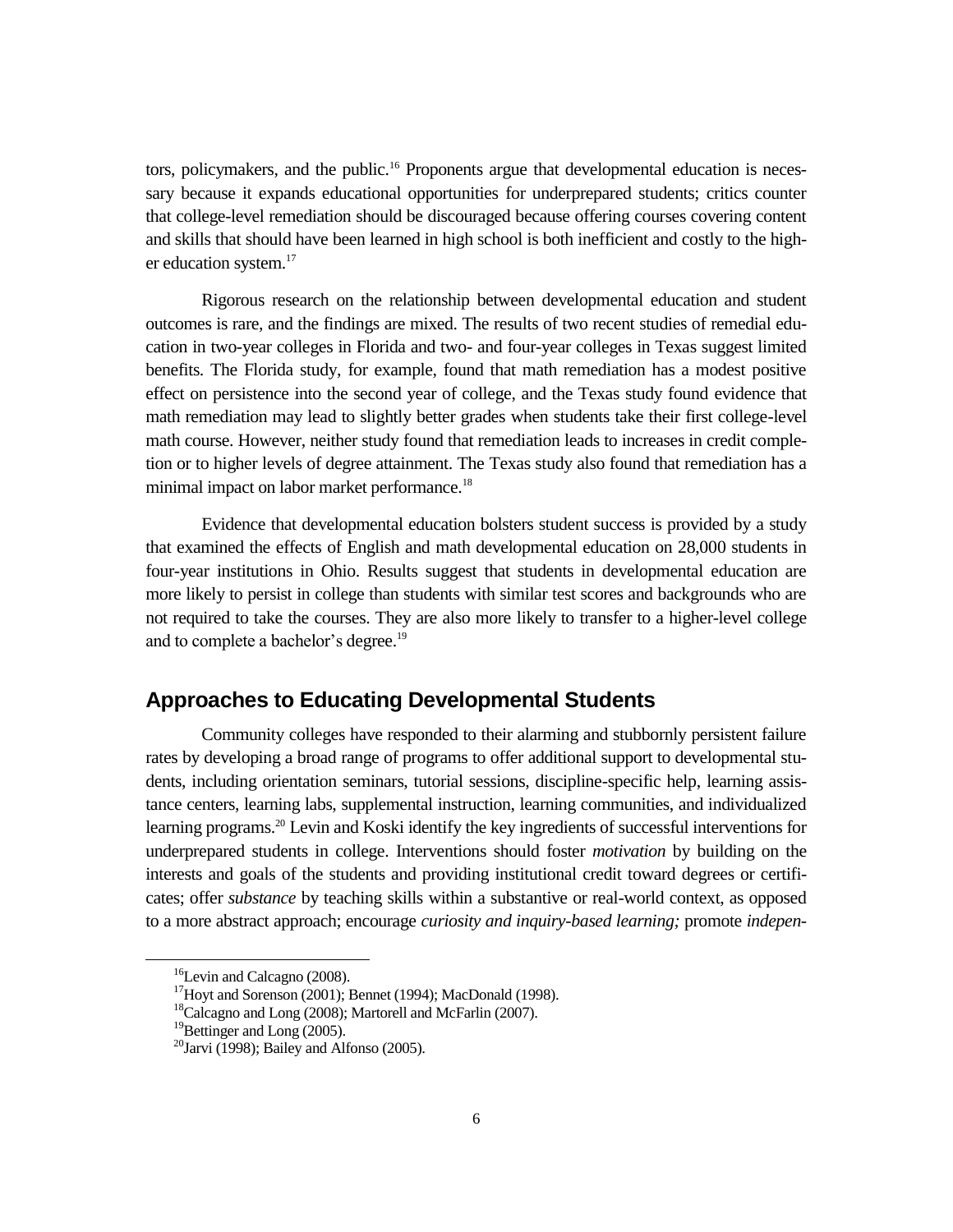*dent thinking;* and use *multiple approaches to learning,* such as collaboration, teamwork, technology, and tutoring. $21$ 

Learning communities –– a curricular model that links two or more classes together for a cohort of students –– potentially include all these ingredients. Accordingly, they are currently one of the most popular interventions being tried to help remedial students. According to the results of the Second National Survey of First-Year Academic Practices (a survey conducted in 2002 by the Policy Center on the First Year of College), 62 percent of the 966 responding research universities, baccalaureate colleges, and community colleges offer a learning community program. Among the 341 responding community colleges, 60 percent offer a learning community program.<sup>22</sup>

### **The Origins of Learning Communities**

Several scholars in the field attribute the underlying ideas and practices of learning communities to John Dewey and Alexander Meiklejohn, linking Dewey's ideas about the importance of social interaction and democracy in learning processes with the community-building and democratic practices of Meiklejohn's Experimental College at the University of Wisconsin.<sup>23</sup> However, others in the field challenge the historical origins of the model and suggest that the ideas of Meiklejohn and Dewey should be revisited in light of the goals of present-day learning communities. In their article on reconsidering learning communities, Talburt and Boyles state that the "compatibility of the educational ideas of Alexander Meiklejohn and John Dewey are debatable at best $^{224}$  and go on to question how relevant these philosophies are to the present state of learning communities.

After the closing of Meiklejohn's Experimental College in 1932, similar innovative and experimental approaches to education emerged in the 1960s. The most notable are the University of California-Berkeley's integrated curriculum program, established by a student of Meiklejohn's Experimental College; and the learning community program at San Jose State College, established by Merv Cadwallader, who later brought his ideas to The Evergreen State College.<sup>25</sup>

The learning community model was revitalized, and a number of programs were developed nationwide, following the founding of the Washington Center for Improving the Quality

 $^{21}$ Levin and Koski (1998).

 $^{22}$ Barefoot (2002).

 $^{23}$ For further reading, see Fogarty and Dunlap with others (2003); Lenning and Ebbers (1999); Smith (2001); Zhao and Kuh (2004).

 $^{24}$ Talburt and Boyles (2005), p. 214.

 $25$ Smith (2001).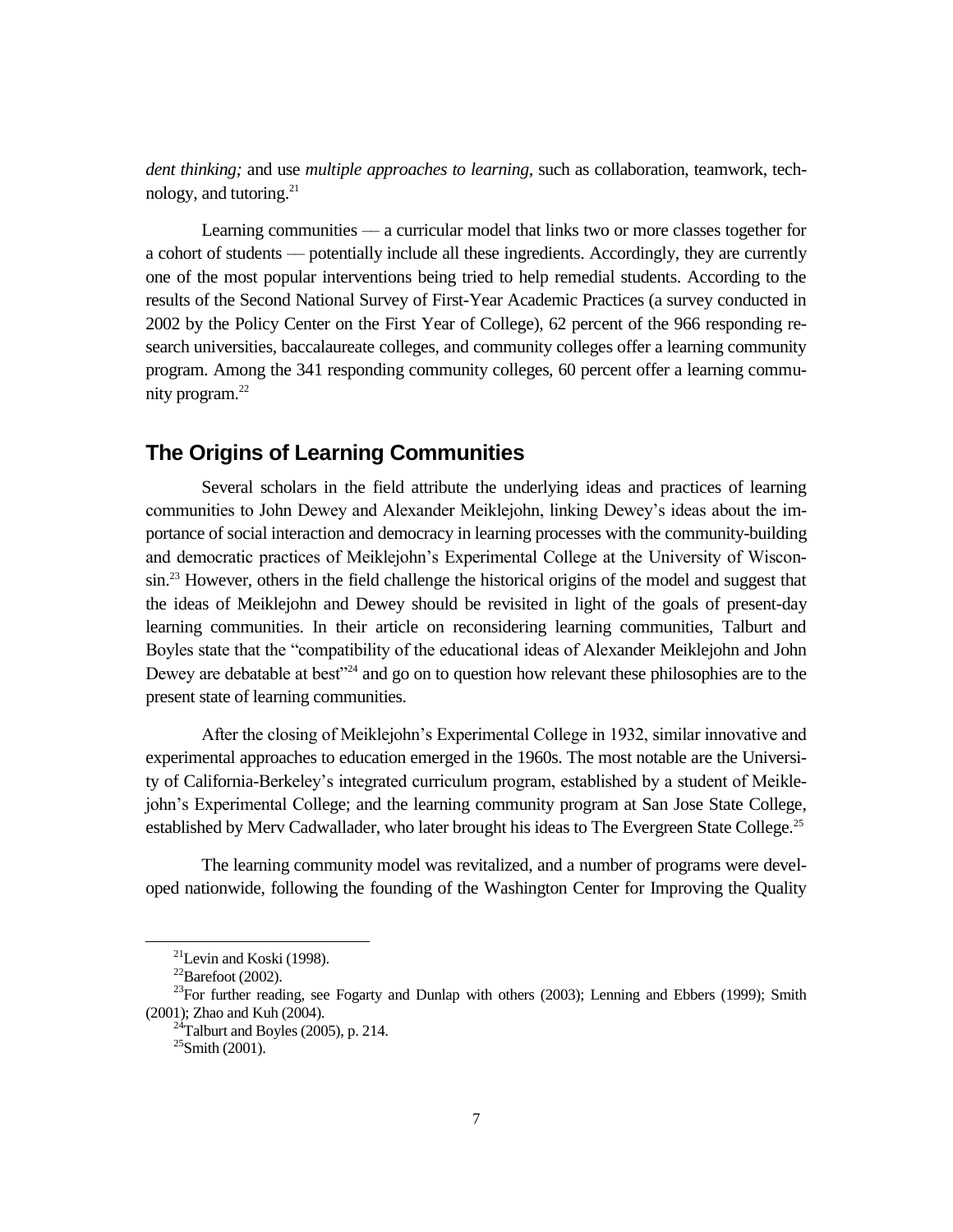of Undergraduate Education at The Evergreen State College in 1985.<sup>26</sup> In its initial days as a resource center, the Washington Center supported colleges responding to the National Institute of Education's recommendations, one of which was that all postsecondary institutions establish learning communities.<sup>27</sup> In need of a model that would foster a sense of community among their diverse student bodies while simultaneously supporting the needs of their unprepared learners, community colleges were among the first to heed this recommendation.<sup>28</sup>

### **Learning Communities in Community Colleges Today: Theory of Change and Core Dimensions**

At community colleges, learning communities consist at a minimum of a cohort of students enrolled together in two or three linked courses. Learning communities typically last one semester and are usually offered to freshman students. The cohort typically consists of a group of students with a common course requirement (for example, developmental English or a history class).<sup>29</sup> Sometimes two developmental courses, such as mathematics and English, are linked to each other, and sometimes a developmental course is linked with a regular, college-level course such as sociology or psychology. Increasingly, colleges include a "student success" course" in the link — an increasingly popular strategy to help students learn study and time management skills and how to navigate in the college environment.

All learning communities are intended to foster social integration and collaborative learning and to strengthen curricular coherence.<sup>30</sup> The theory of change for learning communities in community colleges builds on the well-documented finding that the relationships that students form with faculty and other students enable and encourage students to persist and succeed in their educational pursuits. Collaborative learning and other experiences offered by learning communities enhance a sense of belonging, which, in turn, leads to an increase in student effort; it is this effort and engagement in learning processes that drives student knowledge acquisition and the development of academically relevant skills.<sup>31</sup>

In addition to improving knowledge acquisition, learning communities are theorized to facilitate cross-curricular connections, thereby deepening learning and promoting higher-order thinking skills. Curricular integration, initiated by linking courses, allows students to more easi-

<sup>26</sup>Fogarty and Dunlap with others (2003); Smith (2001).

 $27$ Study Group on the Conditions of Excellence in American Higher Education (1984).

 $^{28}$ Fogarty and Dunlap with others (2003).

<sup>&</sup>lt;sup>29</sup>Jaffee (2007); Maher (2005).

 $30$ Fogarty and Dunlap with others (2003); Tinto (1997); Zhao and Kuh (2004).

 $31$ Tinto (1993, 1997).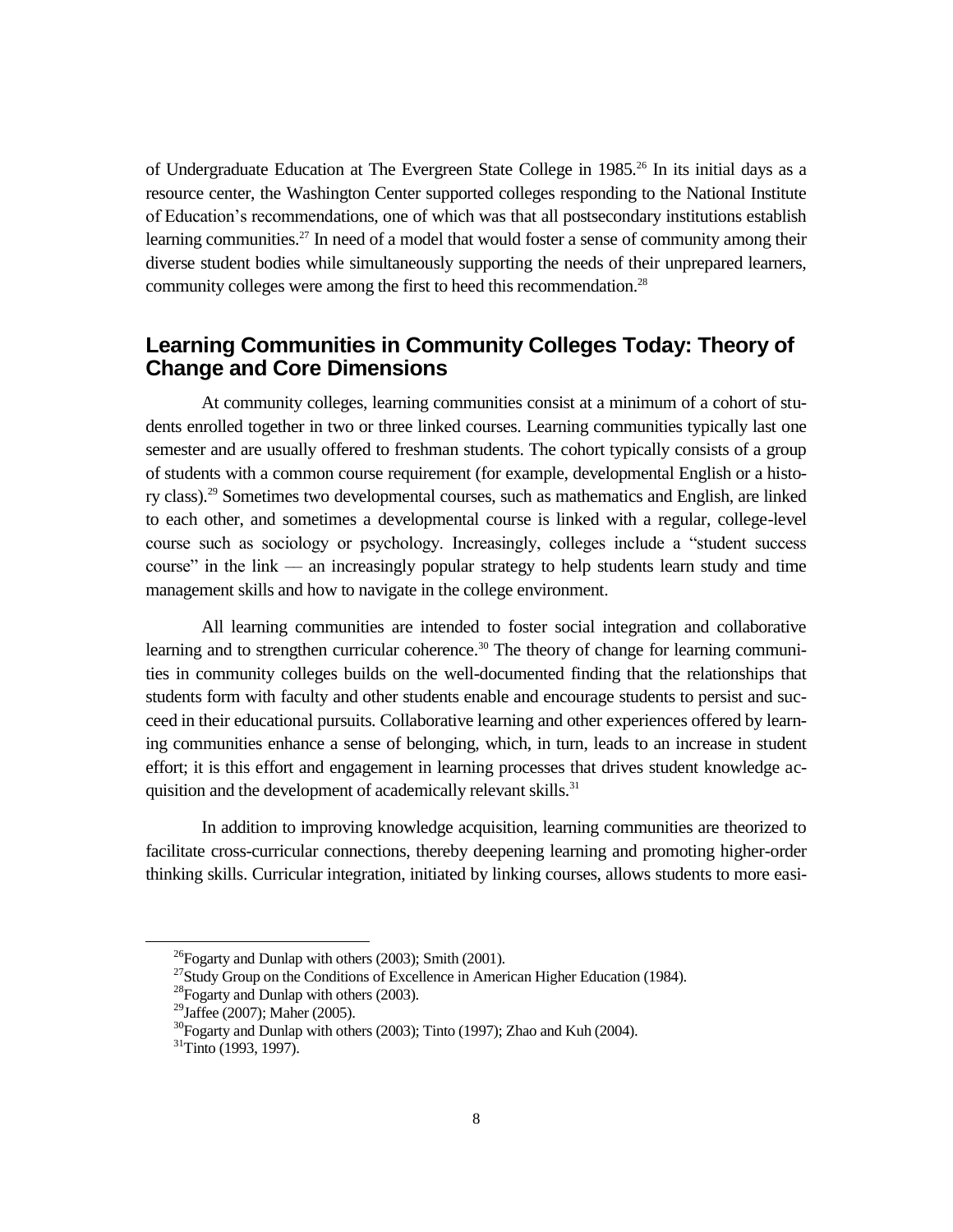ly make connections across disciplines and topics and with their own personal experience.<sup>32</sup> Figure 1 illustrates these relationships as a logic model.

The theory of change implies that certain core features of learning communities need to be in place for these positive outcomes to be realized. Empirically, of course, learning communities do vary in their robustness and the strength of these features. The most significant variations occur in implementation of the following dimensions: curricular integration; pedagogical strategies that encourage active, collaborative, and meaningful learning; faculty and student relationships and interactions; and the availability and integration of supplemental services.

#### **Curricular Integration**

―Integration‖ refers to curricular or programmatic linkages organized around common themes in order to construct shared, relevant teaching and learning experiences. Examples of integration include aligned syllabi, joint homework assignments, and project-based and other learning experiences that encourage drawing on materials in all the linked courses. The level of integration in learning communities varies from very little to deep integration and tends to depend on how courses are linked:

- **Student cohorts in unmodified courses.** Students from a larger lecturebased class meet separately as a cohort, or subgroup, of this class, to discuss or write about the lecture's content. Though the content of the smaller class will match that of the larger lecture, the faculty from the two classes generally do not collaborate.
- $\bullet$ **Linked or clustered courses.** Students enroll together as a cohort in two or more classes with integrative assignments and a unifying theme. The class instructors who work within this structure collaborate to link the courses.
- **Team-taught or coordinated studies programs.** Students' and faculty's course loads are fully integrated. Students meet as a group with all the program's faculty or in smaller groups, in an attempt to create an interdisciplinary and integrative approach to learning.<sup>33</sup>

<sup>32</sup>Tinto (1997).

<sup>&</sup>lt;sup>33</sup>Lardner and others (2005). Price (2005) offers a similar typology of learning communities, defined by the level of integration.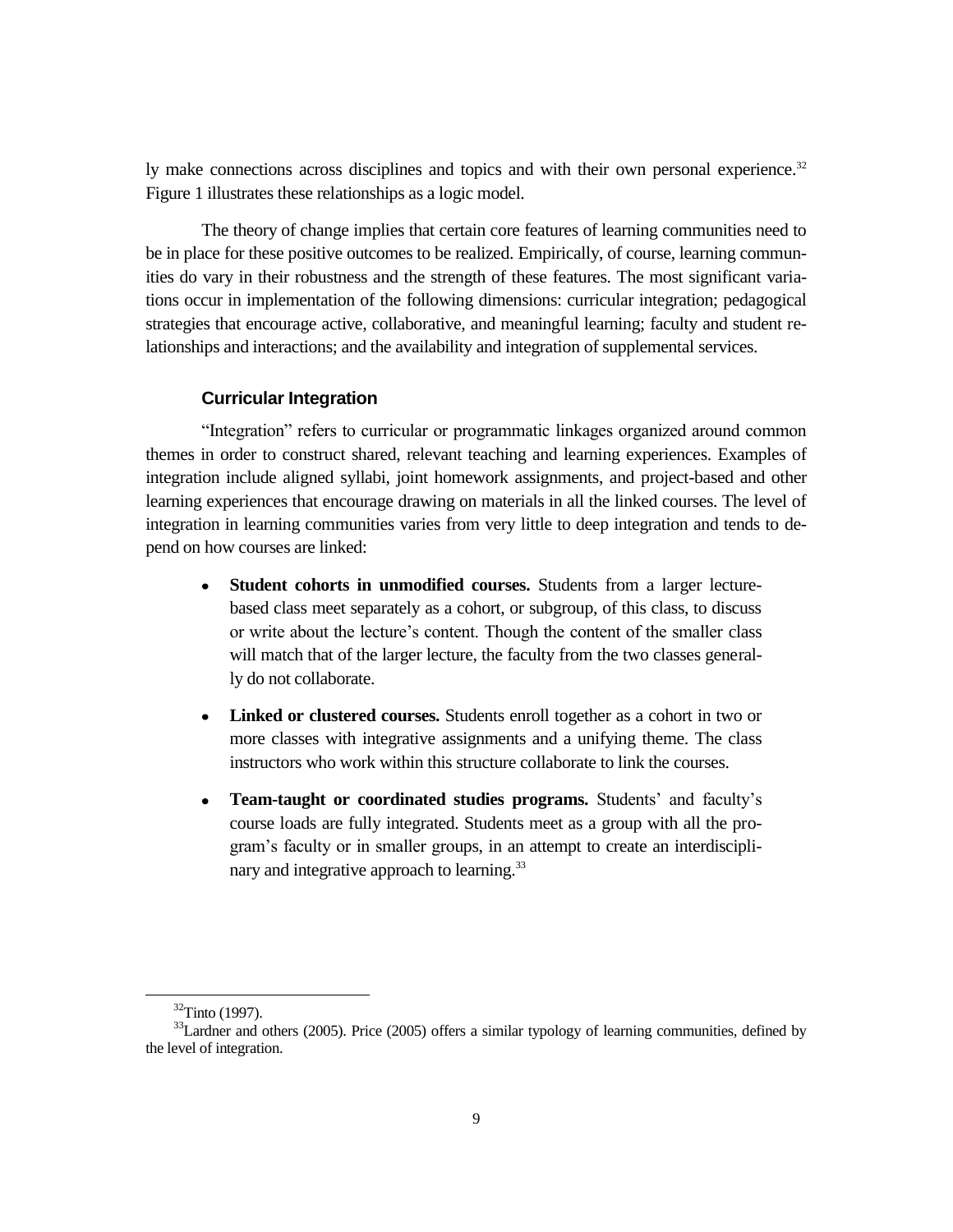### **The Learning Communities Demonstration**

### **Figure 1**

### **Learning Communities in Community Colleges: A Logic Model**

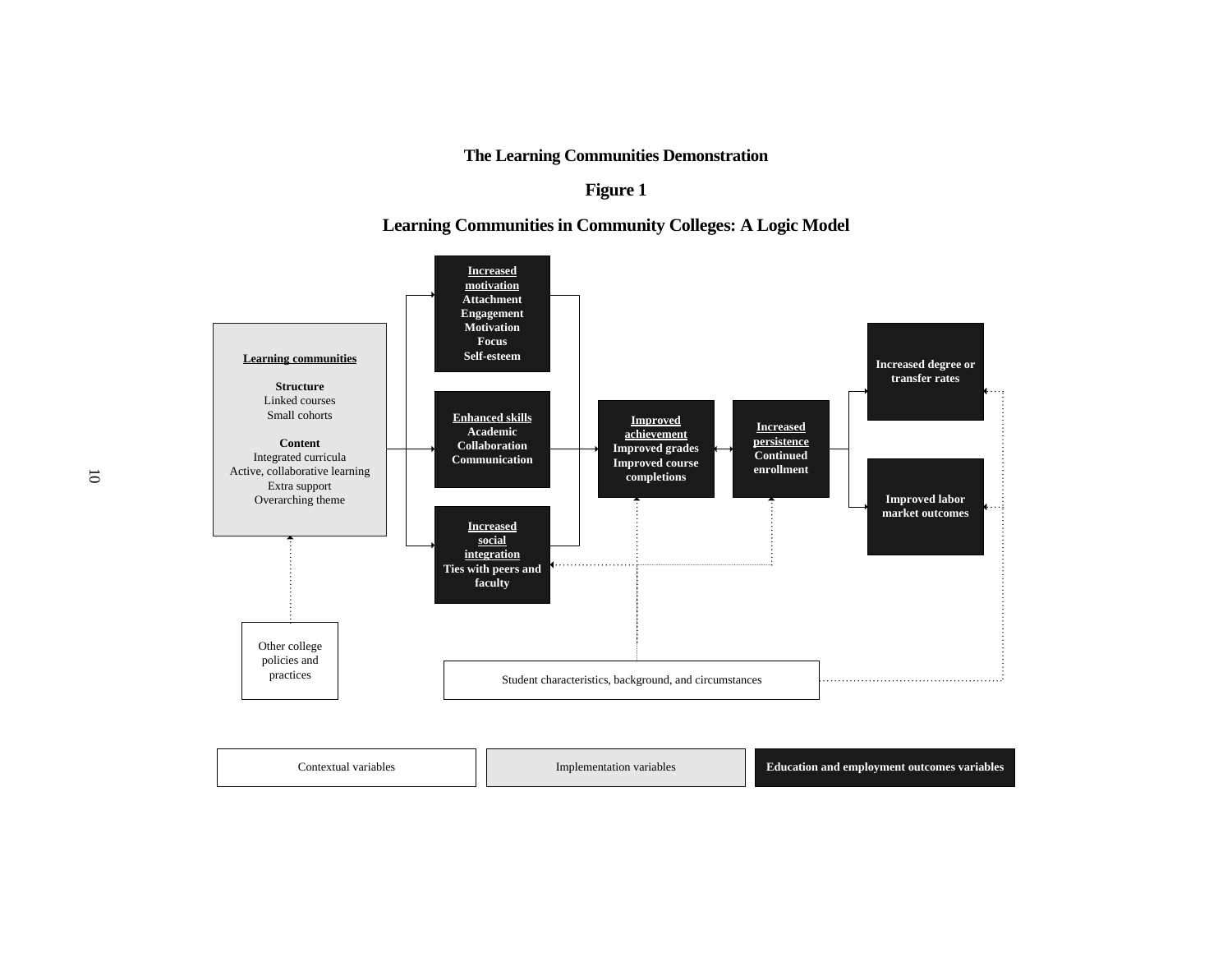### **Instructional Strategies**

Learning communities create an environment in which certain instructional strategies that promote active, student-driven teaching and learning are more possible than in the traditional classroom. "Active learning" refers to the use of pedagogy that promotes critical thinking through experiential, collaborative, and contextualized experiences that feel relevant and meaningful to students. Examples of this include field trips; service learning projects; group work, discussion, and debate in the classroom; and assignments that "force" students to think and problem-solve rather than memorize material.<sup>34</sup>

#### **Social Integration**

Learning communities are designed to promote closer ties among students and faculty. Faculty in learning communities have greater opportunity to work together, to share successful practices, and to communicate with each other about their students. Students have a chance to build networks, form study groups, support each other, and learn from students in other ethnic or socioeconomic groups.

#### **Supplemental Student Support Services**

Learning communities create opportunities to provide students with more knowledge of and access to campus services that enhance academic and social learning, such as tutoring and academic counseling, career guidance, and clubs. Many learning communities integrate some of these services directly into the classroom, by including a tutor or arranging visits from career guidance specialists. Others link with a student success course, in which there is an emphasis on taking advantage of available campus resources, such as support services.

Whatever the specific model of learning communities adopted, the practice is widespread, and hopes are high that this strategy will make a difference in retention and completion rates. Yet little is known about the effectiveness of learning communities, especially at community colleges.

### **The Effectiveness of Learning Communities: A Review of the Literature**

Functioning in at least 40 percent of the nation's community colleges, learning communities are widespread and are continuing to grow in number. However, while the number of programs grows and the enthusiasm for learning communities builds, rigorous studies measur-

<sup>&</sup>lt;sup>34</sup>Stefanou and Salisbury-Glennon (2002).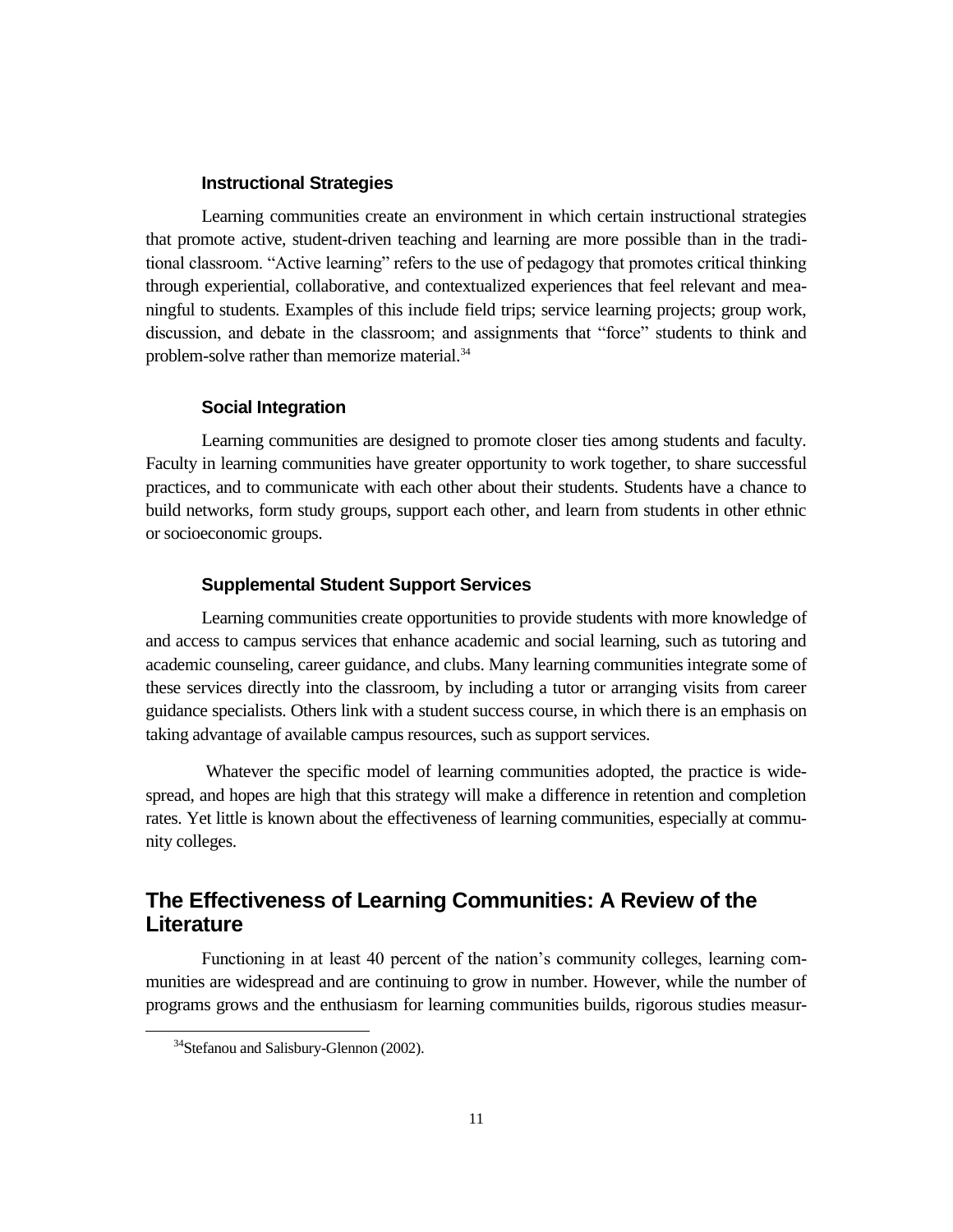ing their *effectiveness* are limited. While there is an extensive body of empirical literature devoted to learning communities, the majority of these studies focus on learning communities in four-year postsecondary institutions, lack a proper comparison strategy that would allow causal relationships to be explored, or focus exclusively on such outcomes as social integration rather than on academic outcomes. There are, however, at least two important exceptions to this pattern. Engstrom and Tinto used longitudinal survey data to investigate effects on student behavior and persistence for students in learning communities at 13 community colleges and 6 fouryear institutions across the country.<sup>35</sup> In a study that uses a random assignment design, MDRC reports that, compared with students in regular programs, students in learning communities at Kingsborough Community College progressed more quickly through English courses that were required for graduation and were more likely to be enrolled in college three semesters later.<sup>36</sup> Both of these groundbreaking studies are discussed below.

#### **Learning Communities and Student Interaction and Engagement**

The research presented in the literature devoted to learning communities is generally encouraging and provides some evidence that cohort membership is related to a more positive college experience, stronger connections among students, and increased interaction around academic activity.

In an evaluation of 40 learning communities at Kingsborough Community College, researchers randomly assigned about 1,500 students into learning communities or a control group (in which students registered in unlinked courses). The study finds that students who were enrolled in learning communities were more satisfied with their overall college experience, experienced a stronger sense of belonging to the college community, and were more engaged in learning.<sup>37</sup> In their major study of learning communities in 13 community colleges, Engstrom and Tinto find that students in learning communities had more positive views of both their classmates and instructors, had stronger perceptions of the support and encouragement that they experienced on campus, and were more likely to feel that their coursework emphasized higherorder thinking skills.

Students in learning communities, according to some studies, are more likely to spend time with other students not only socially but also in academic pursuits.<sup>38</sup> When social and academic activities merge, as they do in successful learning communities, students are able to learn from their peers and simultaneously develop meaningful relationships with them.<sup>39</sup> For exam-

<sup>&</sup>lt;sup>35</sup>Engstrom and Tinto (2007).

<sup>&</sup>lt;sup>36</sup>Scrivener et al. (2008).

 $37$ Scrivener et al. (2008).

<sup>38</sup>Engstrom and Tinto (2007); Tinto and Goodsell (2003); Tinto (1997).

<sup>39</sup>Tinto (1997).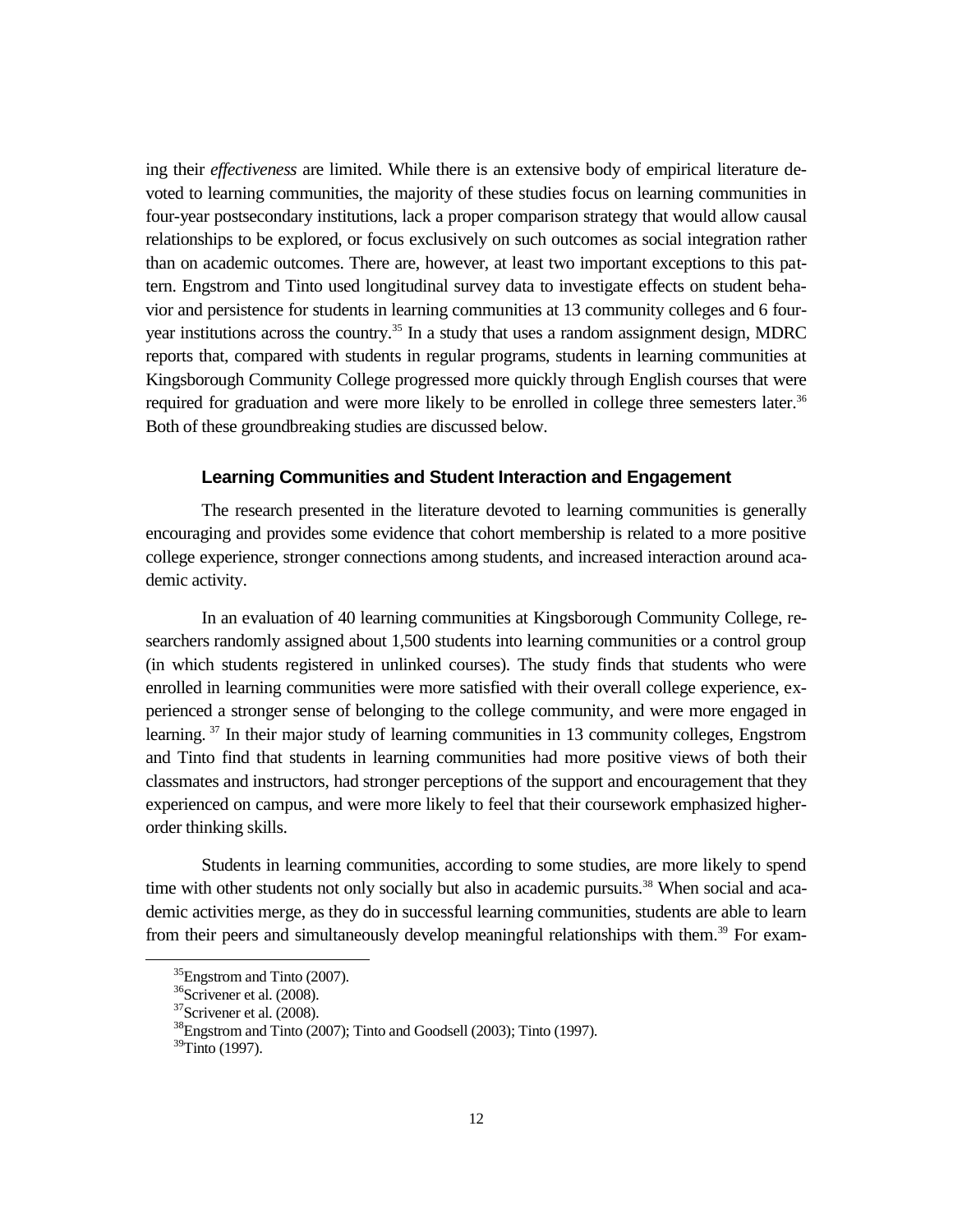ple, Tinto and Goodsell reported on the experiences of first-year students in a Freshman Interest Groups (FIGs) at a research university. They found that the collaborative learning that took place in the FIGs allowed students to form friendships while simultaneously participating in academically fruitful activities.<sup>40</sup>

In his small, qualitative study of 13 graduate students participating in a three-semester learning community, Maher found that continuity of knowledge, a shared sense of history about classroom developments, and a sense of "peer responsibility" emerged in student discussions of their cohort membership during the second half of their 10 months together.<sup>41</sup>

Additional support for cohort membership comes from a study conducted by Eteläpelto et al., in which highly involved cohort members viewed other members of the group as motivators for maintaining good study habits and pursuing their academic goals.<sup>42</sup> A small handful of studies, summarized below, examines the association between participation in learning communities in community colleges and such academic outcomes as course completion, grades, and persistence in college.

### **Learning Communities and Academic Achievement Outcomes**

Some studies offer evidence that learning communities improve critical and problemsolving skills — sometimes referred to as "higher-order" thinking. In their study of the relationship between first-year students' participation in learning communities and their motivation and cognitive learning strategies, Stefanou and Salisbury-Glennon found that there was a significant change in students' cognitive strategies, including critical thinking and rehearsal, after participating in a learning community.<sup>43</sup> These results support the findings of Tinto's 1997 study, whose participants — members of a Coordinated Studies Program — spoke of the relationships between their participation in this program and their increased ability to explore and practice concepts that they learned in class.<sup>44</sup>

Most studies that have attempted to measure how learning communities affect learning and other academic outcomes either fail to detect those effects or suffer from serious methodological flaws.<sup>45</sup> However, the two pivotal studies referenced earlier — the Kingsborough College study and Engstrom and Tinto's longitudinal survey analysis — are the exceptions to this pattern. Both examined the impact of learning communities on academic progress. While the

<sup>40</sup>Tinto and Goodsell (2003).

 $41$ Maher (2005).

<sup>&</sup>lt;sup>42</sup>Eteläpelto, Littleton, Lahti, and Wirtanen (2005).

<sup>43</sup> Stefanou and Salisbury-Glennon (2002).

 $44$ Tinto (1997).

<sup>45</sup>McPhail, McKusick, and Starr (2006); Zhao and Kuh (2004).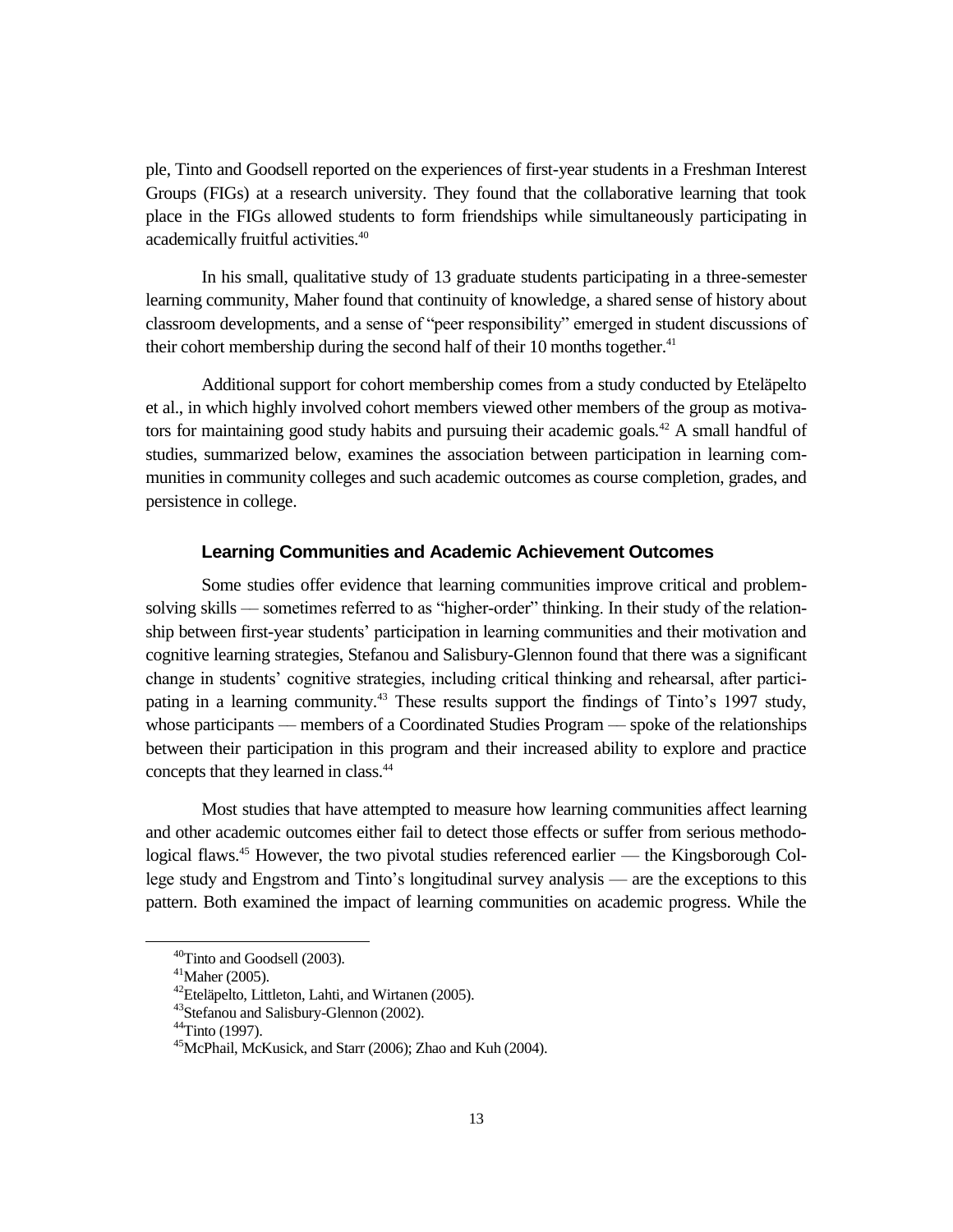findings from these studies are somewhat less encouraging than the findings discussed above on the effects of learning communities on social integration and engagement, both studies report positive — albeit modest –– impacts on academic outcomes.

In their study of learning communities at Kingsborough Community College, researchers report that students moved more quickly through English courses that were required for graduation. However, positive impacts on course completion and credits earned diminished after the semester in which students were enrolled in the learning communities, and no impacts were found on degree attainment. Results on persistence are mixed: No difference was observed in the percentages of students in the program and control groups who enrolled in the next semester or the semester thereafter, but students in learning communities were 5 percentage points more likely to be enrolled *three* semesters later.<sup>46</sup> Interestingly, Engstrom and Tinto also report a 5 percentage point difference in persistence one year later between students who were enrolled in learning communities and the comparison group. $47$ 

More such rigorous studies of learning communities are badly needed, particularly of impacts on the outcomes that are most worrisome for community colleges, such as progress from developmental to college-level coursework and overall persistence for at-risk groups. It may not be an overstatement to say that the shortage of trustworthy evidence on the effectiveness of learning communities inhibits progress in reducing the overwhelming numbers of students who start in community colleges but fail to succeed. Methodological problems characterize most of the existing research on this and other interventions for remedial students.

The Kingsborough Community College study used random assignment to create a comparison group for students in learning communities. Random assignment provides the best evidence for efficacy because any differences in outcomes can be attributed to the experience offered by learning communities, rather than to preexisting differences in characteristics between students who enroll in learning communities and students who do not.<sup>48</sup> The Learning Communities demonstration, which grew out of the Kingsborough Community College study, uses a random assignment design to evaluate learning communities at six colleges around the country and carries the potential of significantly improving the information that policymakers and practitioners need to meet the needs of developmental students.

 $\overline{a}$ 

<sup>46</sup>Scrivener et al. (2008)

<sup>&</sup>lt;sup>47</sup>Engstrom and Tinto (2007).

<sup>&</sup>lt;sup>48</sup> Myers and Dynarski (2003); Coalition for Evidence-Based Policy (2005); What Works Clearinghouse (2006).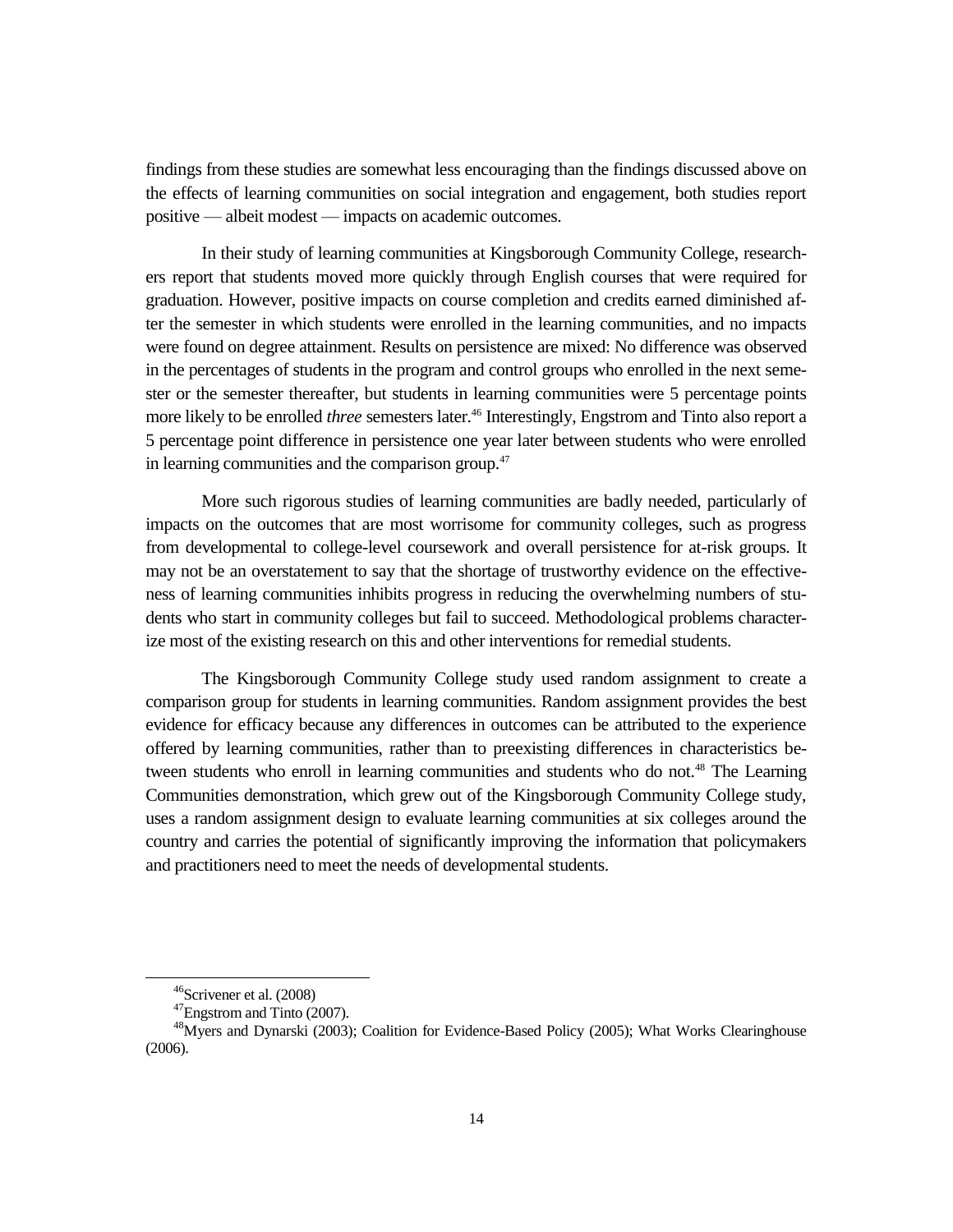### **The Demonstration Sites and Study Intake**

This section provides an overview of the Learning Communities demonstration, with descriptions of the six selected sites and their learning community models, the random assignment procedures used to enroll students in the study, and the technical assistance efforts in place to support robust learning communities that are implemented with the highest possible fidelity to their designs.

### **Site Recruitment Goals**

Consistent with national enrollment trends, the six colleges in the Learning Communities demonstration each serve large numbers of low-income and academically underprepared students. However, the learning communities that were developed by these colleges in response to the similar needs of their students vary along several dimensions, such as what types of courses are linked and the level of curricular integration between the courses. These differences were central to the site recruitment process, as the colleges were chosen to reflect the widest possible range of experiences among students currently enrolled in learning communities at community colleges across the country.

All the sites had previous experience running learning communities. A central guiding protocol for selection was the four-tiered model proposed by Derek Price to classify learning communities along a continuum of *most basic* — "a cohort of students taking at least two courses together" — to *most integrated* — "a cohort of students taking at least two courses together as part of a coordinated studies program in which faculty team-teach an integrated curricula."<sup>49</sup> At the time the sites were selected, learning communities at Community College of Baltimore Country (CCBC) in Baltimore, Maryland, and at Kingsborough Community College (KCC) in Brooklyn, New York, tended toward the *most integrated* end of the spectrum; learning communities at Hillsborough Community College (HCC) in Tampa, Florida, and at Houston Community College System (HCCS) in Houston, Texas, fell closer to the *most basic* end; and learning communities at Queensborough Community College (QCC) in Queens, New York, and at Merced College in Merced (Central Valley), California, lay in the middle.

Beyond capturing the range of learning communities that are available to community college students, primary programmatic criteria for a college's participation in the study also included a reasonably strong contrast between the experiences of students in learning communities and those of students enrolled in standard classes. This contrast was assessed through ob-

<sup>49</sup>Price (2005), p. 19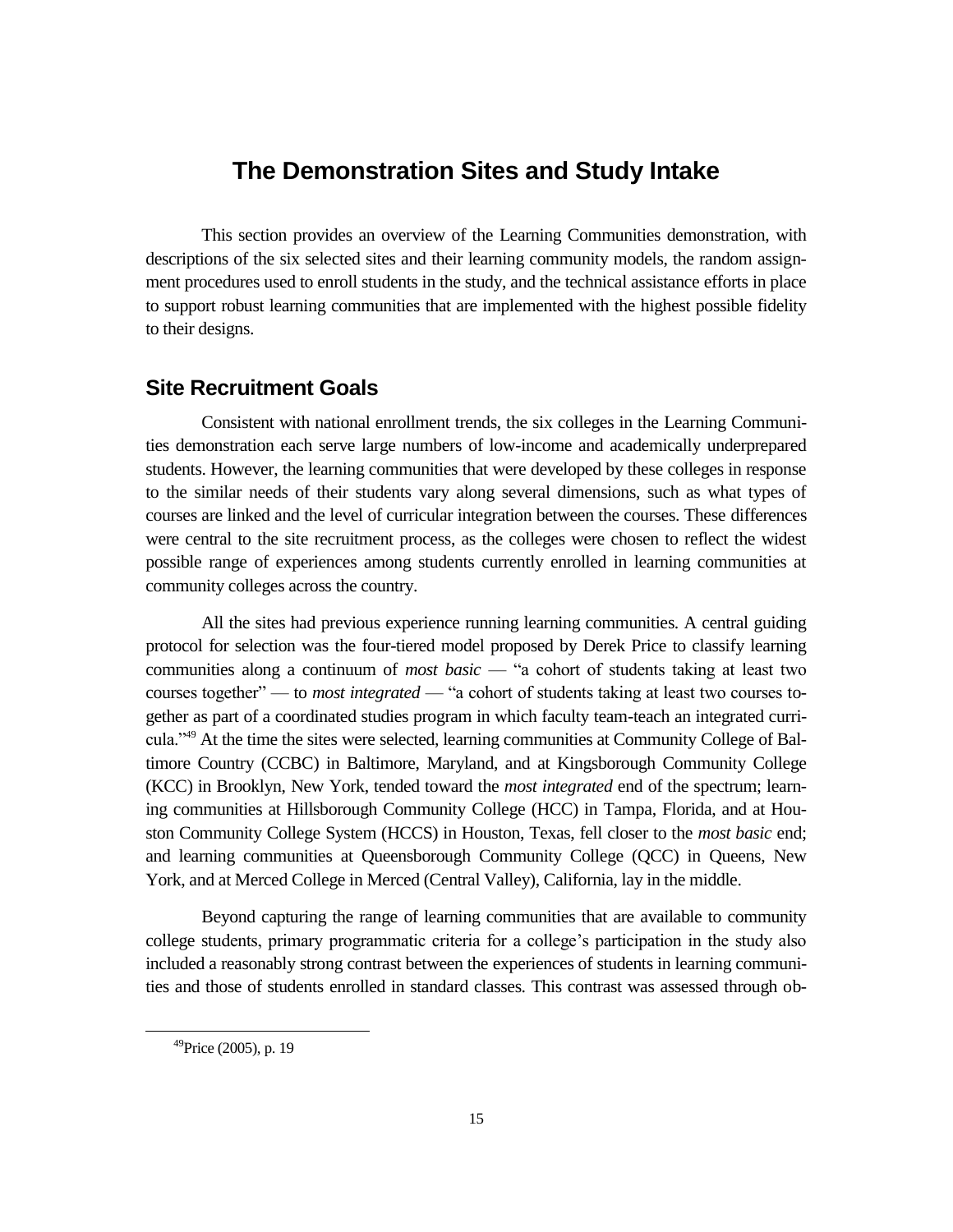servations of learning communities and conversations with faculty and students at each site. Another programmatic concern was that the learning communities in the evaluation at each site had a common core course in their links — usually developmental math or developmental English — in order to ensure consistency across learning communities within the same college.

A number of additional operational benchmarks guided recruitment and selection efforts. Random assignment requires a large sample size to successfully measure effects; each college demonstrated that it had a large pool of interested and eligible students and that it would be able to generate enough demand for learning communities to make random assignment possible. In addition, each college had to be willing to host multiple site visits and be willing to make necessary modifications in the normal registration procedures to accommodate study intake and random assignment.

Sites were selected and began random assignment throughout 2007. KCC, QCC, and HCC were the first cohort of sites to enroll in the study. The first cohort began enrolling and randomly assigning students in spring 2007 for the fall semester. The second cohort of sites — Merced, HCCS, and CCBC — began random assignment in fall 2007 for the spring 2008 semester. Random assignment will continue for an additional three semesters, through spring 2009 for the first cohort and through fall 2009 for the second cohort.

### **Description of the Colleges and Their Learning Communities**

Two learning communities in the demonstration have developmental math as their core course, and three have developmental English. The core course is linked with another developmental course (in reading, writing, or math), a college-level academic course, or a student success course.<sup>50</sup> A sixth model supports student work in two college-level courses with enrollment in an integrative seminar. Table 1 presents these models in detail, and Table 2 presents selected characteristics of the colleges in the demonstration.

### **Queensborough Community College (QCC)**

QCC is a midsize, single-campus community college. Its learning communities target first-year students who assess into the lowest levels of developmental math. Transfer students who have less than a semester of credits and returning students who have failed one of these courses are also eligible for enrollment in the learning communities. In fall 2007, the learning communities linked developmental math with developmental English or college-level English

<sup>&</sup>lt;sup>50</sup>Student success courses, offering between one and three credits, are an increasingly popular strategy that colleges use to help students learn study and time management skills, how to navigate in the college environment, and how to build self-esteem and a sense of responsibility for their own education.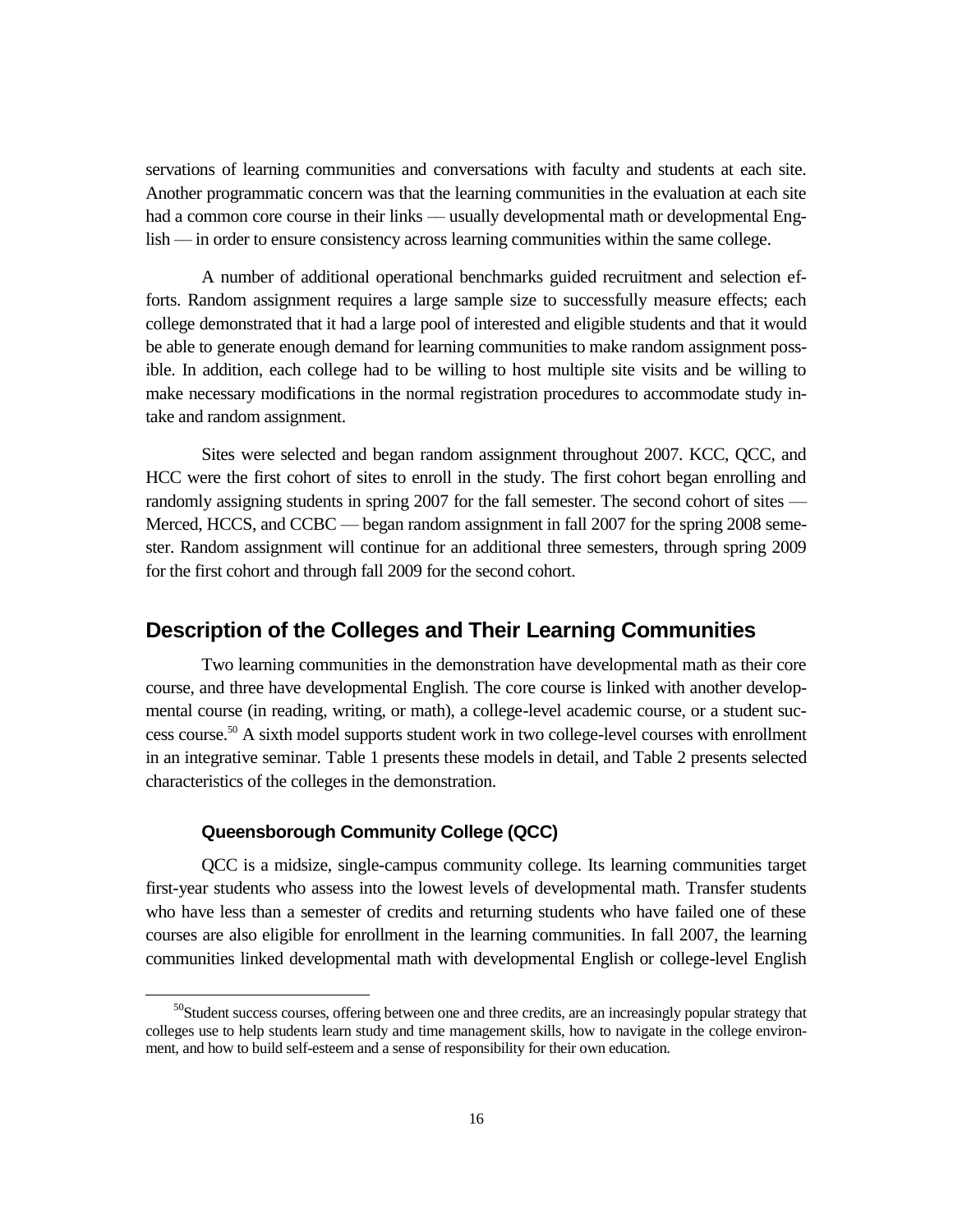### **The Learning Communities Demonstration**

### **Table 1**

### **Selected Characteristics of the Learning Communities in the Learning Communities Demonstration, by College**

|             | <b>Basic Configuration</b>          | <b>Other Features</b>                                                                                                                                                                     |                                            |                                                                                   |                 |                   |                    |  |  |
|-------------|-------------------------------------|-------------------------------------------------------------------------------------------------------------------------------------------------------------------------------------------|--------------------------------------------|-----------------------------------------------------------------------------------|-----------------|-------------------|--------------------|--|--|
| College     | Core Course                         | Linked with:                                                                                                                                                                              | Tutoring or<br>Supplemental<br>Instruction | Extracurricular<br>Activities<br>(field trips,<br>service learning,<br>and so on) | Themed<br>Links | Master<br>Learner | Career<br>Guidance |  |  |
| <b>KCC</b>  | <b>Integrative Seminar</b>          | Two courses required for an occupational major<br>(Accounting, Business Administration, Mental<br>Health and Human Services, Early Childhood<br>Education, and Pre-Nursing/Allied Health) | X                                          | X                                                                                 | X               |                   | X                  |  |  |
| QCC         | Developmental Math                  | Fall 2007: Developmental English or college-<br>level English Composition<br>Spring 2008: College-level English<br>Composition, Speech, Business, or Sociology                            |                                            |                                                                                   | X               |                   |                    |  |  |
| HCC         | <b>Developmental Reading</b>        | <b>Student Success course</b>                                                                                                                                                             |                                            |                                                                                   | X               |                   |                    |  |  |
| Merced      | Developmental English               | Developmental Reading, Developmental Math,<br>Student Success course, or college-level course                                                                                             | X                                          |                                                                                   | X               |                   |                    |  |  |
| <b>HCCS</b> | Developmental Math                  | <b>Student Success course</b>                                                                                                                                                             | X                                          | X                                                                                 |                 |                   |                    |  |  |
| <b>CCBC</b> | Developmental English<br>or Reading | College-level Health, Psychology, Speech,<br>History, Computer Information Systems, or<br>Sociology                                                                                       |                                            |                                                                                   |                 | X                 |                    |  |  |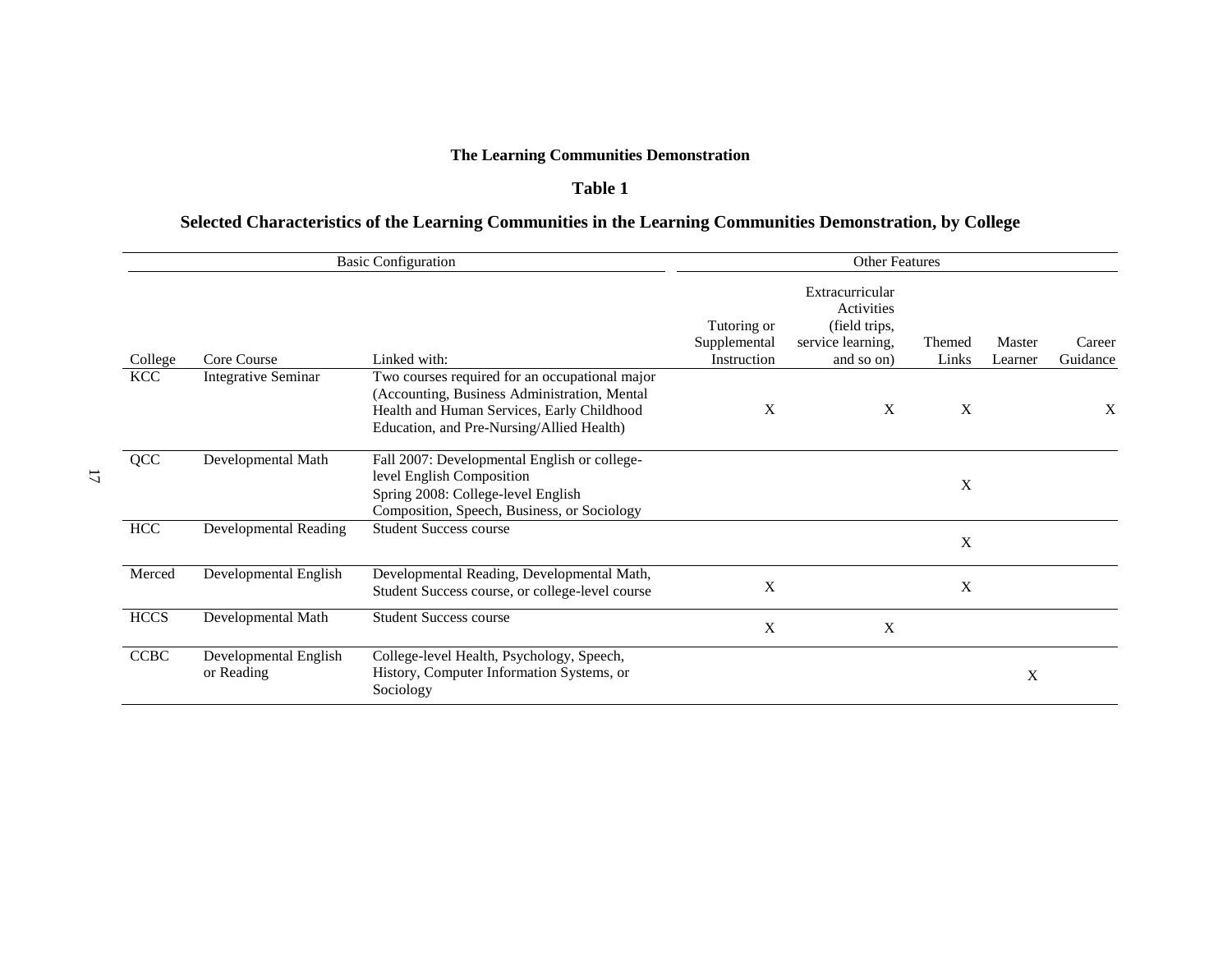### **The Learning Communities Demonstration**

### **Table 2**

#### **Selected Characteristics of the Colleges in the Learning Communities Demonstration**

|                                                       | <b>KCC</b> | QCC      | <b>HCC</b> | Merced     | <b>HCCS</b> | <b>CCBC</b> |
|-------------------------------------------------------|------------|----------|------------|------------|-------------|-------------|
|                                                       | Brooklyn,  | Queens,  | Tampa,     | Merced.    | Houston,    | Baltimore,  |
|                                                       | New York   | New York | Florida    | California | Texas       | Maryland    |
| Degree of urbanization                                | Urban      | Urban    | Urban      | Rural      | Urban       | Suburban    |
| Total enrollment (FTEs) <sup>a</sup>                  | 14,687     | 13,150   | 21,293     | 10,116     | 45,526      | 19,446      |
| Enrollment by race/ethnicity (%)                      |            |          |            |            |             |             |
| White non-Hispanic                                    | 38.6       | 24       | 52.9       | 35.6       | 21.4        | 56.3        |
| Black non-Hispanic                                    | 28.9       | 25.2     | 18.7       | 6          | 25.8        | 30.4        |
| Hispanic                                              | 13.4       | 20.6     | 21         | 39.2       | 27.9        | 2           |
| Asian/Pacific Islander                                | 11.1       | 19.9     | 3.9        | 11.8       | 11.3        | 4.4         |
| American Indian/Alaskan                               |            |          |            |            |             |             |
| Native                                                | 0.1        | 0.3      | 0.4        | 1.1        | 0.2         | 0.4         |
| Nonresident alien                                     | 7.9        | 10       | 2.1        | 0.9        | 9           | 1.8         |
| Students receiving financial aid (%)                  | 73         | 67       | 57         | 62         | 56          | 46          |
| First-time student retention rate <sup>b</sup> $(\%)$ |            |          |            |            |             |             |
| Full time                                             | 65         | 69       | 60         | 64         | 60          | 59          |
| Part time                                             | 40         | 58       | 45         | 43         | 47          | 44          |
| Graduation rate <sup>c</sup> $(\%)$                   | 24         | 14       | 26         | 19         | 11          | 10          |
| Transfer-out rate (%)                                 | 20         | 23       | 13         | 9          | 19          | 13          |

SOURCE: All data are from the Integrated Postsecondary Education Data System (IPEDS) (2006).

#### NOTES:

<sup>a</sup> Enrollment totals represent "full-time-equivalent" (FTE) students.

<sup>b</sup>Retention rates measure the percentage of entering students who continue their studies the following fall.

<sup>c</sup>Graduation and transfer-out rates are calculated for full-time, first-time undergraduates who began their program in 2003. Graduation rates measure the percentage of entering students who complete their program in a certain time. Transfer-out rates measure the percentage of entering students who transfer to another institution within 150 percent of the normal time to program completion.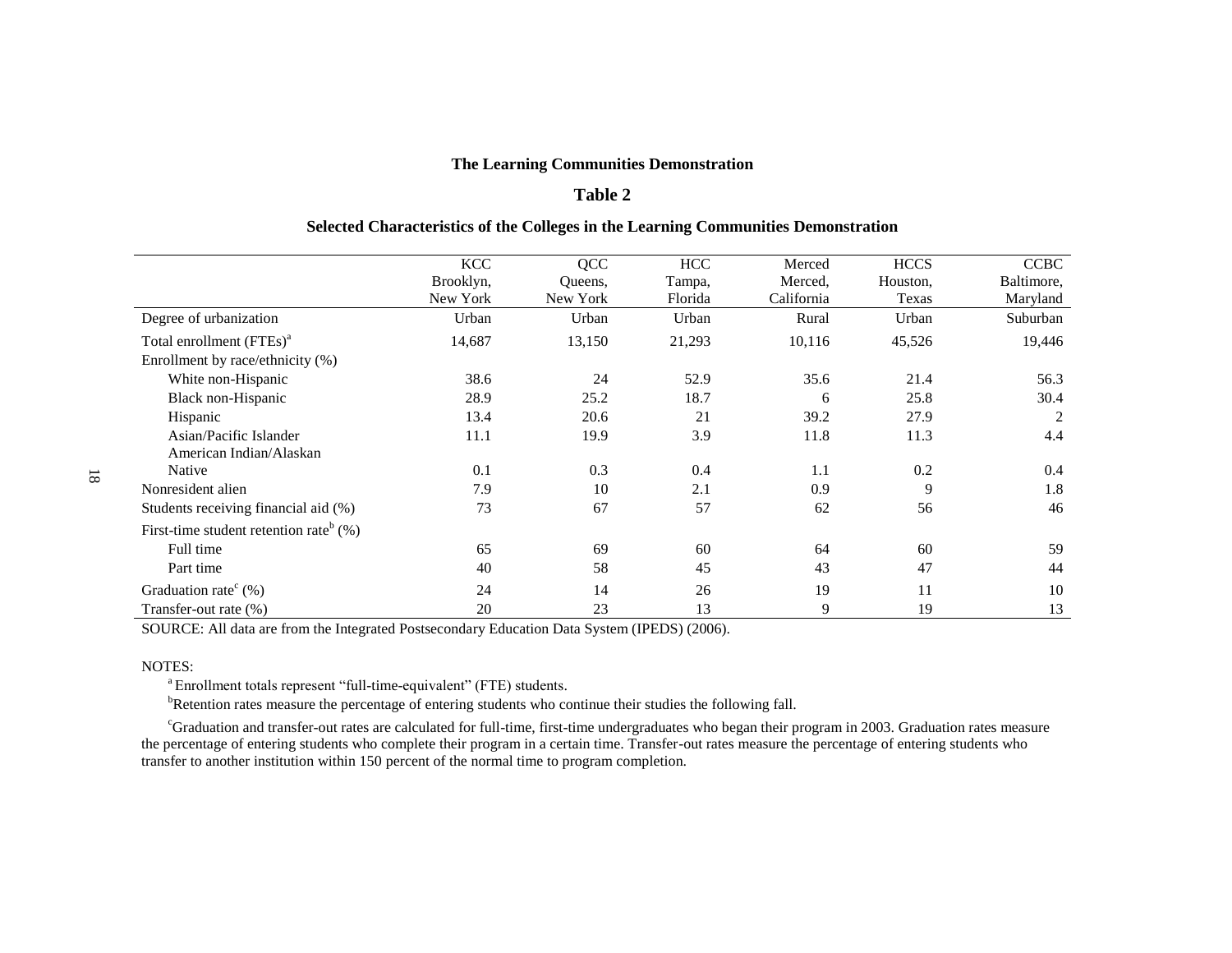composition; in spring 2008 and beyond, developmental math is linked with various collegelevel courses to better match students' needs and interests.

The links offered in spring 2008 have themes such as "Money Talks and Numbers" Speak" (linking math and speech). Professors visit each other's classes and meet before and throughout the semester to coordinate assignments.

#### **Houston Community College System (HCCS)**

HCCS is a very large, multicampus community college. As of spring 2008, Northline campus is the only one participating in the study. HCCS's learning communities link developmental math and a student success course. They target first-time students who assess into the lowest levels of developmental math. The student success course is designed to prepare students for the demands of college courses, by emphasizing study skills and accessing campus resources. Math faculty collaborate with student success course instructors in order to maximize opportunities for students to make connections with the math curriculum. A tutor, who is either a staff member or another student, is assigned to each math class.

#### **Hillsborough Community College (HCC)**

HCC is a large, four-campus community college. Two of the campuses, Dale Mabry and Ybor, are currently participating in the study. HCC's learning communities link developmental-level reading with a student success course and are targeted to first-time students who assess into developmental reading. The student success course is a credit-bearing class that focuses on acclimation to college, study skills, and other tools to help students do well in their reading course. Faculty assign common work within links.

#### **Merced College**

Merced is a midsize, single-campus community college. Its learning communities link developmental-level English with either developmental reading, developmental math, or a student success course. The learning communities are designed for both new and returning students who assess into developmental English. Professors visit each other's classes and coordinate assignments. Several of the links have Supplemental Instructors — trained peer instructors who facilitate voluntary group study sessions.

### **Community College of Baltimore County (CCBC)**

CCBC is a large, multicampus community college. Two of the campuses, Essex and Catonsville, will be included in the study in spring 2008; a third, Dundalk, will join in fall 2008. Learning communities at CCBC link the highest level of developmental English or reading with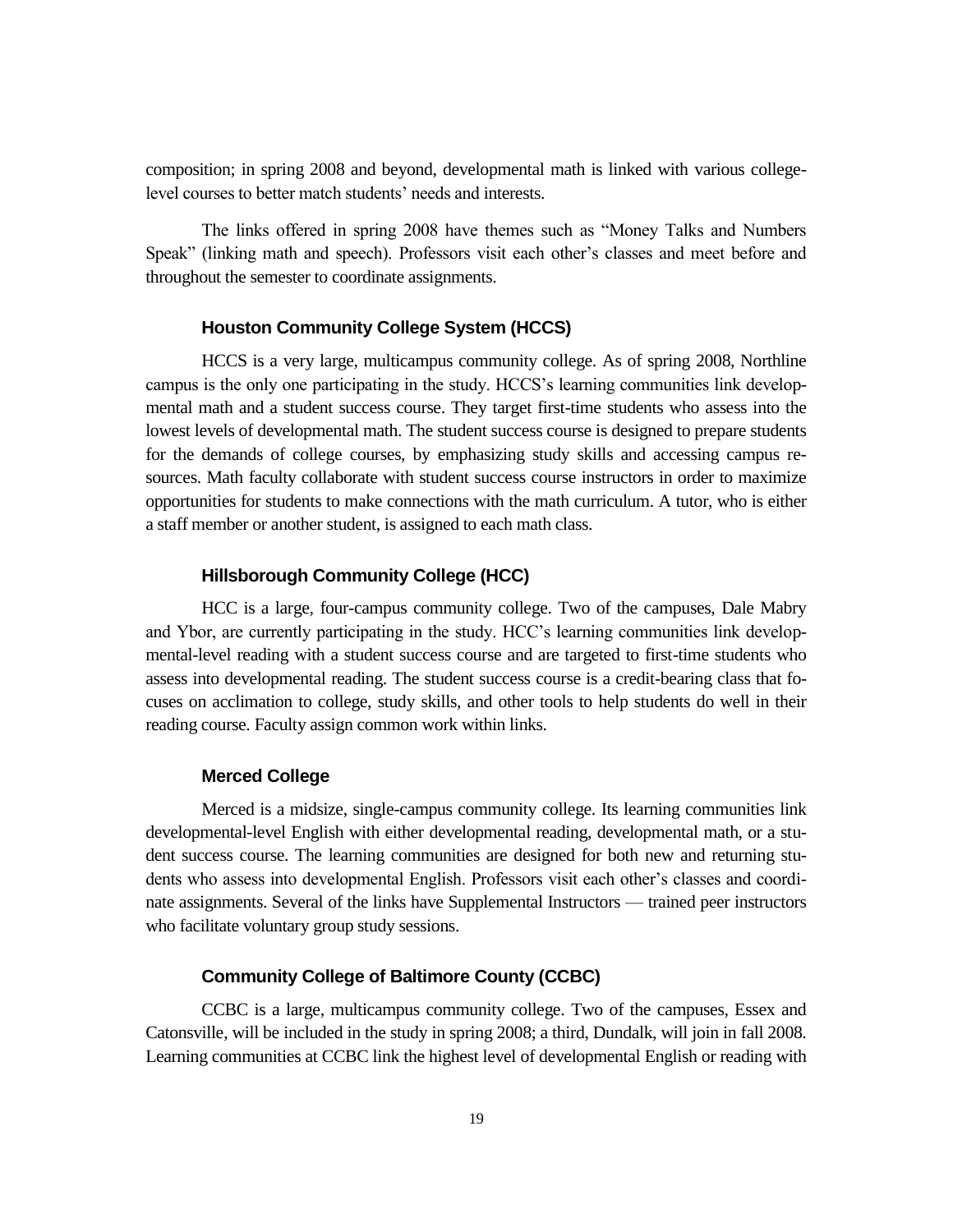a college-level course, supplemented by a Master Learner component. The learning communities target all students in need of one of the English or reading courses. The Master Learner is a faculty member (sometimes the developmental instructor) who sits in on the college-level course and conducts a weekly, one-hour, noncredit seminar on learning-to-learn in the context of the college-level course. Links often feature joint themes and overlapping assignments.

### **Kingsborough Community College (KCC)**

KCC is a large, single-campus community college. In 2003, MDRC launched an impact evaluation of KCC's first-semester learning communities as part of the Opening Doors demonstration. When KCC decided to develop learning communities with an occupational focus, MDRC approached the college again to participate in the current demonstration. This model is growing in popularity nationwide and is highly relevant to the problem of critical shortages of skilled workers in such occupations as nursing.

KCC's current learning communities target continuing or transfer students who have declared one of five occupational majors and are designed to strengthen the students' industry knowledge and academic and study skills in order to support their work in occupation-oriented courses. The learning communities link an "integrative seminar" with two courses required for the major. The two content courses are three or four credits each and vary by link. The integrative seminar is a single-credit course that meets for two hours a week and is taught by a KCC faculty member from the given major. Representatives from employers visit the seminar, and students also visit workplaces in the local community. In addition, each seminar has an adjunct English faculty member to provide support and guidance for assignments from the content courses. Linked professors and seminar leaders meet regularly to work on course integration, faculty development, and program development.

### **Study Intake and Random Assignment**

 $\overline{a}$ 

Study intake and random assignment, which began in spring 2007 for the first cohort of sites and in fall 2007 for the second cohort, will continue for a total of four semesters, to result in a sample at each college of approximately 1,000 students enrolled in the study. This sample size is judged to be sufficient to detect modest impacts. The study intake process, although roughly similar in each of the six sites, was adapted to fit the registration process at each campus.<sup>51</sup> The following is a generic description of how students are enrolled in the study.

 $<sup>51</sup>R$ andom assignment studies are rare in community colleges. The process of fitting study procedures —</sup> including informed consent, a questionnaire, and random assignment –– into the normal enrollment and registration process is complex and demanding. All six colleges, and particularly the advising staff, worked closely with MDRC staff to design and implement these intake procedures.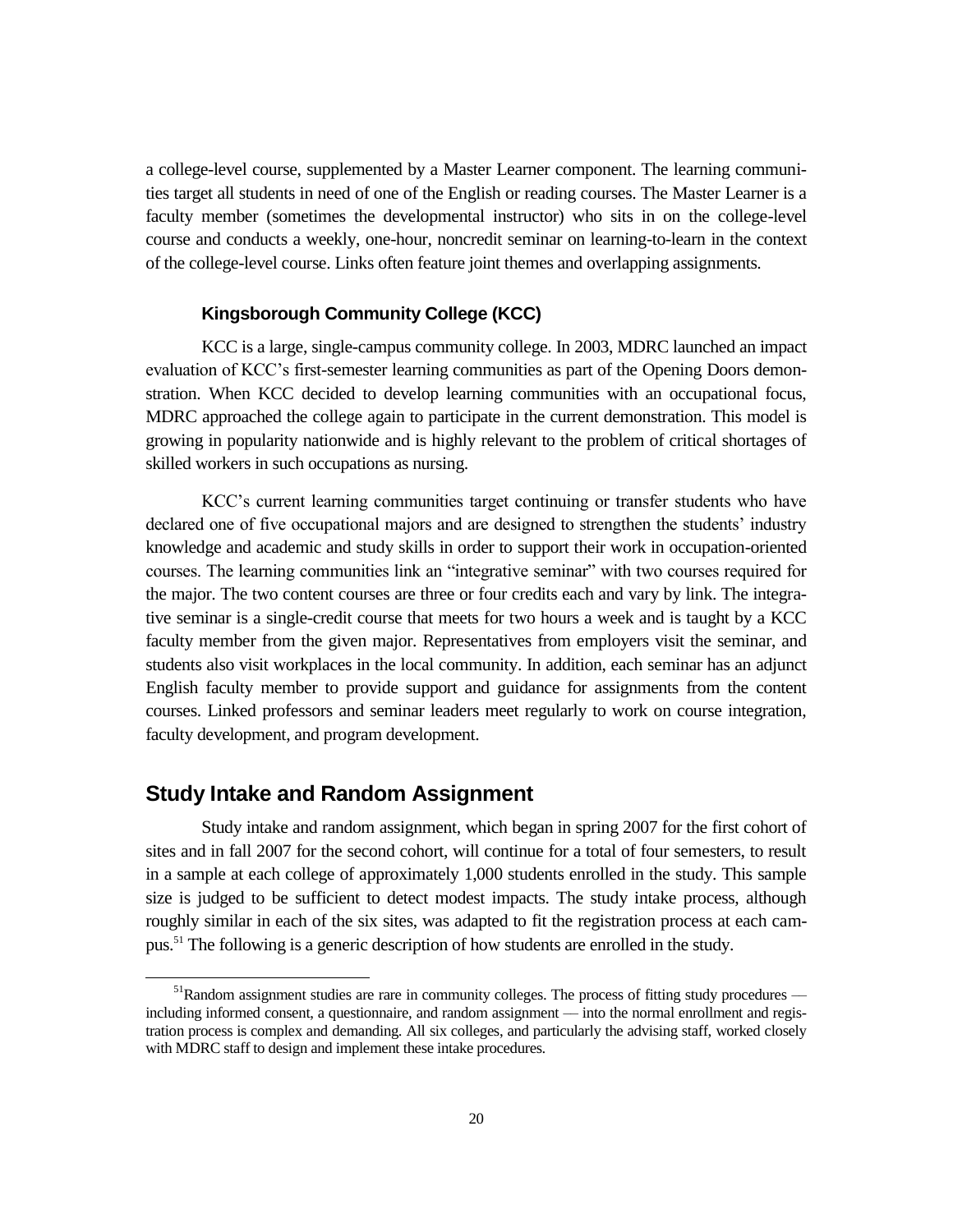At the time they register for classes, students are screened for study eligibility, and they meet with a study representative from the college (typically an academic adviser or a registrar), who informs them about the learning communities program and the evaluation. The explanation includes a description of random assignment as a lottery-like process that is used to determine who can enroll in a learning community as well as information about their rights as study subjects. Before they go through random assignment, students who agree to participate in the study are asked to sign an informed consent agreement to indicate their understanding of their role in the evaluation and also to complete a Baseline Information form (BIF). The BIF is designed to capture information about the students' demographic characteristics and educational goals, and it varies slightly across sites.

Students are randomly assigned into the program group, which enrolls in a learning community, or the control group, which enrolls in the standard courses available to all students at the college. Generally, students are assigned using a 50:50 ratio. However, at some colleges, this ratio was changed to 60:40 during the first semester of random assignment, to ensure that the learning communities scheduled by the college were filled. To maximize contrast between the two research samples, students in the control group generally agree not to enroll in learning communities that involve developmental classes for at least two years after random assignment, but enrollment restrictions vary somewhat by site and are specified on the informed consent agreement. For example, students in the control group at HCCS are not allowed to enroll in any learning communities during the first semester, but they are allowed to enroll in nonmathematics learning communities in subsequent semesters.

### **Strengthening the Learning Communities Through Technical Assistance**

From its inception, the Learning Communities demonstration has been concerned with conducting a fair test of the learning communities model. A fair test of learning communities depends on strong program implementation and a distinct contrast from the classroom experience outside the learning communities. Both the colleges and the researchers seek to ensure that each learning community model is implemented as intended by each site, that each program is as robust as possible, and that the contrast between the experience of students enrolled in the learning communities and students enrolled in the control group is as sharp as possible. To this end, MDRC provides technical assistance to each site in the demonstration.

As of December 2007, three technical assistance consultants have been involved with the Learning Communities demonstration. Additional consultants may be added as sites encounter new or different implementation challenges. Each of the technical assistance providers chosen to work with the sites has an extensive background in learning communities, with expertise in specific areas, such as curriculum integration and professional development. The consul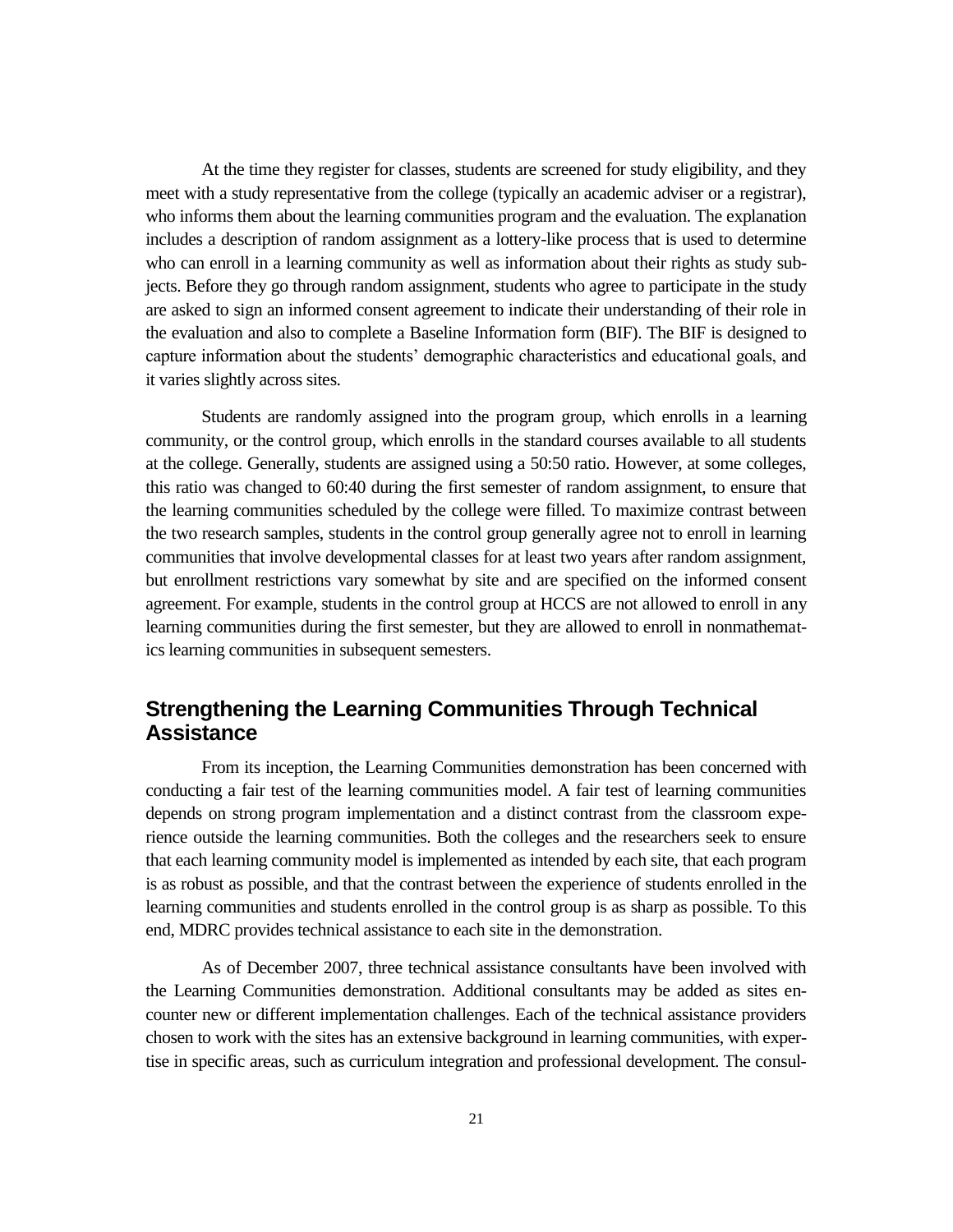tants have conducted site visits to most of the colleges to work with faculty and college administrators on such topics as faculty collaboration and pedagogical practices in learning communities. These visits will continue throughout the demonstration.

A three-day summer institute in 2007 brought together teams from seven colleges, five of which are currently in the study. The institute focused on integration (social and academic), faculty collaboration, peer collaboration, active learning instructional strategies, administrative support, assessment of student work for evidence of integrated learning, and other topics that stimulated rich discussions of what good learning communities should look like. Follow-up phone calls and visits were conducted to learn how sites implemented these ideas and to offer support to college administrators and faculty.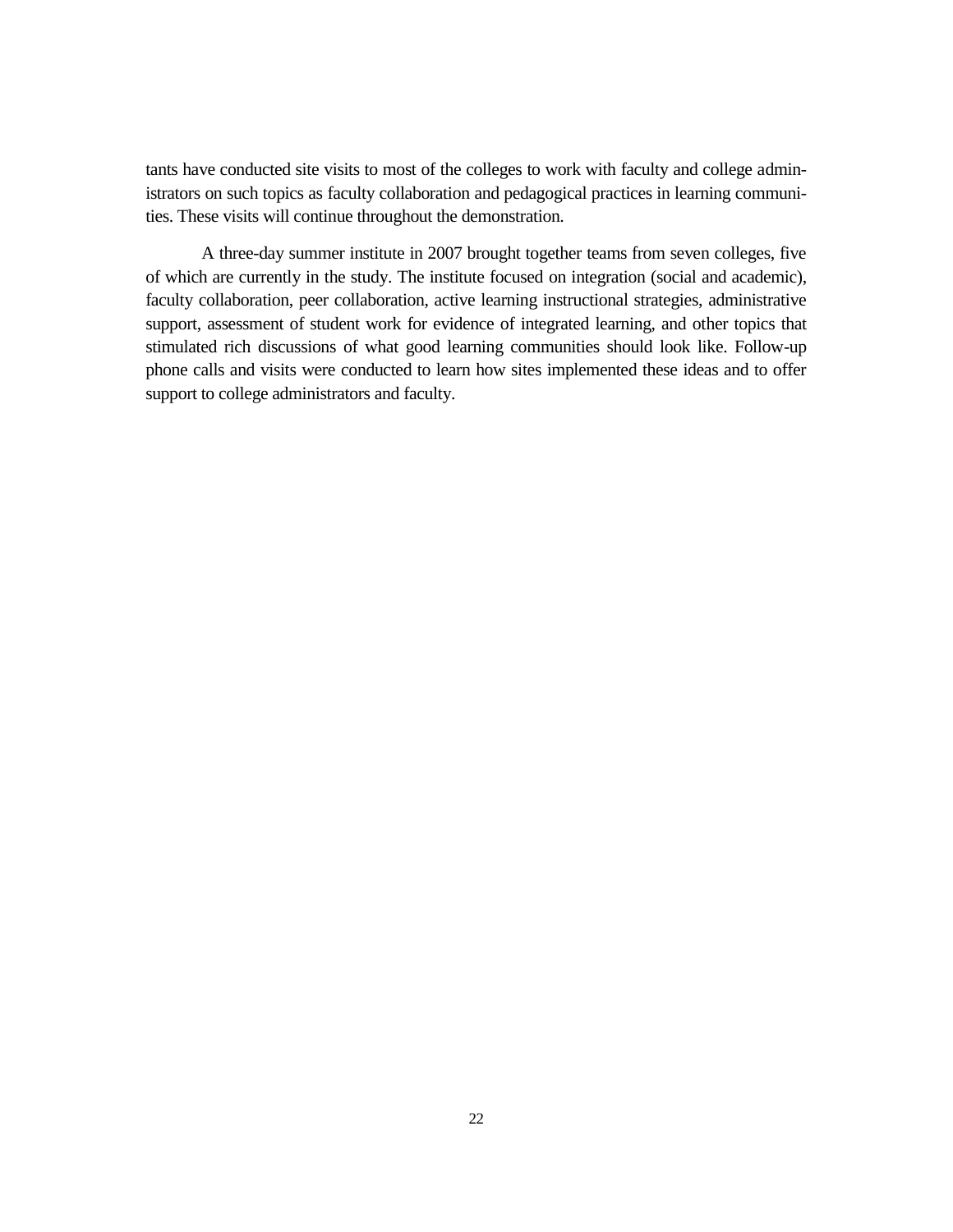## **The Research: Goals, Methodology, and Data**

This section describes the implementation study, the impact study, and the cost study. While the quantitative impact findings from the impact study are the primary focus of the research, findings from the implementation and cost studies contribute to a well-informed *interpretation* of the impact findings.

### **The Implementation Study**

Implementation studies help researchers interpret and explain the impacts — or lack of impacts — of interventions. Implementation data can provide a glimpse into the "black box" of the intervention: in this case, the teaching, learning, and social interaction that goes on both inside and outside the classrooms of learning communities. A guiding question for the implementation study asks whether the learning communities as delivered are robust and incorporate the core dimensions of the model. Robust learning communities that adhere to those core dimensions should create an experience that is clearly distinct from that of students and instructors teaching and learning within standard, stand-alone developmental courses.

Implementation data can also serve to measure "fidelity," or the extent to which the intervention is implemented close to its original design over time, across learning communities, and across colleges. This is particularly important for the Learning Communities demonstration, as considerable variation in implementation is expected both across and within colleges. This happens primarily because, despite their popularity, learning communities can be challenging to implement even in their most basic form. For example, grouping students into cohorts and block-scheduling classes is an unfamiliar task for most community colleges. Designing and delivering the more "high-end" learning communities — complete with a thematic focus, a fully integrated curriculum, and interactive instructional strategies –– can be a daunting task in an institution where faculty rarely collaborate with each other on curricular matters.

With these considerations in mind, the implementation study is designed to:

- 1. Document how the learning communities programs were initiated, designed, and operated at the participating colleges
- 2. Identify factors that promoted or impeded the smooth implementation of the learning communities programs at each site and document variation from year to year
- 3. Measure variation in implementation across learning communities within the same college and across the six colleges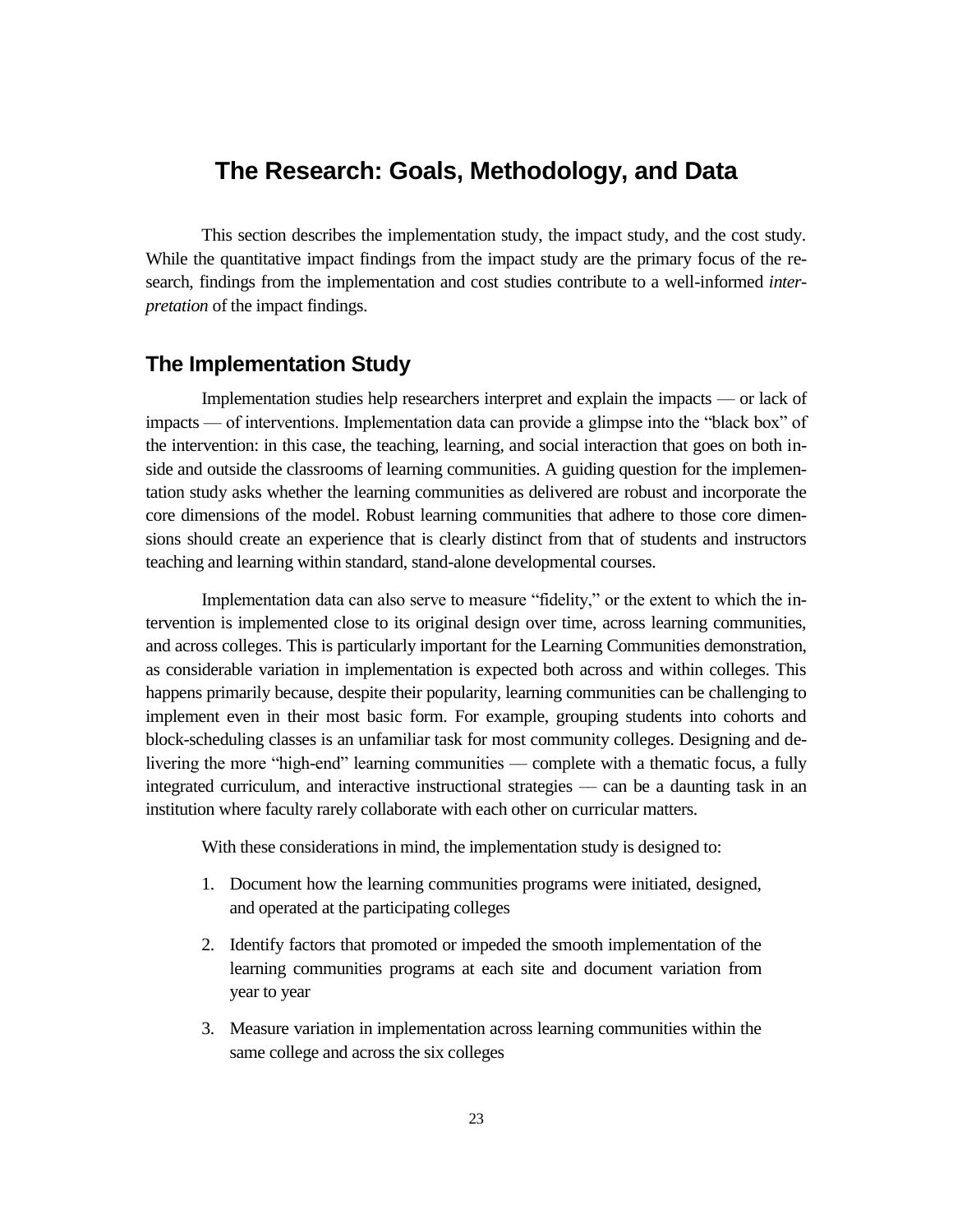4. Compare the classroom and college experiences of instructors and students in both the program group and the control group in order to determine the degree of contrast between the two experiences

#### **Measuring the Implementation of Learning Communities**

The six colleges in this demonstration have each developed a learning communities model that addresses their students' specific needs, fits their institutional capacities, and reflects their own "theory of change." But these models have all evolved from a common history, body of research, and set of beliefs about what learning communities in community college settings should look like. Most researchers and practitioners agree that a set of "core dimensions" when taken together and implemented with a reasonable degree of fidelity  $-$  results in robust learning communities. These core dimensions constitute a framework to guide the implementation study. They are shown in Table 3, along with examples of indicators of their robustness. (See Appendix A for a full list of indicators.) The extent to which the colleges in the demonstration succeed in implementing learning communities with most or all of these dimensions is a measure of the fidelity of the implementation of the learning community model.

Data collection for the implementation study will be geared toward measuring indicators of these core dimensions as well as the extent to which important site-specific features of learning communities (such as the integrative seminar at KCC or the Master Learner at CCBC) are implemented as the colleges intended. Some indicators will be measured using a rating system that will generate a numeric "fidelity score" for certain dimensions. This will allow for an overall ranking of the six colleges along a continuum of fidelity. For example, fidelity indices will be constructed to rate the degree to which curriculum is aligned or integrated across two or more courses in a given learning community. Researchers will use instruments to record ratings based on interview and focus group responses, classroom observations, and faculty survey responses.

#### **Data Collection Activities**

The implementation study will rely on a variety of data collection strategies, a complete list of which is included in Appendix A. This section describes the three primary data sources for the implementation study: site visits, a faculty survey, and a review of existing documents and materials.

#### *Site Visits*

The implementation study will rely heavily on qualitative data gathered during research site visits to the colleges. Two site visits will be conducted at each college over the course of the demonstration, during the second semester following random assignment (spring 2008 for the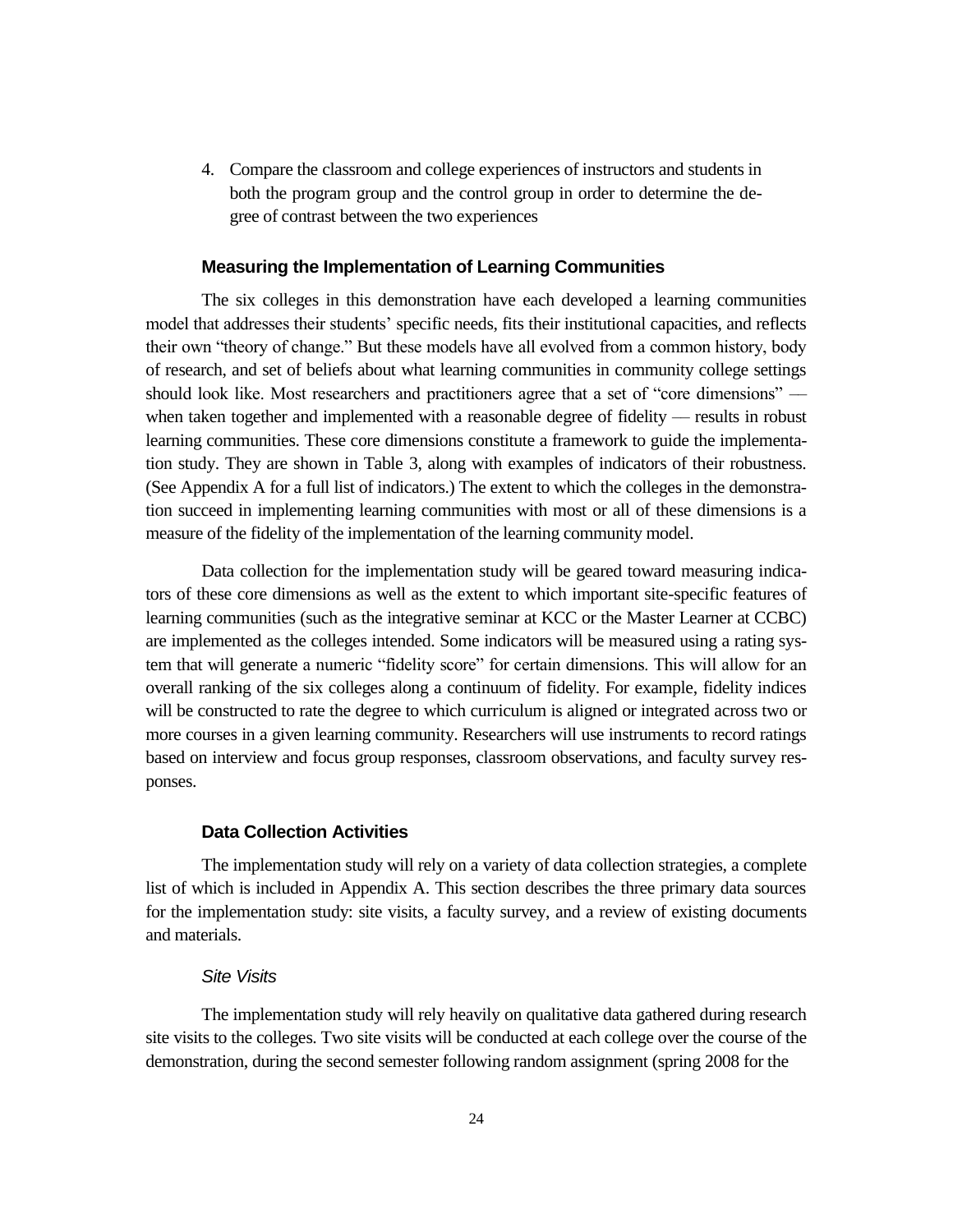### **Table 3**

### **Core Dimensions of Learning Communities in Community Colleges**

|                                                | <b>The Learning Communities Demonstration</b>                                                                                                                                                                                       |                                                                                                                                                                                                                |
|------------------------------------------------|-------------------------------------------------------------------------------------------------------------------------------------------------------------------------------------------------------------------------------------|----------------------------------------------------------------------------------------------------------------------------------------------------------------------------------------------------------------|
|                                                | Table 3                                                                                                                                                                                                                             |                                                                                                                                                                                                                |
|                                                | <b>Core Dimensions of Learning Communities in Community Colleges</b>                                                                                                                                                                |                                                                                                                                                                                                                |
| Core Dimension<br>Integration                  | Description<br>Curricular or programmatic linkages organized<br>around common themes in order to construct<br>shared, relevant teaching and learning<br>experiences.                                                                | Examples of Key Indicators <sup>a</sup><br>Linked, interdisciplinary<br>courses; contextualized<br>curriculum; merged syllabi,<br>integrated curricula; attached<br>seminars; joint<br>assignments and grading |
| Active-learning<br>pedagogy                    | Use of pedagogy that promotes critical thinking<br>through experiential, collaborative, and reflective<br>learning. Purposeful classroom and co-curricular<br>activities that relate course content to real-world<br>issues/events. | Problem- or project-based<br>assignments; interactive<br>classroom dialogue; small<br>group or dyads; labs or field<br>study                                                                                   |
| Faculty<br>engagement                          | Opportunities for instructors to work together on<br>linking activities and assignments across subjects<br>and to share or develop effective pedagogy and<br>community-building approaches.                                         | Co-teaching, team teaching;<br>cross-course schedule<br>planning; professional<br>development to support<br>teaching in learning<br>communities                                                                |
| Student<br>engagement                          | Opportunities for students to create meaningful<br>peer networks that promote academic support and<br>social bonding. Students are encouraged to play<br>an active role and have an active voice in their<br>shared learning.       | Cohorts; peer advisers/<br>mentors; study groups;<br>informal social events and co-<br>curricular activities                                                                                                   |
| Supplemental<br>student support<br>services    | Knowledge and utilization of campus resources<br>that enhance the academic and social learning<br>experiences of learning community students.<br>Integration of these services with classroom<br>activities.                        | Counseling; tutoring; financial<br>aid; job/career development;<br>research/library resources;<br>access to computers<br>labs/laptops                                                                          |
| Institutional/<br>structural<br>transformation | Recognition of and institutional support for<br>learning communities from the larger campus<br>community. Ensuring that learning community<br>objectives fit well with the overall institutional<br>mission and objectives.         | Support/involvement from top<br>administration; funding for<br>sustainability efforts,<br>enrollment outreach and<br>marketing to students                                                                     |
| NOTE:                                          | <sup>a</sup> Appendix A contains a list of all potential indicators for each dimension.                                                                                                                                             |                                                                                                                                                                                                                |
|                                                | 25                                                                                                                                                                                                                                  |                                                                                                                                                                                                                |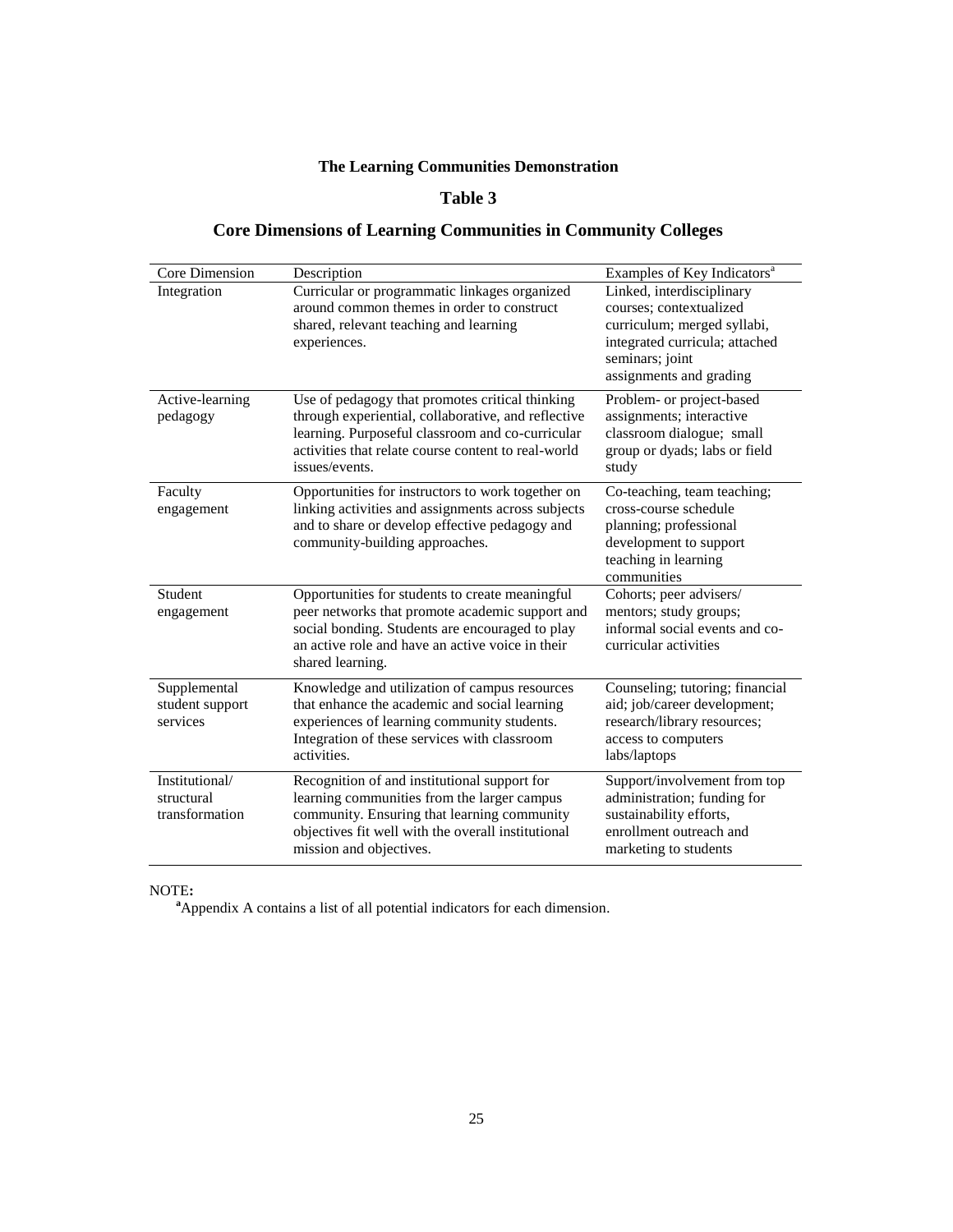first cohort and fall 2008 for the second cohort) and during the fourth semester following random assignment (spring 2009 for the first cohort and fall 2009 for the second cohort).

Since each learning communities program is based on a unique configuration of courses and experiences, field protocols will be designed to capture both the core dimensions of learning communities and the site-specific components at each college, as well as the standard experience of students at each college. Field researchers will conduct a variety of activities while onsite, and each activity is designed to measure specific indicators.

- **Open-ended interviews** will be conducted with college administrators and program staff associated both with learning communities courses and with the standard developmental courses. These interview sessions are designed to document the histories and current status of the learning communities programs, any changes made to the original design of the programs and reasons for those changes, and the lessons learned during the implementation. Interview responses can also gauge the administrative knowledge and support for learning communities programs at the colleges, how the programs generally fit in with other college initiatives, an understanding of any large institutional issues or challenges the colleges face — or are likely to face — that may affect the long-term efforts to institutionalize learning communities on campus, and what steps learning communities administrators and staff have undertaken, if any, to sustain their programs after the demonstration is over.
- **Faculty focus groups** will be conducted with instructors both in and outside learning communities program. These focus groups will provide an opportunity to learn about the similarities and distinctions that exist between teaching in learning communities and standard developmental courses (for example, pedagogical practices, curricular structure, course scheduling), the nature of faculty and student interactions within both the treatment and the control classroom environment, and how faculty come to be recruited and trained for learning communities.
- **Student focus groups** will be conducted with students enrolled both in learning communities programs and in stand-alone versions of the courses in the learning communities. Students who participate in these focus groups will be asked to volunteer their thoughts about what teaching techniques they think have best helped them learn course content, the nature of their interactions with faculty and other students in class, and their knowledge and use of campus resources (such as counseling, tutoring, and library services) to aid in their understanding of course content.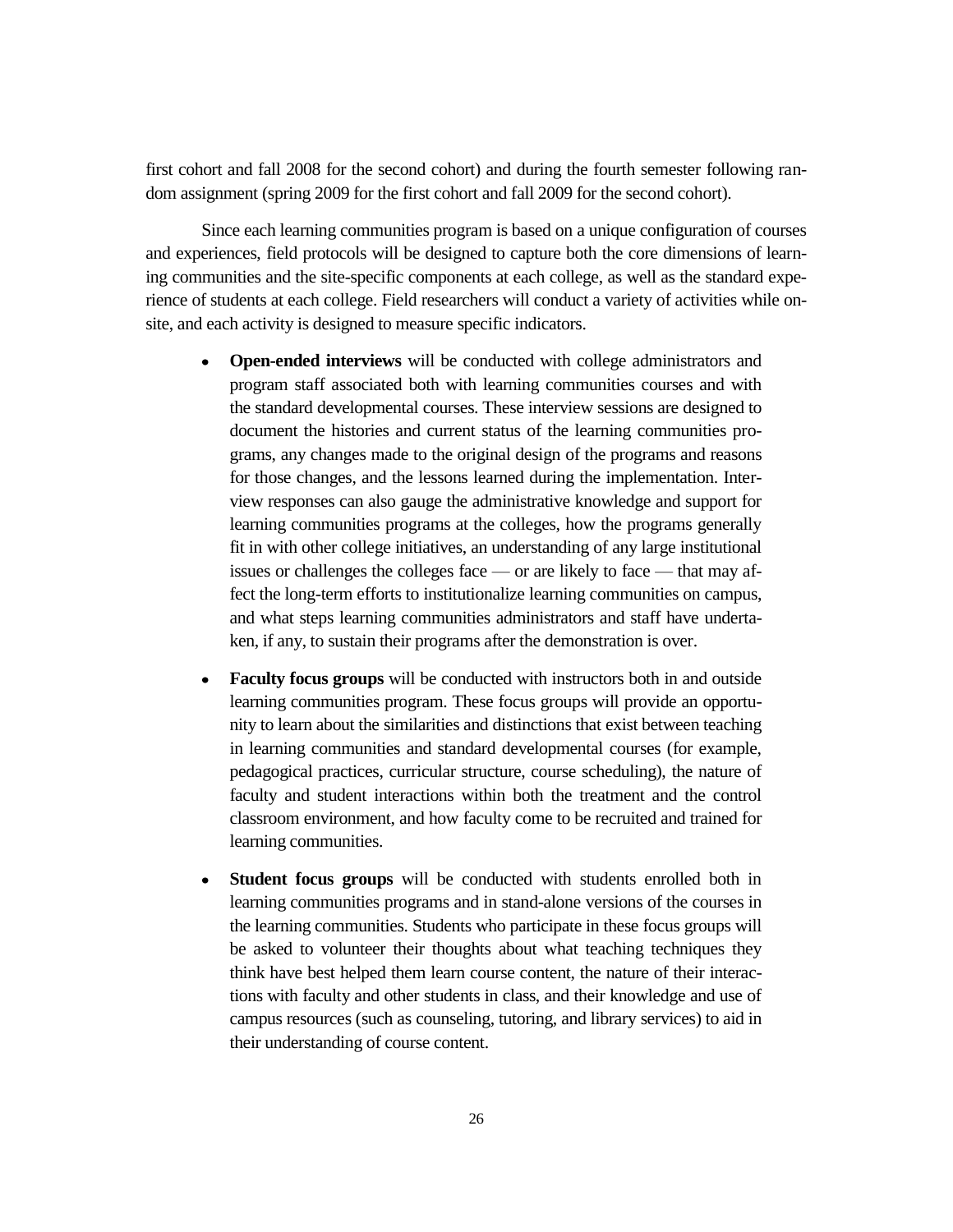Field researchers will conduct **classroom observations** in a small sample of  $\bullet$ learning communities. These observations will provide qualitative data on pedagogical approaches, interactions among students and between students and faculty, evidence of integration, and the physical settings of particular learning communities.

#### *Faculty Survey*

About 50 faculty members from each college will be asked to complete a questionnaire. These will include as many faculty members teaching in the learning communities programs as possible as well as a sample of faculty members who teach comparable, stand-alone courses. In order to measure the qualifications, attitudes, and pedagogical practices of instructors, the survey will include items such as instructors' confidence in students' ability to learn content, types and levels of interactions with students inside and outside the classroom, professional development experiences, collaborative endeavors with other faculty and staff, use of other campus resources to enhance teaching and learning, and perceptions of student performance and effort in their courses.

In addition to providing insight into promising practices within the classrooms of learning communities, the faculty survey will serve as an important source of information about the differences between faculty who teach in the learning communities and those who do not. The demonstration is not designed to control for "teacher effects," which would have necessitated random assignment of faculty to learning communities and to stand-alone developmental courses. But the implementation study — primarily through the faculty survey — will document and report measurable differences in terms of their background, experience, full-time or part-time status, and other variables that may be associated with student outcomes.

The faculty survey will be administered in fall 2008 to the first cohort of colleges and in spring 2009 to the second cohort.

#### *Review of Documents*

Various *program documents* that describe planning and ongoing activities and events related to the learning communities programs will be analyzed. These documents will include course syllabi or course descriptions (to look for evidence of alignment or integration across courses) and, if available, teacher logs of classroom interactions, coursework assignments and activities, descriptions of group project assignments, student writing samples, and student evaluations of teachers.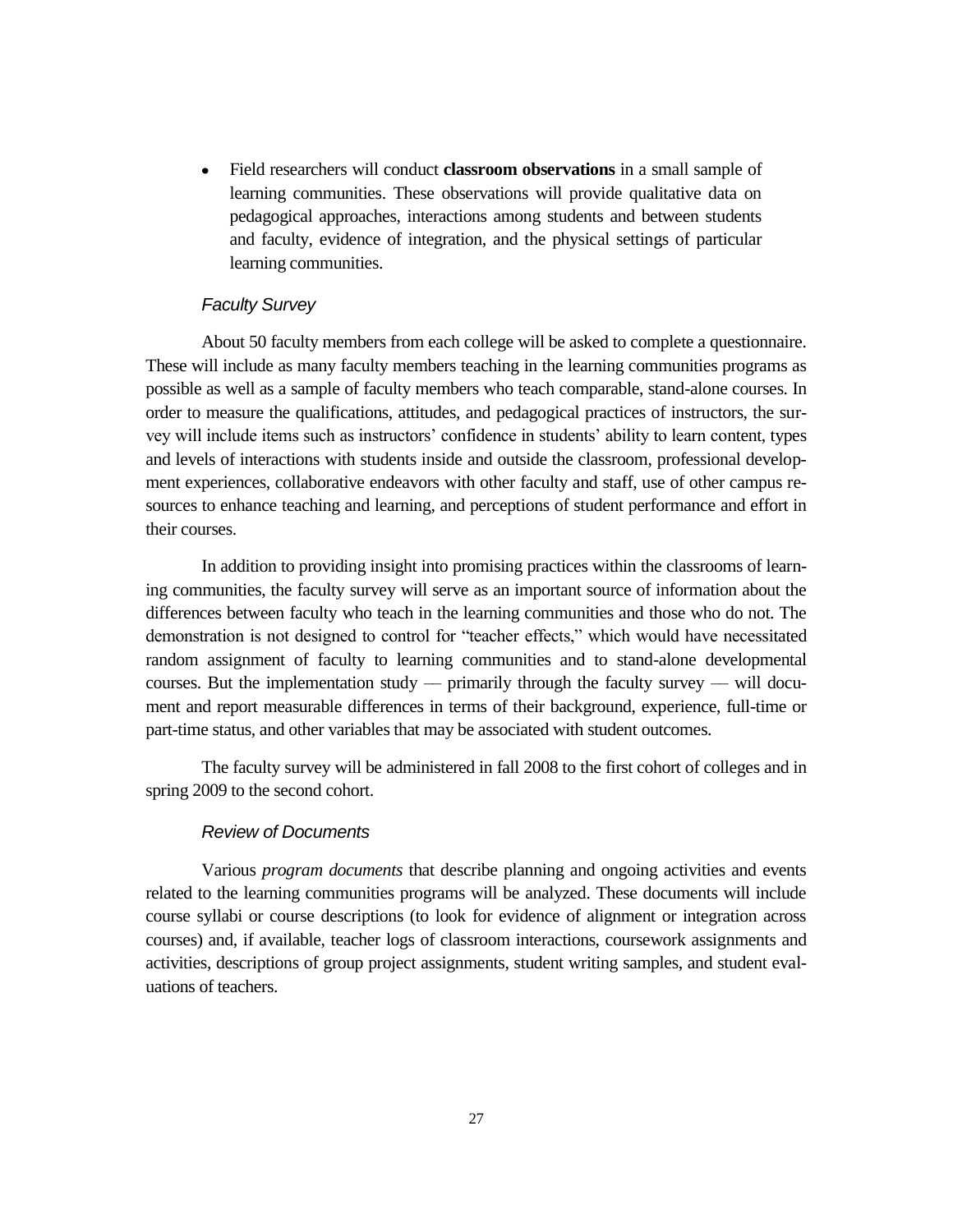#### **The Time Line for the Implementation Study**

Table 4 summarizes the schedule of data collection activities planned for the implementation study and shows how the implementation findings will be incorporated into the project's reporting schedule. Site visits are scheduled to occur in the second and fourth semesters following random assignment. While the collection of some documents for analysis will take place during the scheduled implementation research site visits, other document collection will take place prior to or following the site visits.

### **The Impact Study**

Given both the limited evidence of the benefit of learning communities for students who are academically underprepared and the pattern of low persistence in college among this group, more research is needed to discover whether learning communities will engage such students and result in better outcomes. The impact study seeks to answer the following questions:<sup>52</sup>

- 1. What are the effects of learning communities on student achievement, as measured by assessment test scores in English and math, credits earned in developmental and regular college courses, grades, and other outcomes?
- 2. What are the effects of learning communities on students' academic persistence in higher education?

### **Methodology**

As discussed above, a random assignment design will be used to answer these questions. Random assignment is considered the "gold standard" of analysis because tests of differences between groups that are randomly assigned are less biased and more powerful than similar tests between nonequivalent groups, allowing such differences to be interpreted as causal. As a result, greater reliance may be placed on the magnitude and inference of impact estimates derived from this methodology.

#### *Data and Outcomes of Interest*

To measure the effects of learning communities on the acquisition of basic skills, course completion, persistence, and other outcomes, the study will rely principally on student tran-

 $52$ Separate analyses of state-level data by NCPR partners will inform how the results of the impact study may generalize to other institutions, by comparing students, schools, and colleges in this demonstration with other students in selected states. This analysis will also draw conclusions about the efficacy of other types of remediation –– relative to learning communities –– in improving the success of academically underprepared students.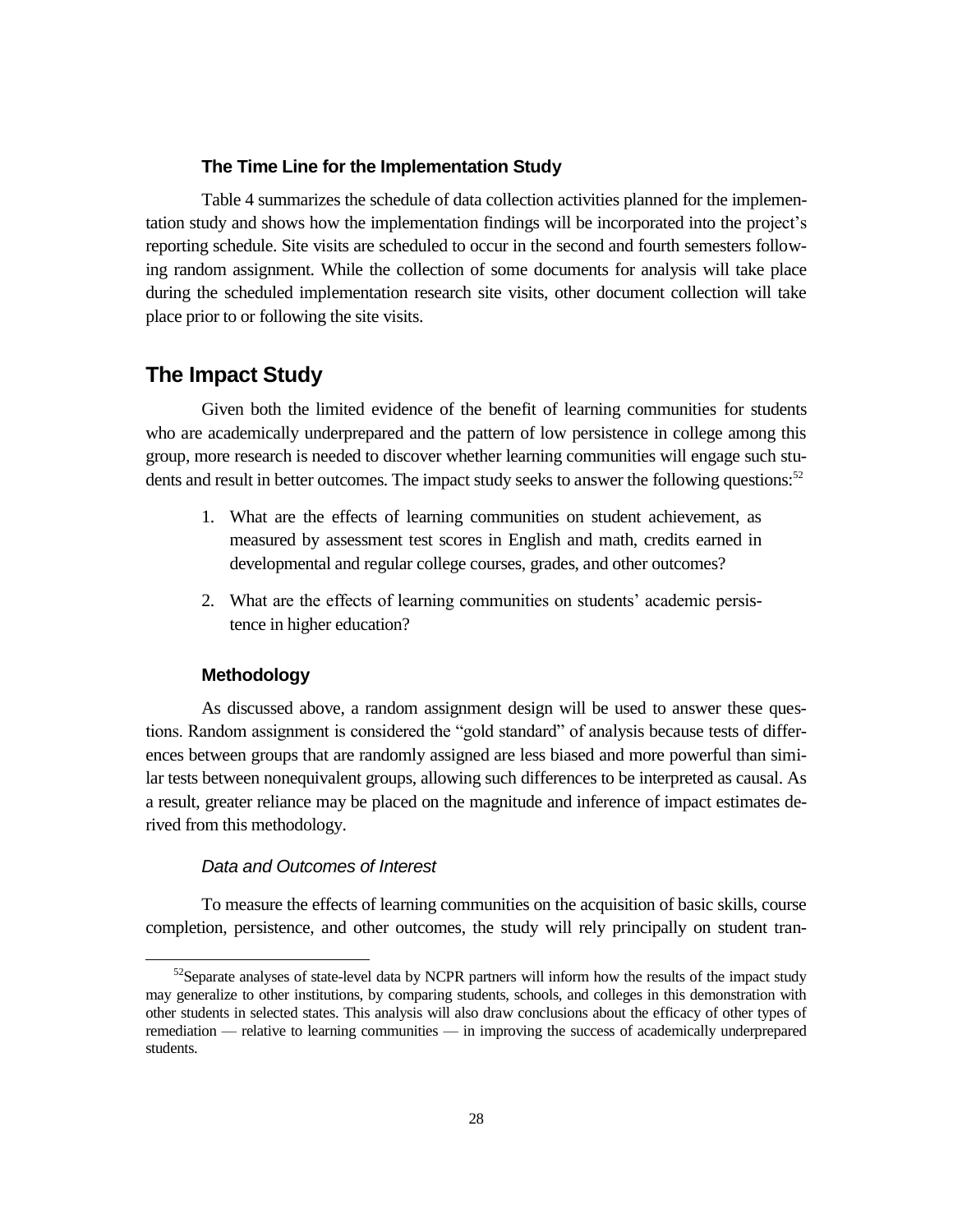### **The Learning Communities Demonstration**

### **Table 4**

# **Time Line for the Implementation Study**

|                      | Fall       | <b>Spring</b>                     | Fall     | <b>Spring</b>                     | Fall     | <b>Spring</b> | Fall | <b>Spring</b> | Fall   |
|----------------------|------------|-----------------------------------|----------|-----------------------------------|----------|---------------|------|---------------|--------|
|                      | 2007       | 2008                              | 2008     | 2009                              | 2009     | 2010          | 2010 | 2011          | 2011   |
| <b>First cohort</b>  | Random     | Round 1                           | Faculty  | Round 2                           |          |               |      |               |        |
| (KCC, QCC,           | assignment | research                          | survey   | research                          |          |               |      |               |        |
| HCC)                 | begins     | visit                             |          | visit                             |          |               |      |               |        |
|                      |            | Document collection $\rightarrow$ |          |                                   |          |               |      |               |        |
|                      |            |                                   |          |                                   |          |               |      |               |        |
| <b>Second cohort</b> |            | Random                            | Round 1  | Faculty                           | Round 2  |               |      |               |        |
| (Merced,             |            | assignment                        | research | survey                            | research |               |      |               |        |
| <b>HCCS, CCBC)</b>   |            | begins                            | visit    |                                   | visit    |               |      |               |        |
|                      |            |                                   |          | Document Collection $\rightarrow$ |          |               |      |               |        |
|                      |            |                                   |          |                                   |          |               |      |               |        |
| <b>Reports</b>       |            |                                   |          |                                   | Interim  |               |      | Final         | How-to |
|                      |            |                                   |          |                                   | report   |               |      | report        | guide  |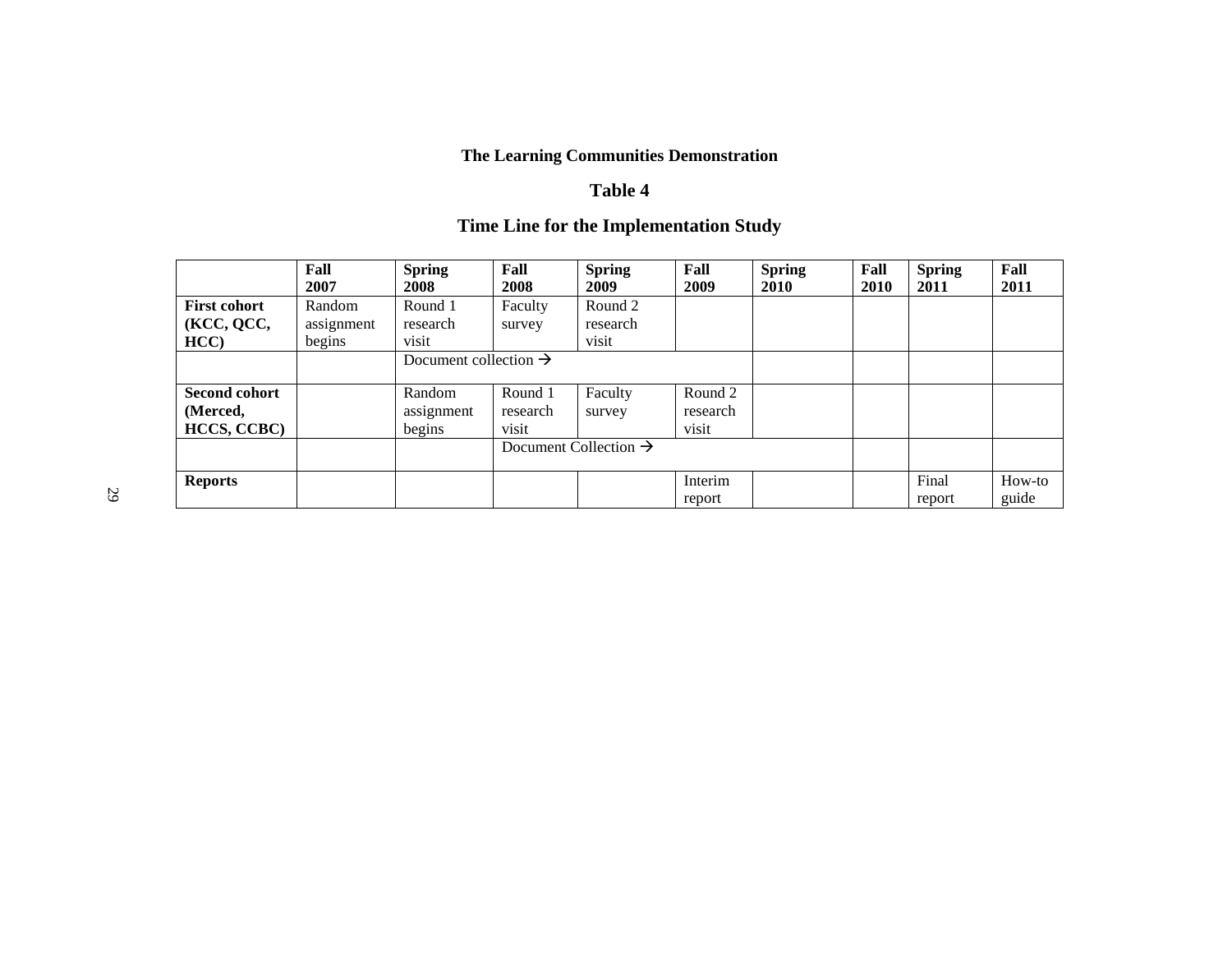scripts provided by the participating colleges. These data will be collected for up to two years after random assignment for everyone in the sample. When study sites are part of larger systems (for example, QCC and KCC in the City University of New York), transcripts for sample members who move to other institutions within the system may be gathered from central offices. Building on MDRC's experience with the Opening Doors demonstration, the following outcome measures are typically available: registration for any courses, number of courses attempted (regular and developmental), number of courses passed (regular and developmental), withdrawal from one or more courses, status of English and/or math placement tests, total semesters enrolled, total credits earned, and grade point average (GPA). In addition, courselevel information –– such as course title and possible credits –– major, and transfer to other postsecondary institutions may be collected. If available, data from a uniform test of basic reading, writing, and math skills both at baseline and at a follow-up point (most likely one or two semesters after random assignment) for all program and control group members may be collected. Having two data points will allow the study to measure the effectiveness of learning communities on increasing pass rates for these important assessments.

As a secondary measure of persistence in postsecondary education, data from the National Student Clearinghouse will also be employed. This database, which captures information from 91 percent of college students nationwide, will be used to create measures for students in the sample who transfer to other colleges or universities. For example, it will allow the tracking of transfers to four-year universities, which is widely regarded as one measure of student success. <sup>53</sup>

#### *Size of Sample Needed*

 $\overline{a}$ 

How many students are needed to detect policy-relevant effects on achievement, persistence, and retention? Overall, the experimental research sample at each site will comprise lower-division community college students whom the colleges identify as in need of developmental English or math.<sup>54</sup> Table 5 lists additional eligibility criteria, by site.

While each site is expected to enroll a minimum of 1,000 students into the research sample over a two-year period, some sites may exceed or fall short of this goal. Based on data from the Opening Doors demonstration, Table 6 shows the minimum detectable effect size (MDES) that can be detected with a given sample size and various ratios of treatment group to control group members (random assignment ratios). An MDES is a simple way to express the statistical precision of an impact study design. Intuitively, it is the smallest program impact that

 $53$ Rouse (1995) and Alba and Lavin (1981), for example, find that community colleges divert some students from attending four-year universities and that such students, in turn, complete fewer years of education.

<sup>&</sup>lt;sup>54</sup>The exception to this is KCC, which is implementing career-focused, second-semester learning communities for students who have passed all remediation requirements.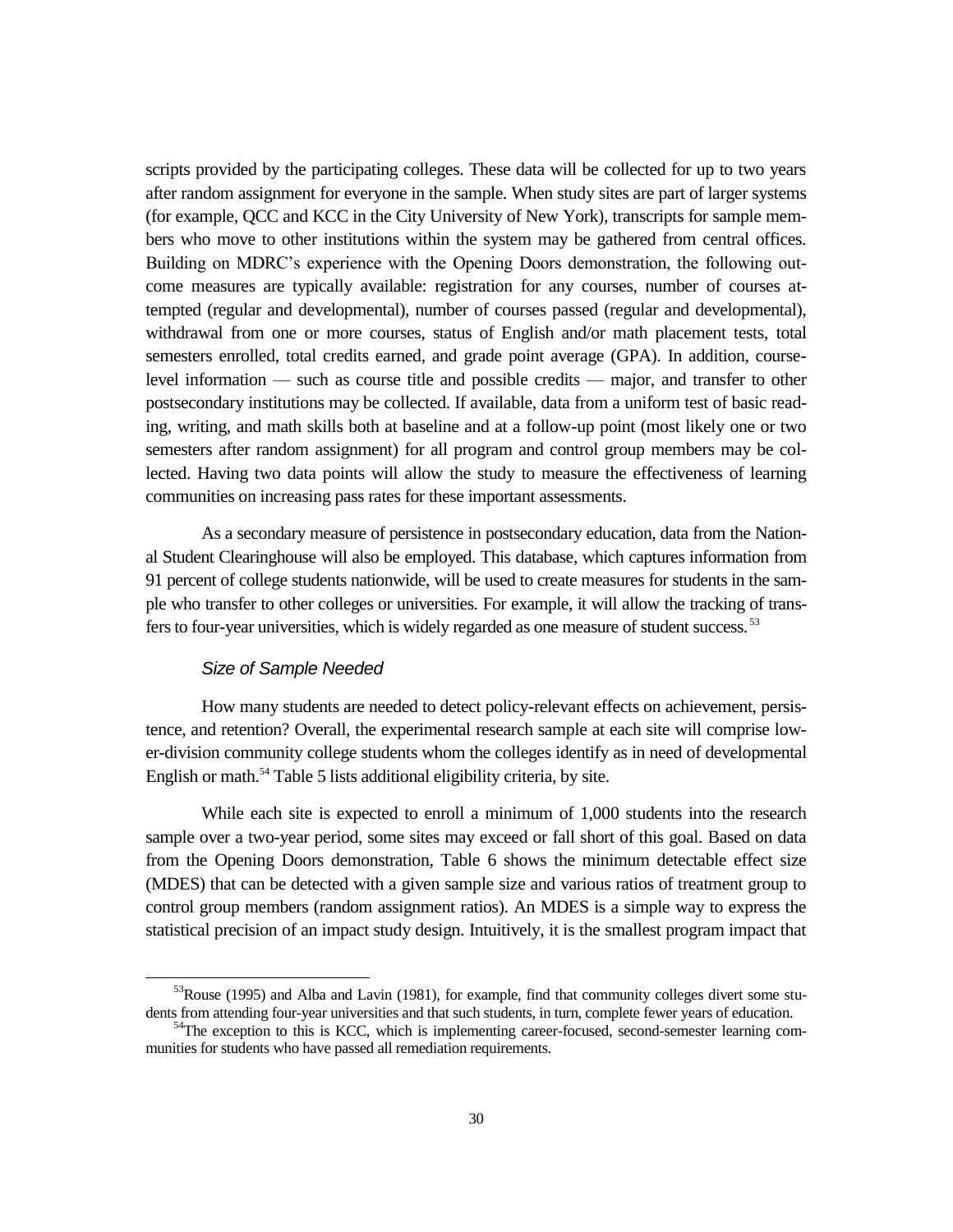### **The Learning Communities Demonstration**

### **Table 5**

### **Determinants of Eligibility for the Learning Communities Demonstration, by College**

| <b>Sample</b><br><b>Selection</b><br>Criteria | <b>KCC</b>                                            | <b>QCC</b>                                                                                                                                                                  | <b>HCC</b>                                                           | <b>Merced</b>                                                        | <b>HCCS</b>                                                       | <b>CCBS</b>                                                                    |
|-----------------------------------------------|-------------------------------------------------------|-----------------------------------------------------------------------------------------------------------------------------------------------------------------------------|----------------------------------------------------------------------|----------------------------------------------------------------------|-------------------------------------------------------------------|--------------------------------------------------------------------------------|
| Age                                           | 18 and over                                           | 18 and over                                                                                                                                                                 | 18 and over                                                          | 18 and over                                                          | 18 and over                                                       | 18 and over                                                                    |
| Collegiate<br>level                           | Continuing or<br>transfer<br>students                 | First-year students meeting remediation criteria; transfer<br>students with fewer than 15 credits and returning students if<br>failed lowest-level remedial math previously | First-year<br>students                                               | First-year<br>and<br>continuing<br>students                          | First-year<br>students                                            | First-year<br>students.<br>continuing<br>students, and<br>transfer<br>students |
| <b>Remediation</b><br>level                   | None                                                  | Math (lowest level only)                                                                                                                                                    | Reading (all<br>levels)                                              | English (all<br>levels)                                              | Math (lowest<br>level only)                                       | English or<br>reading<br>(highest levels)<br>only)                             |
| <b>Subgroups</b><br>of interest               | Gender; Allied<br>Health majors;<br>Nursing<br>majors | Gender; students requiring 2 or more remedial classes                                                                                                                       | Gender:<br>students<br>requiring 2 or<br>more<br>remedial<br>classes | Gender:<br>students<br>requiring 2<br>or more<br>remedial<br>classes | Gender:<br>students<br>requiring 2 or<br>more remedial<br>classes | Gender:<br>students<br>requiring 2 or<br>more remedial<br>classes              |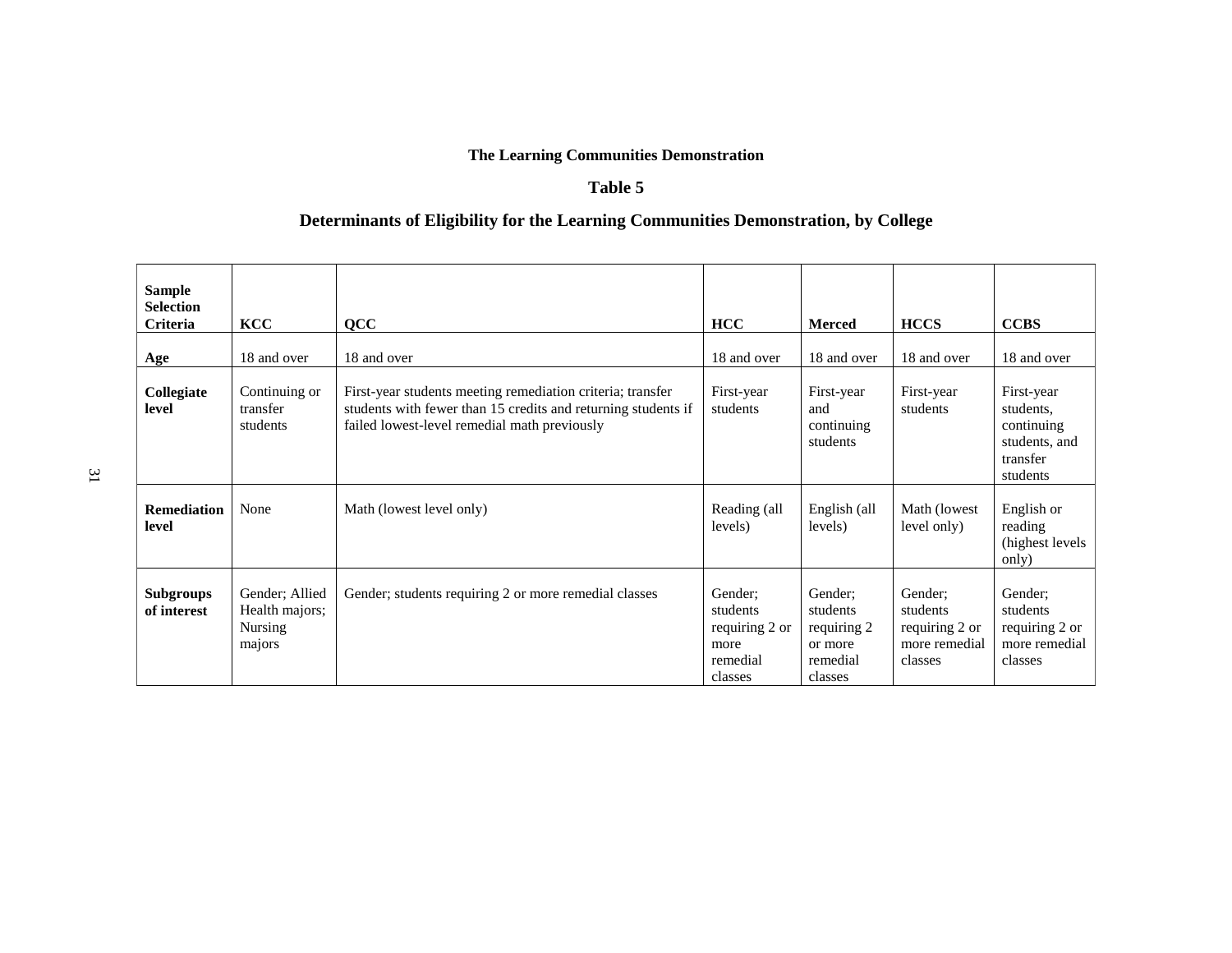#### **The Learning Communities Demonstration**

#### **Table 6**

### **Minimum Detectable Effect Size (MDES) (%), by Various Total Sample Sizes and Ratios of Treatment Group Members to Control Group Members**

|                                 |       |       | Random Assignment Ratio |       |       |
|---------------------------------|-------|-------|-------------------------|-------|-------|
| <b>Total Number of Students</b> | 50:50 | 60:40 | 70:30                   | 80:20 | 90:10 |
| 400                             | 0.25  | 0.25  | 0.27                    | 0.31  | 0.42  |
| 600                             | 0.20  | 0.21  | 0.22                    | 0.25  | 0.34  |
| 800                             | 0.18  | 0.18  | 0.19                    | 0.22  | 0.29  |
| 1,000                           | 0.16  | 0.16  | 0.17                    | 0.20  | 0.26  |
| 1,200                           | 0.14  | 0.15  | 0.16                    | 0.18  | 0.24  |
| 1,400                           | 0.13  | 0.14  | 0.15                    | 0.17  | 0.22  |
| 1,600                           | 0.12  | 0.13  | 0.14                    | 0.16  | 0.21  |

NOTE:

Calculations assume a 10 percent significant level, 80 percent power, and two-tailed test. See Appendix A for the exact formula employed in the table.

can be measured with confidence, given random sampling and estimation error.<sup>55</sup> This metric, which is used widely for measuring the impacts of educational programs, is defined in terms of the underlying population's standard deviation of student achievement. For example, an MDES of 0.25 indicates that the study can reliably detect (80 percent of the time) a program-induced increase in student achievement that is equal to or greater than 0.25 standard deviation of the existing student distribution. Impacts that are more precise than this (that is, smaller than this) have a smaller likelihood or power of being detected by the study.

<sup>&</sup>lt;sup>55</sup>Bloom (1995). An MDES is the smallest true program effect size that would have an 80 percent chance of being detected (have 80 percent power) using a two-tailed hypothesis test at the 10 percent level of statistical significance.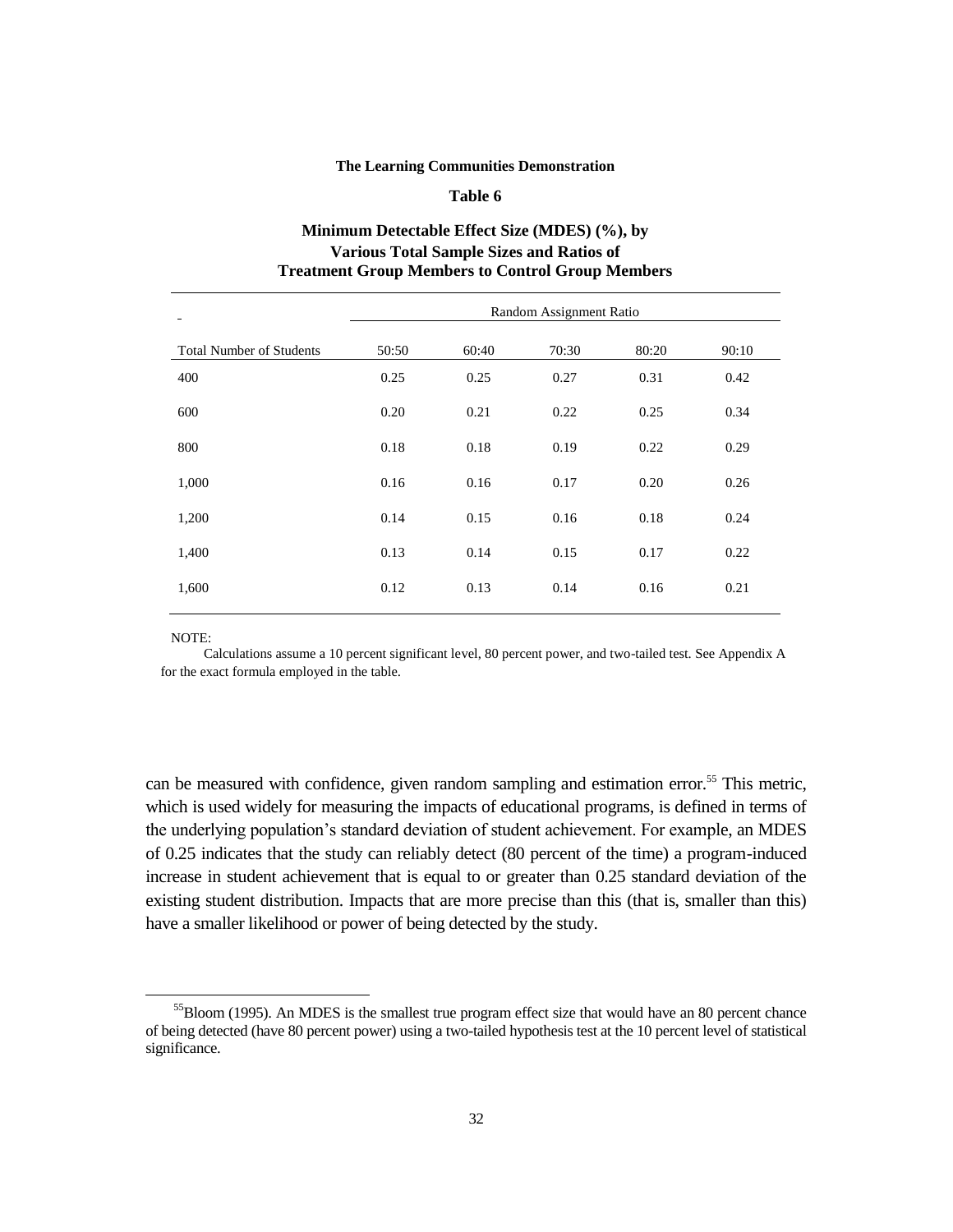Table 6 presents the MDES for different total sample sizes and random assignment ratios, assuming a significance level of 10 percent, 80 percent power, and a two-tailed test.<sup>56</sup> The fourth row of the table shows that, under the proposed total sample size of 1,000 students equally divided between treatment group and control group members, each site will be able to detect effect sizes as small as 0.16. If the random assignment ratio is changed to 60 percent treatment group members and 40 percent control group members (the second column), the study is still able to detect impacts of this magnitude. As the ratio of treatment group members to control group members becomes extremely unbalanced –– as in the 90:10 split in the rightmost column –– the MDES increases noticeably to 0.26 standard deviation. All sites in the demonstration are either equally balanced between treatment group members and control group members or have a 60:40 split. The latter change in random assignment ratio was implemented to accommodate the circumstances at specific sites.<sup>57</sup>

Although judgments about whether a specific effect size is large or small are somewhat arbitrary, several useful guidelines exist. Many researchers use a rule of thumb proposed by Cohen, who suggests that effect sizes of roughly 0.20 be considered small, 0.50 be considered moderate, and 0.80 be considered large.<sup>58</sup> Lipsey provides empirical support for this typology based on the distribution of 102 mean effect sizes obtained from 186 meta-analyses of treatment effectiveness studies, most of which come from education research. The bottom third of his observed distribution (small effects) ranges from zero to 0.32; the middle third (moderate effects) ranges from 0.33 to 0.55; and the top third (large effects) ranges from 0.56 to 1.26.<sup>59</sup>

Another benchmark for effect size estimates are those from high school interventions that average 0.25 standard deviation and those of small learning groups in the Science, Technology, Engineering, and Mathematics (STEM) fields in community colleges that average 0.21 standard deviation.<sup>60</sup> Given these benchmarks, the study sample size is able to detect relatively small effects.

#### **Analytic Strategy**

The primary analytic method to determine program effects will be comparing average outcomes for the program and control group members, using standard statistical tests, such as t-tests. This will generate estimates of the impact of offering access to the learning communities

<sup>&</sup>lt;sup>56</sup>A two-tailed test is used because the central policy issue to be addressed by the demonstration is whether the program has *any* effect on student performance.

 $57$ At several sites, the random assignment ratio was changed to 60:40 in order to prevent the canceling of learning communities for which faculty had already been assigned.

 $58^{\circ}$ Cohen (1988).

 $59$ Lipsey (1990).

<sup>60</sup>Hill, Bloom, Black, and Lipsey (2007); Springer, Stanne, and Donovan (1998).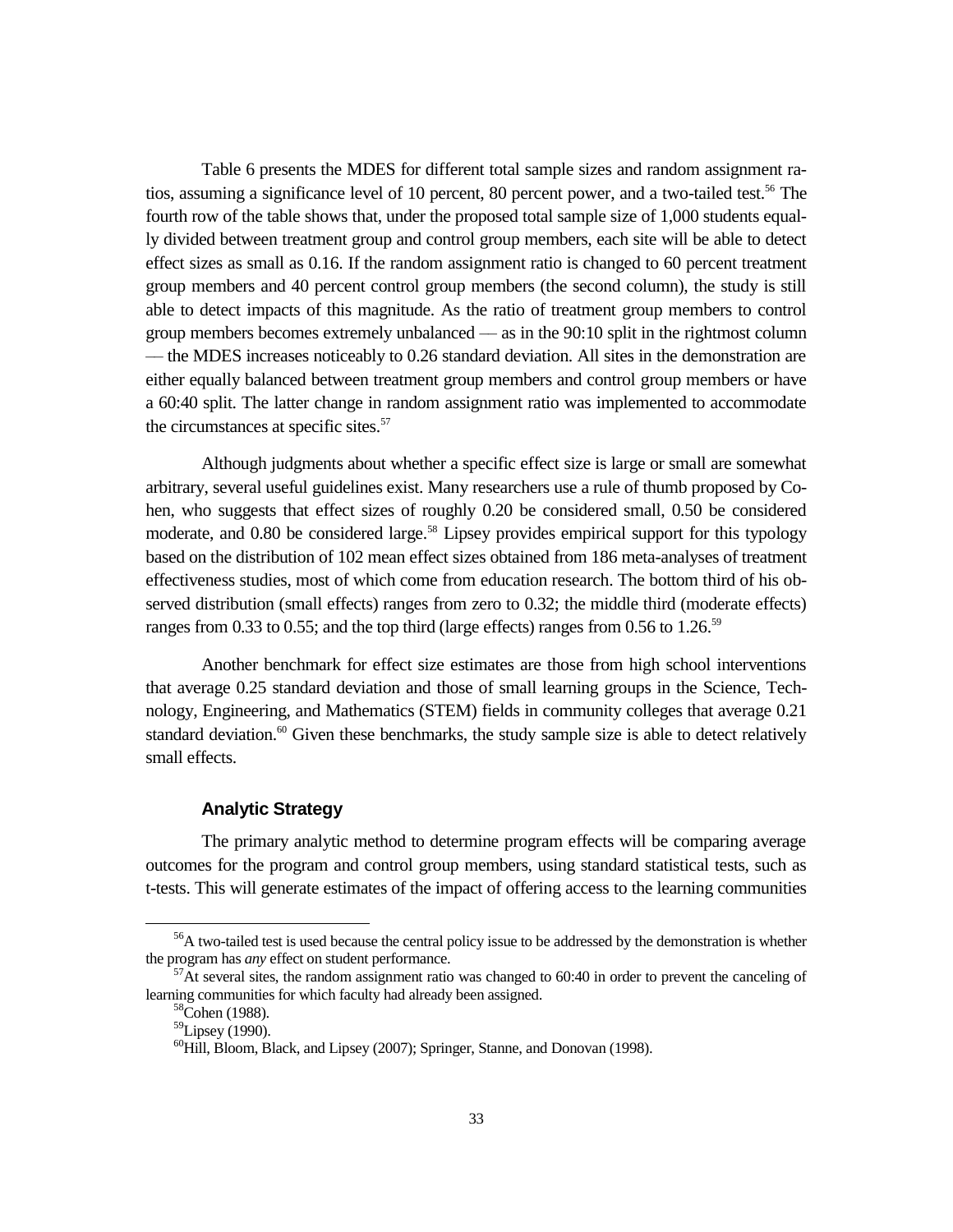program (the intention-to-treat). A linear model will be used to estimate the impact of learning communities on outcomes:

$$
y_{ij} = \gamma_{00} + \gamma_{01} T_i + r_{ij},
$$

where  $y_{ij}$  represents an outcome (such as the number of credits attempted) for student *i* in learning community *j,* and *Ti* is an indicator variable equal to 1 for students randomly assigned to the treatment group. To account for the clustering of half the sample into groups of learning communities, heteroscedasticity-consistent White standard errors will be employed.<sup>61</sup>

The coefficient of interest is  $\gamma_{01}$ , as it represents the effect of assignment to a learning community on the outcome of interest. Because of the random assignment process, ordinary least squares (OLS) estimation of  $\gamma_{01}$  will provide an unbiased estimate of the "intention-totreat" effect, and it is not necessary to control for other student characteristics. Note that the intent-to-treat coefficient estimates the effect of *assigning* a student to the treatment group on the outcome in question. While it estimates the gains that a policymaker can realistically expect to observe from implementing the program (since one cannot fully control for whether students actually participate), it does not necessarily represent the effect of the reforms for those who actually use them.

### **Subgroups and Restricted Pooling Across Sites<sup>62</sup>**

Two subgroups are of policy interest and will be analyzed separately for each site:

Gender. Compared with females, males are both less likely to enter postsecondary education and at a higher risk of dropping out once enrolled.<sup>63</sup> This problem is particularly acute among men of color.<sup>64</sup> Moreover, results from an earlier MDRC evaluation of learning communities at KCC showed that

 $<sup>61</sup>$ Greene (1997). Many educational researchers employ hierarchical linear models to account explicitly for</sup> the nesting often evident in educational research. In this design, only a portion of the sample is nested at the level of the analysis (that is, at the student level). While hierarchical linear models have been proposed for this situation (see Bauer, Sterba, and Hallfors, forthcoming), these methods appear to be very sensitive to noncompliance (authors' analysis). Having analyzed previous work utilizing both methods of accounting for clustering, the authors find the White-corrected standard error approach to be unbiased.

 $62$ While the study is sufficiently powered to detect relatively small overall impacts, it can detect only relatively large subgroup impacts. This is indicated in Table 4.4, which show that, with smaller total sample sizes (similar to subgroup sample sizes), the MDES that can be detected is much larger.

 $^{63}$ Tinto (1993).

<sup>64</sup>Cameron and Heckman (2001).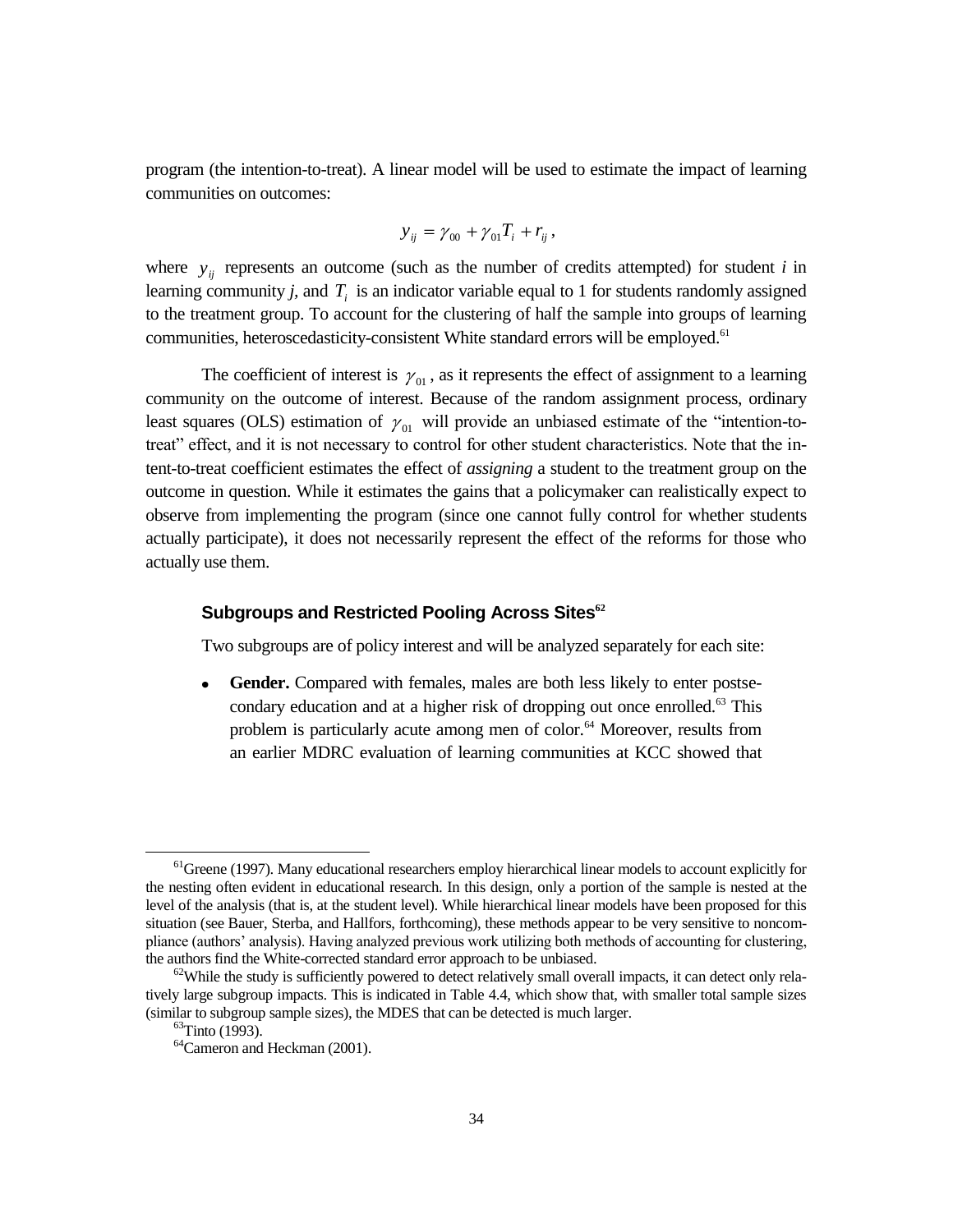the magnitude of several of the impacts was larger for males than for females<sup>65</sup>

**Need for remediation.** Studies show that students who must take two or more remedial courses (for example, one in English and one in math) are at a higher risk of dropping out and that the dropout rate increases with the number of courses required.<sup>66</sup> Results from an earlier MDRC evaluation of learning communities at KCC showed that students who needed remediation in two areas (math and English) benefited more from learning communities than did students who needed remediation in just one area. $67$ 

While the study has a sufficiently large sample at each site to analyze each site separately, data on the gender and remedial subgroups or on specific outcomes may also be pooled across certain sites in cases where more precision or more power is needed to calculate results. Pooling will be based on similarities in sites' learning communities models; for instance, HCC, HCCS, and Merced link developmental courses with a student success course, and QCC and HCCS link developmental math with other courses.

### **The Cost Study**

Any findings of positive impacts of learning communities on student outcomes should be weighed against the cost of conducting "business as usual" for developmental and other students. Learning communities are likely to cost more than regular developmental classes because of such enhancements as additional faculty time, professional development costs, and, often, smaller class sizes. But if learning communities cost significantly more than stand-alone courses and produce little or only modest impacts, scarce resources may better be spent funding less costly programs with equal or larger benefits. This cost study will be conducted in at least two sites, purposely selected to represent contrasting learning communities models.

The cost study will include estimates of the institutional costs of both the overall program and selected components of the program. A standard protocol and simple metrics, such as cost per student enrolled, will ensure comparability across institutions.

Since learning communities are designed to increase student persistence, if the program is successful, community college costs will likely increase as a result of students' attending the

 $<sup>65</sup>$ Scrivener et al. (2008). The KCC evaluation was not sufficiently powered to determine whether the ef-</sup> fects for males were significantly different than those for females; pooling across sites in the current demonstration will create a large enough sample to determine statistical significance.

<sup>&</sup>lt;sup>66</sup>Adelman (2004); Attewell, Lavin, Domina, and Levey (2006); Adelman (1998).

<sup>67</sup>Scrivener et al. (2008).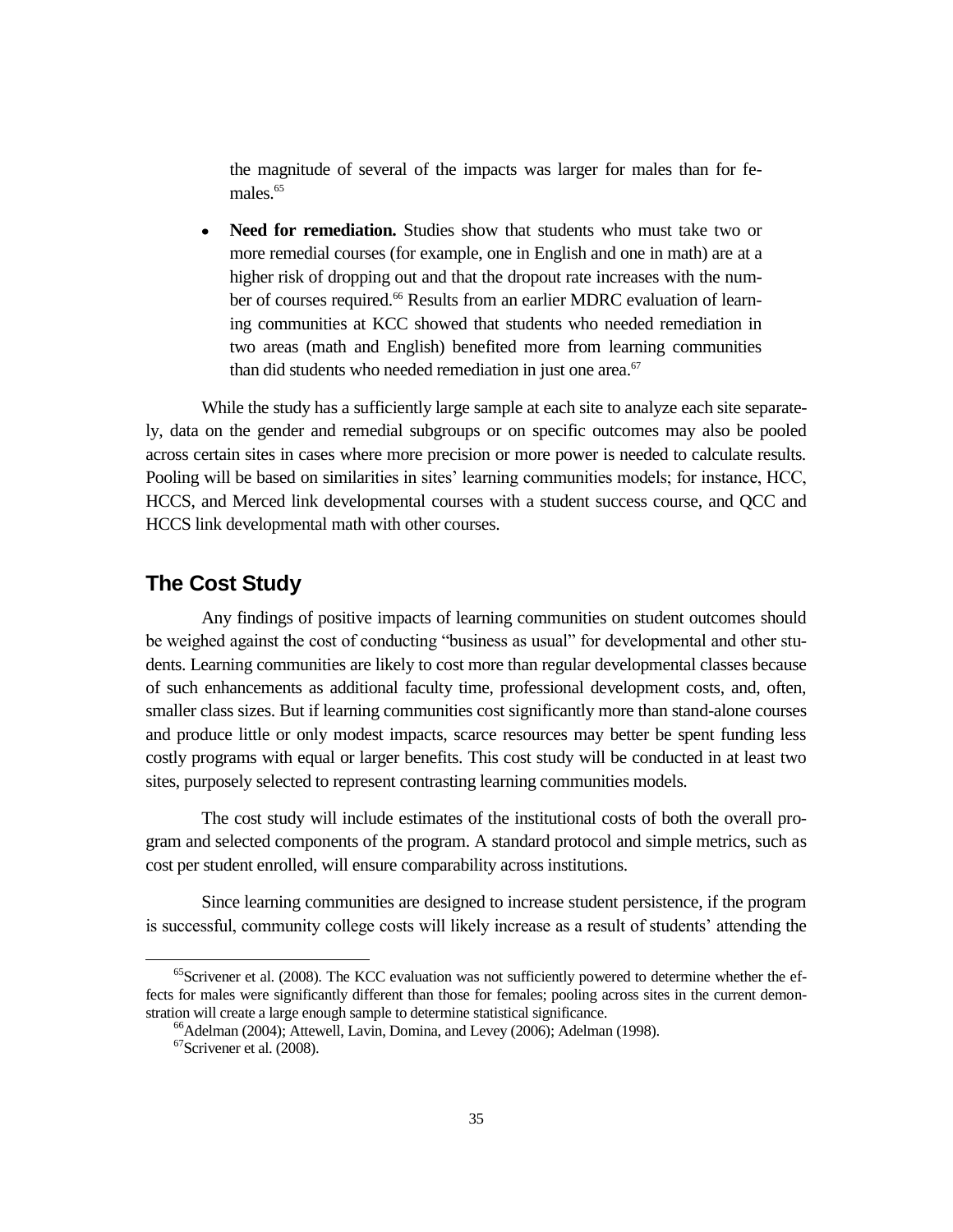community college for a longer period of time. However, it is important to distinguish the costs of operating the learning communities from the costs of additional community college attendance as a result of the intervention. This can be accomplished by focusing on the period of time when students are expected to receive the intervention and measuring all relevant costs for both the program and the control group. The difference in costs during this period will be attributed to the net cost of providing learning communities. Any costs associated with student persistence will not be considered a learning community cost.

#### **Component Costs of Learning Communities**

Separate per-person cost estimates will be calculated for each relevant component affected by the learning community models. Possible components include the following:

- **Classes.** The costs of class instruction provided to program group members might be compared with the costs of similar classes provided to control group members. Examples of such classes include basic writing, reading, and social sciences. These will be linked classes for the program group but standalone classes for the control group. Differences in costs between the two groups might be attributable to differences in class size, the number of faculty, and hours of instruction.
- **Group activities.** Smaller groups within a learning community might be formed around particular interests or one-time events, such as field trips, social activities, and seminars.
- **One-on-one assistance.** Learning community services such as tutoring, counseling, and case management would be calculated separately.
- **Training and development.** This component would include any extra training provided to staff to implement the learning communities model.
- **Program coordination.** Costs associated with having a learning community coordinator would be captured in this component. The costs associated with implementing the evaluation (for example, assisting with the random assignment process) will be subtracted, since these are research costs and not the costs of implementing the program.

#### **Methodology**

To estimate the per-person component costs above, the cost study will begin by first estimating unit costs: the costs of providing component services to one person over a specific time period. These can be determined by first calculating the total cost of providing a given program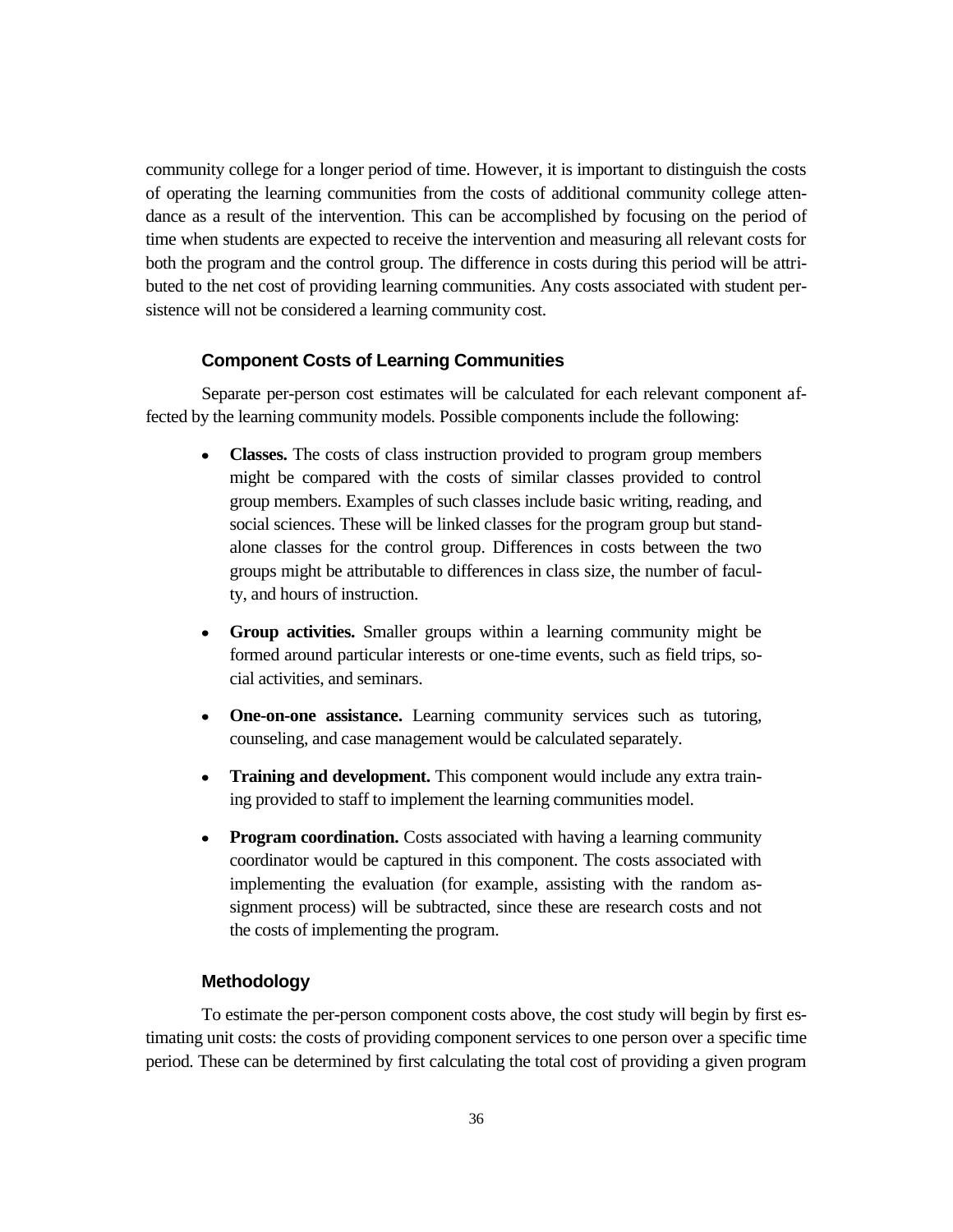component over the time period (whether a class session, a semester, a week, a month, or a year) and then dividing by the number of individuals who participated in the activity or received the service over the corresponding time period. Thus, data are needed on both the total cost and the number of participants during the time period.

The unit cost for a component will then be multiplied by the duration of participation in or receipt of the component. For example, if a unit cost of a particular class is calculated at \$150 per semester credit hour, \$150 would be multiplied by the average number of semester credit hours that the program group members received. Different unit cost estimates will be calculated for the program group components and the control group components.

The gross cost per program or control group member is simply the aggregate component costs per person calculated above. The difference between the gross cost per program group member and the gross cost per control group member yields the *net cost* of the learning community program.

Cost data will be collected beginning in 2009 and will be analyzed separately by site, including estimates for unit costs per component, participation estimates, gross cost per program and control group member, and net cost. Any variation in costs across the sites will be explained using implementation data. Differences might be attributed to differences in the mix of activities provided, in unit cost estimates, and/or in participation levels.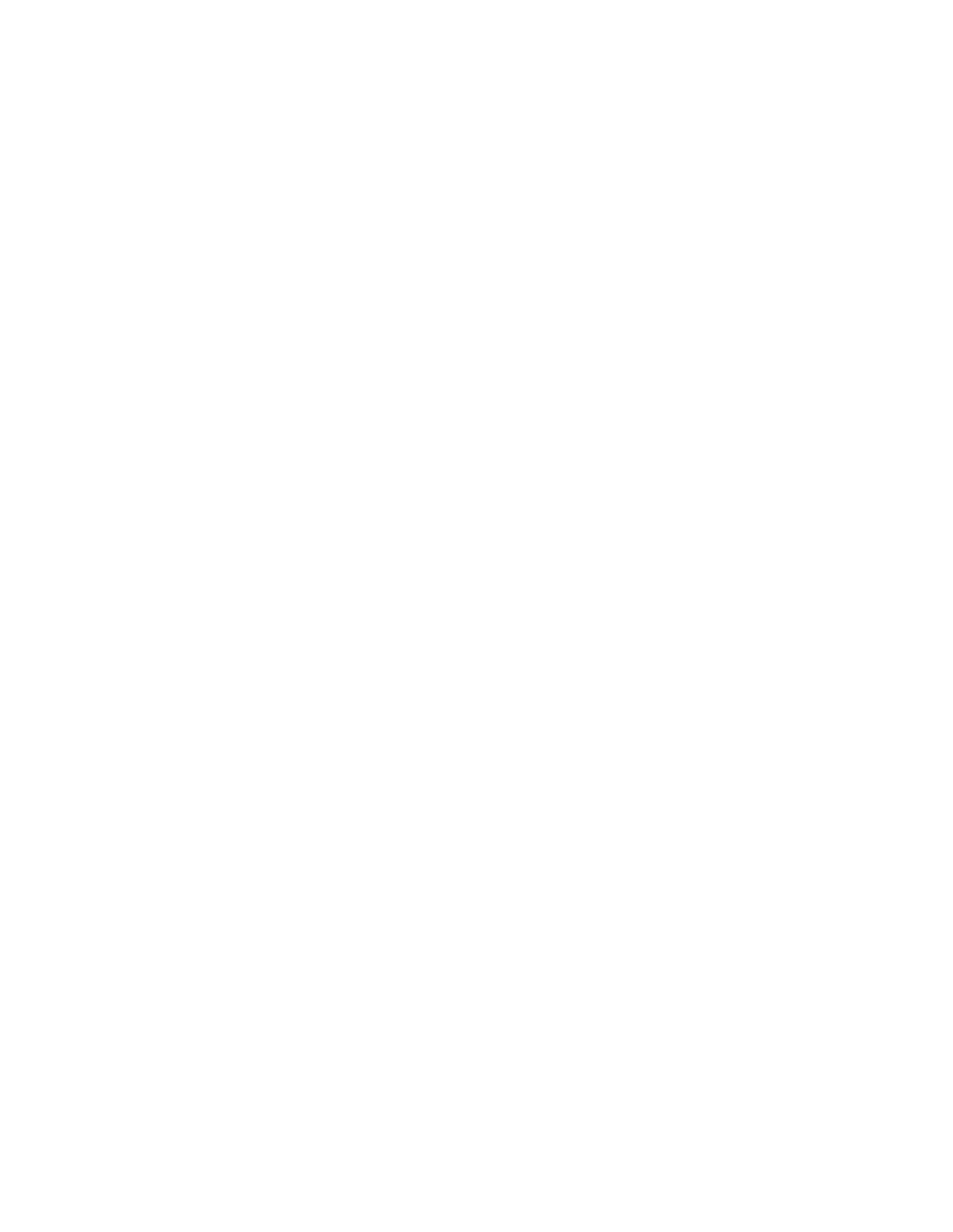**Appendix A**

# **Core Dimensions of Learning Communities and Their Indicators**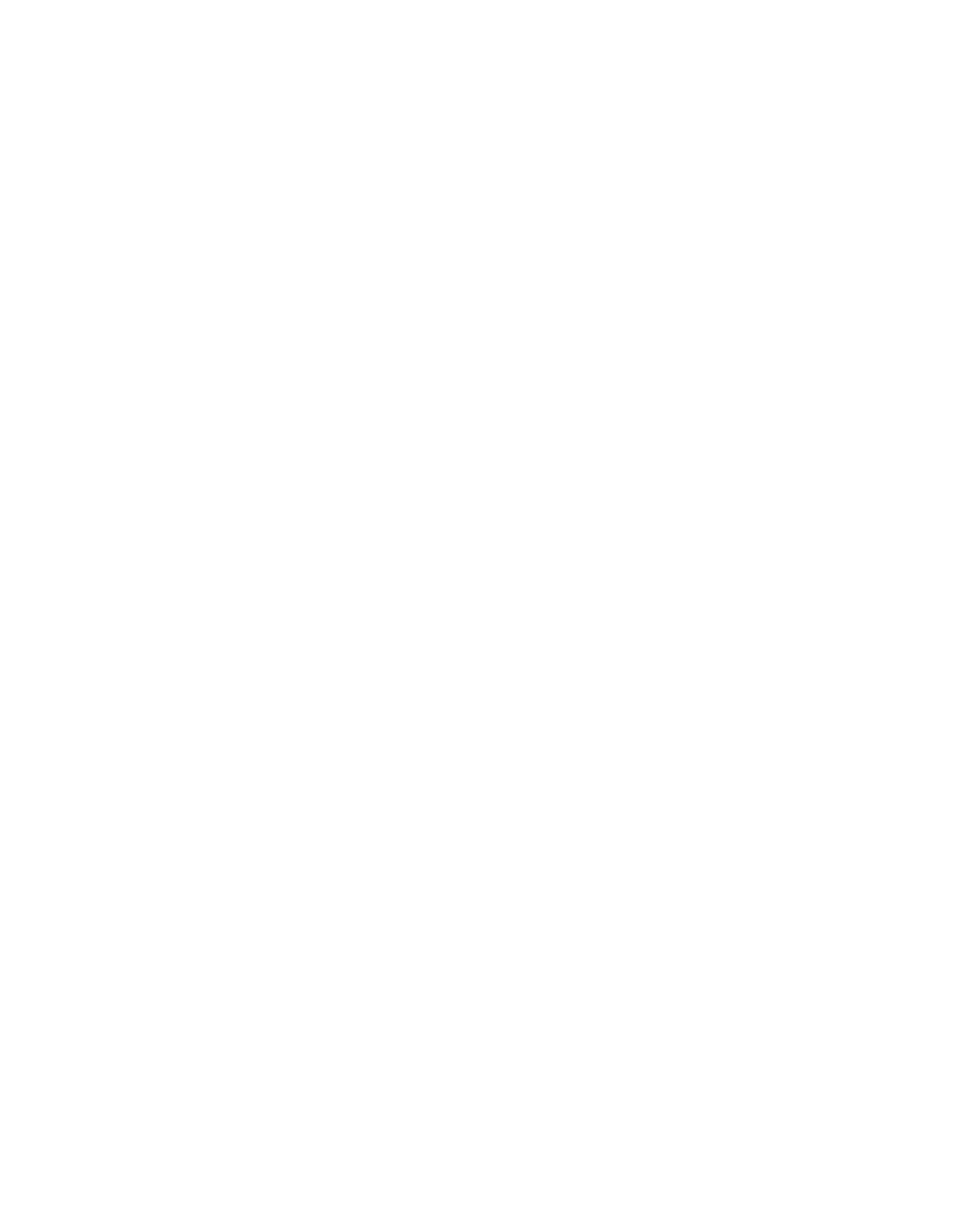|                                                    | <b>Data Collection Sources</b> |                        |             |                                   |                           |                         |                                 |                     |                                               |
|----------------------------------------------------|--------------------------------|------------------------|-------------|-----------------------------------|---------------------------|-------------------------|---------------------------------|---------------------|-----------------------------------------------|
|                                                    |                                | <b>Interviews</b>      |             |                                   | <b>Focus Groups</b>       |                         |                                 |                     |                                               |
| <b>List of Core Dimensions</b>                     | <b>President</b>               | <b>Faculty</b> Dean(s) |             | <b>Student</b><br><b>Services</b> |                           | <b>Faculty</b> Students | <b>Faculty</b><br><b>Survey</b> | <b>Observations</b> | Documents/<br><b>Records</b><br><b>Review</b> |
| Integration                                        |                                |                        |             |                                   |                           |                         |                                 |                     |                                               |
| Integrated or linked curricula between two or      |                                |                        |             |                                   |                           |                         |                                 |                     |                                               |
| more courses                                       |                                | X                      |             |                                   | X                         | X                       | X                               | X                   |                                               |
| Merged syllabi                                     |                                | $\mathbf X$            |             |                                   | $\mathbf X$               | $\mathbf X$             | X                               |                     | X                                             |
| Assignments built around common themes/topics      |                                | $\mathbf X$            |             |                                   | $\mathbf X$               | $\mathbf X$             | $\mathbf X$                     | X                   | $\mathbf X$                                   |
| Use multiple perspectives to explain content and   |                                |                        |             |                                   |                           |                         |                                 |                     |                                               |
| examine issues                                     |                                | $\mathbf X$            |             |                                   | X                         |                         | $\mathbf X$                     | $\mathbf X$         |                                               |
| Identification of connections and conflicts among  |                                |                        |             |                                   |                           |                         |                                 |                     |                                               |
| diverse disciplines                                |                                | X                      |             |                                   | X                         | X                       | X                               | X                   |                                               |
| Attached seminars, special topics lectures, or     |                                |                        |             |                                   |                           |                         |                                 |                     |                                               |
| research/field study sessions linked to courses    |                                | X                      |             |                                   | X                         | X                       | $\mathbf X$                     | X                   |                                               |
| Joint assignments, projects, and grading practices |                                |                        |             |                                   |                           |                         |                                 |                     |                                               |
| across courses or disciplines                      |                                | X                      |             |                                   | X                         | $\mathbf X$             | X                               |                     | X                                             |
| Blocked or aligned course schedule                 |                                | $\mathbf X$            | $\mathbf X$ |                                   | $\boldsymbol{\mathrm{X}}$ |                         |                                 |                     | $\mathbf X$                                   |
| <b>Active-Learning Pedagogy</b>                    |                                |                        |             |                                   |                           |                         |                                 |                     |                                               |
| Project- and problem-based learning opportunities  |                                |                        |             |                                   |                           |                         |                                 |                     |                                               |
| in the classroom                                   |                                | $\mathbf X$            |             |                                   | $\mathbf X$               | $\mathbf X$             | $\mathbf X$                     | $\mathbf X$         |                                               |
| Interactive dialogue or discussion regarding       |                                |                        |             |                                   |                           |                         |                                 |                     |                                               |
| content between students and faculty               |                                |                        |             |                                   |                           |                         |                                 |                     |                                               |
| members                                            |                                | X                      |             |                                   | $\mathbf X$               | $\mathbf X$             | $\mathbf X$                     | $\mathbf X$         |                                               |
| Small group or dyads that promote cooperative      |                                |                        |             |                                   |                           |                         |                                 |                     |                                               |
| learning and critical thinking                     |                                | $\mathbf X$            |             |                                   | $\mathbf X$               | $\mathbf X$             | $\mathbf X$                     | $\mathbf X$         |                                               |
| Reflective or responsive writing opportunities     |                                | $\mathbf X$            |             |                                   | $\boldsymbol{\mathrm{X}}$ | $\mathbf X$             | $\mathbf X$                     | X                   | X                                             |
| Interactive labs and field study that enhance      |                                |                        |             |                                   |                           |                         |                                 |                     |                                               |
| content learning                                   |                                | X                      |             |                                   | X                         | X                       | X                               | X                   |                                               |
| Classroom practices and discussion around          |                                |                        |             |                                   |                           |                         |                                 |                     |                                               |
| diversity and equity issues                        |                                | $\mathbf X$            |             |                                   | X                         | $\mathbf X$             | $\mathbf X$                     | X                   |                                               |
| Instructors actively reach out to students         |                                |                        |             |                                   |                           |                         |                                 |                     |                                               |
| experiencing difficulty during class               |                                | $\mathbf X$            |             |                                   | $\mathbf X$               |                         | $\mathbf X$                     |                     |                                               |
|                                                    |                                |                        |             |                                   |                           |                         |                                 |                     | (continued)                                   |

**Appendix Table A.1**

NOTE: This matrix includes all *potential* indicators for each dimension and the data sources where they can be found. It was created as a tool to guide protocol development for the implementation study. The final protocol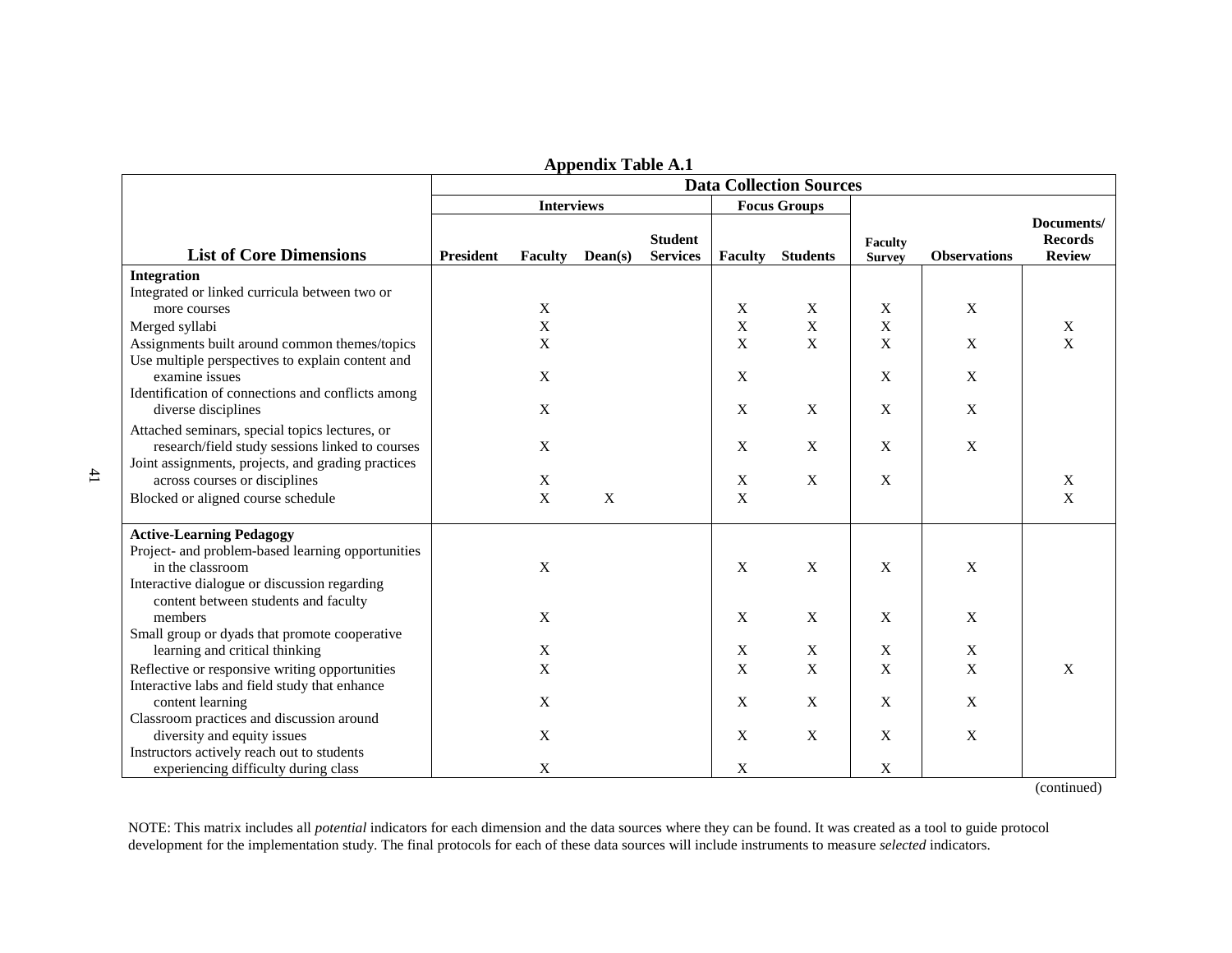|                                                                                       |                  |                   |         |                                   |                           | <b>Data Collection Sources</b> |                                 |                     |                                               |
|---------------------------------------------------------------------------------------|------------------|-------------------|---------|-----------------------------------|---------------------------|--------------------------------|---------------------------------|---------------------|-----------------------------------------------|
|                                                                                       |                  | <b>Interviews</b> |         |                                   |                           | <b>Focus Groups</b>            |                                 |                     |                                               |
| <b>List of Core Dimensions</b>                                                        | <b>President</b> | Faculty           | Dean(s) | <b>Student</b><br><b>Services</b> | Faculty                   | <b>Students</b>                | <b>Faculty</b><br><b>Survey</b> | <b>Observations</b> | Documents/<br><b>Records</b><br><b>Review</b> |
| <b>Faculty Engagement</b>                                                             |                  |                   |         |                                   |                           |                                |                                 |                     |                                               |
| Collaborative course planning and teaching                                            |                  |                   |         |                                   |                           |                                |                                 |                     |                                               |
| between faculty in linked courses                                                     |                  | $\mathbf X$       |         |                                   | $\mathbf X$               |                                | $\mathbf X$                     | $\mathbf X$         |                                               |
| Regular, ongoing meetings and communication                                           |                  |                   |         |                                   |                           |                                |                                 |                     |                                               |
| between faculty members during term                                                   |                  | X                 |         |                                   | $\mathbf X$               |                                | $\mathbf X$                     |                     |                                               |
| Faculty work together to develop theme-based                                          |                  |                   |         |                                   |                           |                                |                                 |                     |                                               |
| assignments or projects                                                               |                  | $\mathbf X$       |         |                                   | $\mathbf X$               |                                | $\mathbf X$                     |                     |                                               |
| Team teaching or co-teaching across courses or                                        |                  |                   |         |                                   |                           |                                |                                 |                     |                                               |
| disciplines                                                                           |                  | $\mathbf X$       |         |                                   | $\mathbf X$               | $\boldsymbol{\mathrm{X}}$      | $\mathbf X$                     | $\mathbf X$         |                                               |
| Opportunities for professional development to                                         |                  |                   |         |                                   |                           |                                |                                 |                     |                                               |
| learn and hone learning community                                                     |                  |                   |         |                                   |                           |                                |                                 |                     |                                               |
| pedagogical practices                                                                 |                  | $\mathbf X$       |         |                                   | $\boldsymbol{\mathrm{X}}$ |                                | $\mathbf X$                     |                     |                                               |
| Compensation or incentives for faculty to                                             |                  |                   |         |                                   |                           |                                |                                 |                     |                                               |
| participate in learning communities                                                   |                  |                   |         |                                   |                           |                                |                                 |                     |                                               |
| Faculty promote a sense of community, of                                              |                  |                   |         |                                   |                           |                                |                                 |                     |                                               |
| belonging, and of shared enterprise with                                              |                  |                   |         |                                   |                           |                                |                                 |                     |                                               |
| students and other faculty in the learning                                            |                  | $\mathbf X$       |         |                                   | $\mathbf X$               | $\boldsymbol{\mathrm{X}}$      | $\mathbf X$                     |                     |                                               |
| community classroom                                                                   |                  |                   |         |                                   |                           |                                |                                 |                     |                                               |
| <b>Student Engagement</b>                                                             |                  |                   |         |                                   |                           |                                |                                 |                     |                                               |
| Cohort of students enrolled in paired/multilinked                                     |                  |                   |         |                                   |                           |                                |                                 |                     |                                               |
| and/or sequential courses                                                             |                  | $\mathbf X$       |         |                                   | $\mathbf X$               | X                              | X                               | X                   |                                               |
| Creation of faculty-mandated or informal                                              |                  |                   |         |                                   |                           |                                |                                 |                     |                                               |
| student dyads or study groups                                                         |                  | X                 |         |                                   | $\boldsymbol{\mathrm{X}}$ | X                              | $\mathbf X$                     |                     |                                               |
| Diverse student groupings across race, culture,                                       |                  |                   |         |                                   |                           |                                |                                 |                     |                                               |
| gender, and so on.                                                                    |                  | X                 |         |                                   | X                         | X                              |                                 | $\boldsymbol{X}$    |                                               |
| Co-curricular social activities or events                                             |                  |                   |         |                                   |                           |                                |                                 |                     |                                               |
| connected to courses (such as field trips,                                            |                  |                   |         |                                   |                           |                                |                                 |                     |                                               |
| service learning or community-based                                                   |                  |                   |         |                                   |                           |                                |                                 |                     |                                               |
| projects, meal gatherings)                                                            |                  | X                 |         |                                   | X                         | X                              | $\mathbf X$                     |                     | $\mathbf X$                                   |
| Informal social interactions or bonding                                               |                  |                   |         |                                   |                           |                                |                                 |                     |                                               |
| between learning community students                                                   |                  |                   |         |                                   |                           |                                |                                 |                     |                                               |
| outside class                                                                         |                  | X                 |         |                                   |                           |                                |                                 | X                   |                                               |
| Learning community student perception of<br>more intimate or meaningful relationships |                  |                   |         |                                   |                           |                                |                                 |                     |                                               |
| with cohorts than with other students                                                 |                  |                   |         |                                   |                           | X                              | X                               |                     |                                               |
| Learning community students develop confidence                                        |                  |                   |         |                                   |                           |                                |                                 |                     |                                               |
| as independent learners                                                               |                  | X                 |         |                                   | $\mathbf X$               | $\mathbf X$                    | $\mathbf X$                     |                     |                                               |

### **Appendix Table A.1 (continued)**

(continued)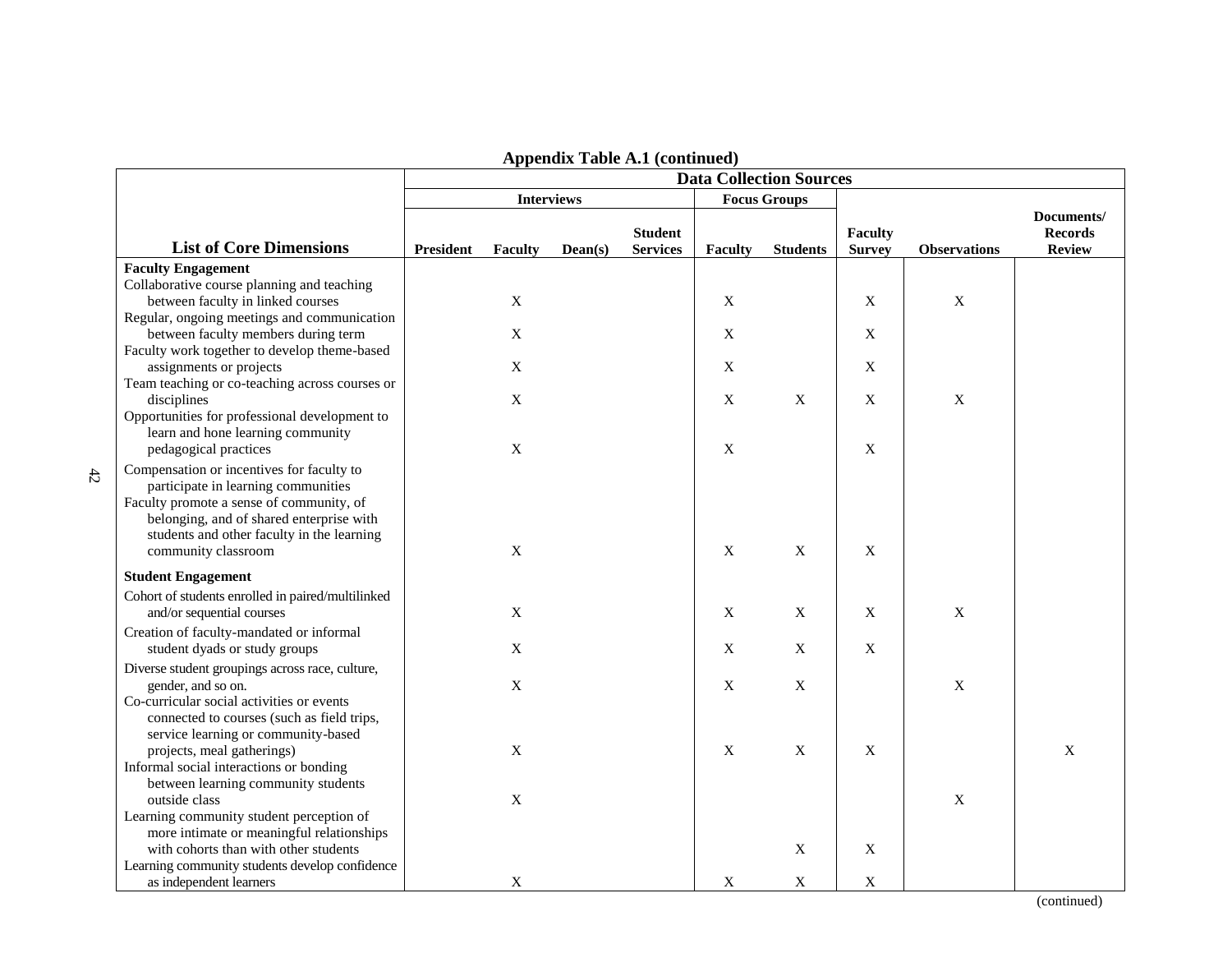|                                                                                                                                                                                                                         |                            |                            |                            |                                   |                  | <b>Data Collection Sources</b> |                          |                     |                                 |  |
|-------------------------------------------------------------------------------------------------------------------------------------------------------------------------------------------------------------------------|----------------------------|----------------------------|----------------------------|-----------------------------------|------------------|--------------------------------|--------------------------|---------------------|---------------------------------|--|
|                                                                                                                                                                                                                         |                            |                            | <b>Interviews</b>          |                                   |                  | <b>Focus Groups</b>            |                          |                     | Documents/                      |  |
| <b>List of Core Dimensions</b>                                                                                                                                                                                          | <b>President</b>           | Faculty                    | Dean(s)                    | <b>Student</b><br><b>Services</b> | <b>Faculty</b>   | <b>Students</b>                | Faculty<br><b>Survey</b> | <b>Observations</b> | <b>Records</b><br><b>Review</b> |  |
| <b>Supplemental Student Support Services</b><br>Increased knowledge and use of various<br>academic support services by learning<br>community students (such as counselors,<br>tutors, finacial aid, library resources.) |                            | $\mathbf X$                |                            | $\mathbf X$                       | $\boldsymbol{X}$ | $\mathbf X$                    | $\mathbf X$              |                     |                                 |  |
| Student service staff contribute to syllabus or<br>curriculum development                                                                                                                                               |                            | X                          |                            | X                                 | $\boldsymbol{X}$ |                                | X                        |                     | $\mathbf{X}$                    |  |
| Student service representatives make<br>presentations in classrooms regarding<br>campus resources<br>Student services staff and administrators meet                                                                     |                            | $\mathbf X$                |                            | $\mathbf X$                       |                  |                                | X                        |                     | X                               |  |
| with faculty regarding student academic or<br>social needs                                                                                                                                                              |                            | $\mathbf X$                |                            | $\mathbf X$                       | X                |                                | X                        |                     |                                 |  |
| Faculty actively refer students to campus<br>resources                                                                                                                                                                  |                            | $\mathbf X$                |                            | $\mathbf X$                       | $\boldsymbol{X}$ |                                | $\mathbf X$              |                     |                                 |  |
| Perception of collaborative relationships<br>between instruction and student services                                                                                                                                   |                            | X                          | $\mathbf X$                | X                                 | $\boldsymbol{X}$ |                                | X                        |                     |                                 |  |
| <b>Institutional/Structural Transformation</b><br>Increased awareness of learning communities<br>by administration and larger campus                                                                                    |                            |                            |                            |                                   |                  |                                |                          |                     |                                 |  |
| community<br>Perception of learning communities as an                                                                                                                                                                   | $\mathbf X$                | $\mathbf X$                | $\mathbf X$                | X                                 | $\boldsymbol{X}$ |                                | X                        |                     |                                 |  |
| institutional priority<br>History of learning communities at college                                                                                                                                                    | $\mathbf X$<br>$\mathbf X$ | $\mathbf X$<br>$\mathbf X$ | $\mathbf X$<br>$\mathbf X$ | $\mathbf X$<br>$\mathbf X$        | X                |                                | $\mathbf X$              |                     |                                 |  |
| "Fit" between learning communities<br>goals/outcomes and mission of college                                                                                                                                             | $\mathbf X$                | $\mathbf X$                | $\mathbf X$                | $\mathbf{X}$                      | $\mathbf{x}$     |                                | $\mathbf X$              |                     |                                 |  |
| Sustainable funding for learning community<br>programs growth and development<br>Regular communication between upper-level<br>administrators and frontline learning                                                     | $\mathbf X$                | $\mathbf X$                | $\mathbf X$                |                                   | $\boldsymbol{X}$ |                                | X                        |                     |                                 |  |
| community staff                                                                                                                                                                                                         | X                          | $\mathbf X$                | $\mathbf X$                | $\mathbf X$                       | $\mathbf X$      |                                | $\mathbf X$              |                     |                                 |  |
| Targeted, clearly defined learning outcomes                                                                                                                                                                             |                            | $\overline{\mathrm{X}}$    |                            |                                   | $\mathbf X$      | $\mathbf X$                    | $\mathbf X$              |                     |                                 |  |
| Prevalence of LC-inspired pedagogical practices in<br>non-learning community settings                                                                                                                                   | $\mathbf X$                | $\mathbf X$                | $\mathbf X$                | $\mathbf X$                       | $\mathbf X$      |                                | $\mathbf X$              |                     |                                 |  |

|  |  |  |  | <b>Appendix Table A.1 (continued)</b> |
|--|--|--|--|---------------------------------------|
|--|--|--|--|---------------------------------------|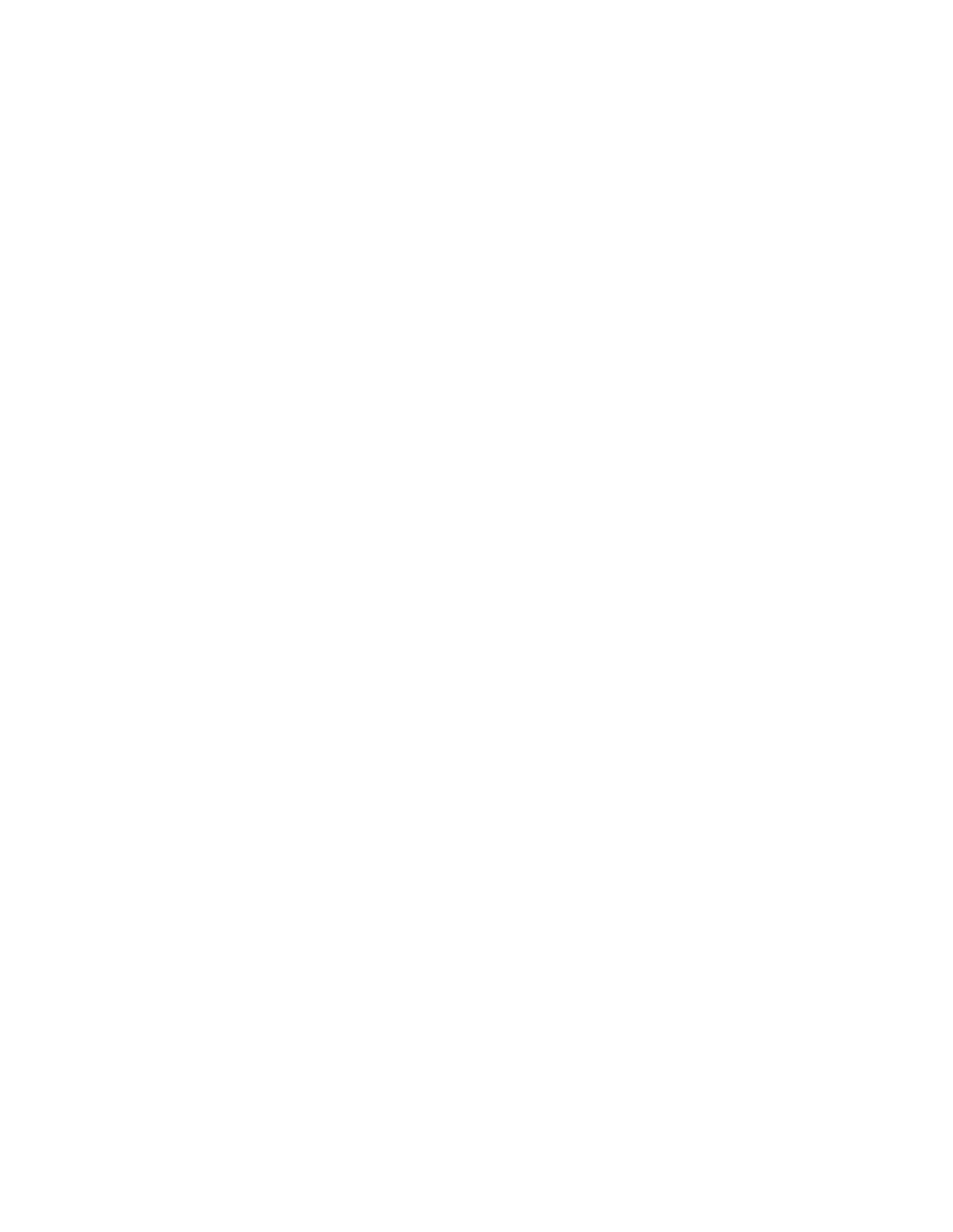### **References**

- Adelman, C. (1998). The Kiss of Death? An Alternative View of College Remediation. *National Crosstalk, 6*(3).
- Adelman, C. (1999). *Answers in the Tool Box: Academic Intensity, Attendance Patterns, and Bachelor's Degree Attainment.* Washington, DC: U.S. Department of Education.
- Adelman C. (2004). *Principal Indicators of Student Academic Histories in Postsecondary Education, 1972-2000.* Washington, DC: U.S. Department of Education, Institute of Education Sciences.
- Alba, R., and Lavin, D. (1981, October). Community Colleges and Tracking in Higher Education, *Sociology of Education, 54*(4): 223-237.
- American Association of Community Colleges. (2007). *AACC Research and Statistics: Community College Fast Facts.* Washington, DC: American Association of Community Colleges. Retrieved February 29, 2008, from http://www2.aacc.nche.edu/research/index.htm.
- Attewell, P., Lavin, D., Domina, T., and Levey, T. (2006). New Evidence on College Remediation. *Journal of Higher Education, 77*(5): 886-924.
- Bailey, T.R., and Alfonso, M. (2005). Paths to Persistence: An Analysis of Research on Program Effectiveness at Community Colleges (Monograph). *Lumina Foundation for Education New Agenda Series, 6*(1).
- Bailey, T., Leinbach, D., and Jenkins, D. (2005). *Graduation Rates, Student Goals and Measuring Community College Effectiveness.* CCRC Brief No. 28. New York: Columbia University, Teachers College, Community College Research Center.
- Barefoot, B.O. (2002). *National Survey Results.* Retrieved October 19, 2007, from http://www.firstyear.org/survey/survey2002/index.html.
- Bauer, D.J., Sterba, S., and Hallfors, D. (Forthcoming). Evaluating Group-Based Interventions When Control Participants Are Ungrouped. *Multivariate Behavior Research.*
- Bennet, W. (1994). *The Devaluing of America.* New York: Touchstone.
- Bettinger E., and Long, B. (2005). *Addressing the Needs of Under-Prepared Students in Higher Education: Does College Remediation Work?* Cambridge, MA: National Bureau of Economic Research.
- Bloom, H. (1995). Minimum Detectable Effects: A Simple Way to Report the Statistical Power of Experimental Designs. *Evaluation Review, 19*(5): 547-556.
- Calcagno, J. and Long, B. (2008). *The Impact of Postsecondary Remediation Using a Regression Discontinuity Approach: Addressing Endogenous Sorting and Noncompliance.* CCRC Working Paper. New York: Columbia University, Teachers College, Community College Research Center.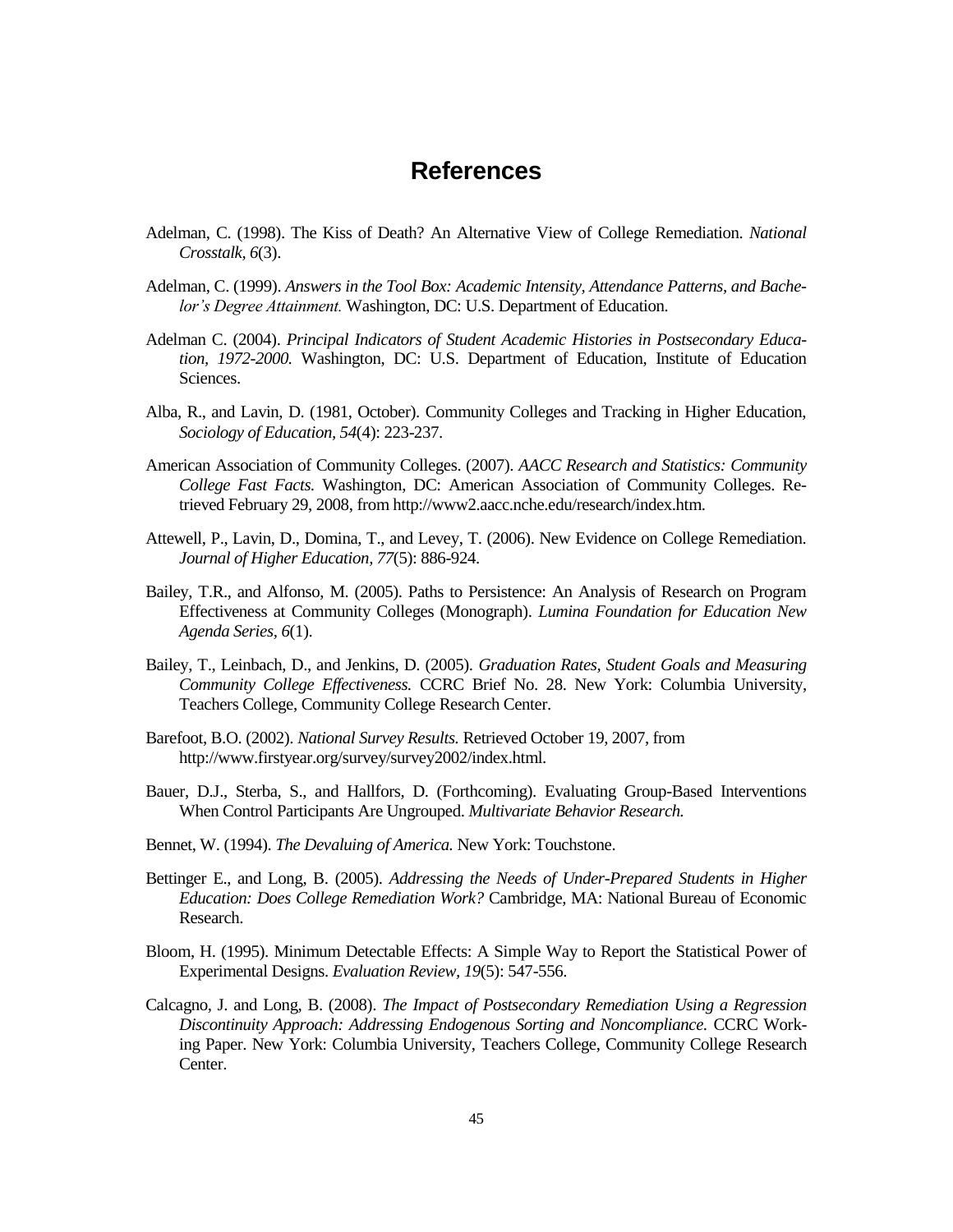- Cameron, S., and Heckman, J.J. (2001). The Dynamics of Education Attainment for Blacks, Whites and Hispanics. *Journal of Political Economy, 109*(3): 455-499.
- Coalition for Evidence-Based Policy (2005). *Reporting the Results of Your Study: A User-Friendly Guide for Evaluators of Educational Programs and Practices.* Washington, DC: U.S. Department of Education, Institute of Education Sciences.
- Cohen, A.M., and Brawer, F.B. (1991, 1996). *The American Community College* (2nd and 3rd eds.). San Francisco: Jossey-Bass.
- Cohen, J. (1988). *Statistical Power Analysis for the Behavioral Sciences* (2nd ed.). Hillsdale, NJ: Lawrence Earlbaum Associates.
- Dougherty, K. (1994). *The Contradictory College: The Conflicting Origins, Impacts, and Futures of the Community College.* Albany: State University of New York Press.
- Dougherty, K. (2003). The Evolving Role of the Community College. In J. Smart (Ed.), *Higher Education: Handbook of Theory and Research, 17:* 295-348.
- Engstrom, C., and Tinto, V. (2007). *Pathways to Student Success: The Impact of Learning Communities on the Success of Academically Under-Prepared College Students.* Unpublished manuscript prepared for the William and Flora Hewlett Foundation.
- Eteläpelto, A., Littleton, K., Lahti, J., and Wirtanen, S. (2005). Students' Accounts of Their Participation in an Intensive Long-Term Learning Community. *International Journal of Educational Research, 43*(3): 183-207.
- Fogarty, J., and Dunlap, L., with Dolan, E., Hesse, M., Mason, M., and Mott, J. (2003). *Learning Communities in Community Colleges.* National Learning Communities Project Monograph Series. Olympia, WA: Washington Center for Improving the Quality of Undergraduate Education. Available for purchase from http://www.evergreen.edu/washcenter/lcMono1.asp.
- Gardiner, L.F. (1994). Redesigning Higher Education: Producing Dramatic Gains in Student Learning. *ASHE-ERIC Higher Education Report, 23*(7). Washington, DC: George Washington University, Graduate School of Education and Human Development.
- Green, D. (2006). Historically Underserved Students: What We Know, What We Still Need to Know. *New Directions for Community Colleges, 135:* 21-28.
- Greene, J., and Foster, G. (2003). *Public High School Graduation and College Readiness Rates in the United States.* Education Working Paper No. 3. New York: Manhattan Institute for Policy Research, Center for Civic Innovation.
- Greene, W. (1997). *Econometric Analysis.* Upper Saddle River, NJ: Prentice Hall.
- Grimes, S.K., and David, K.C. (1999). Underprepared Community College Students: Implications of Attitudinal and Experiential Differences. *Community College Review, 27*(2): 73-92.
- Hill, C.J., Bloom, H.S., Black, A., and Lipsey, M.W. (2007). *Empirical Benchmarks for Interpreting Effect Sizes in Research.* New York: MDRC.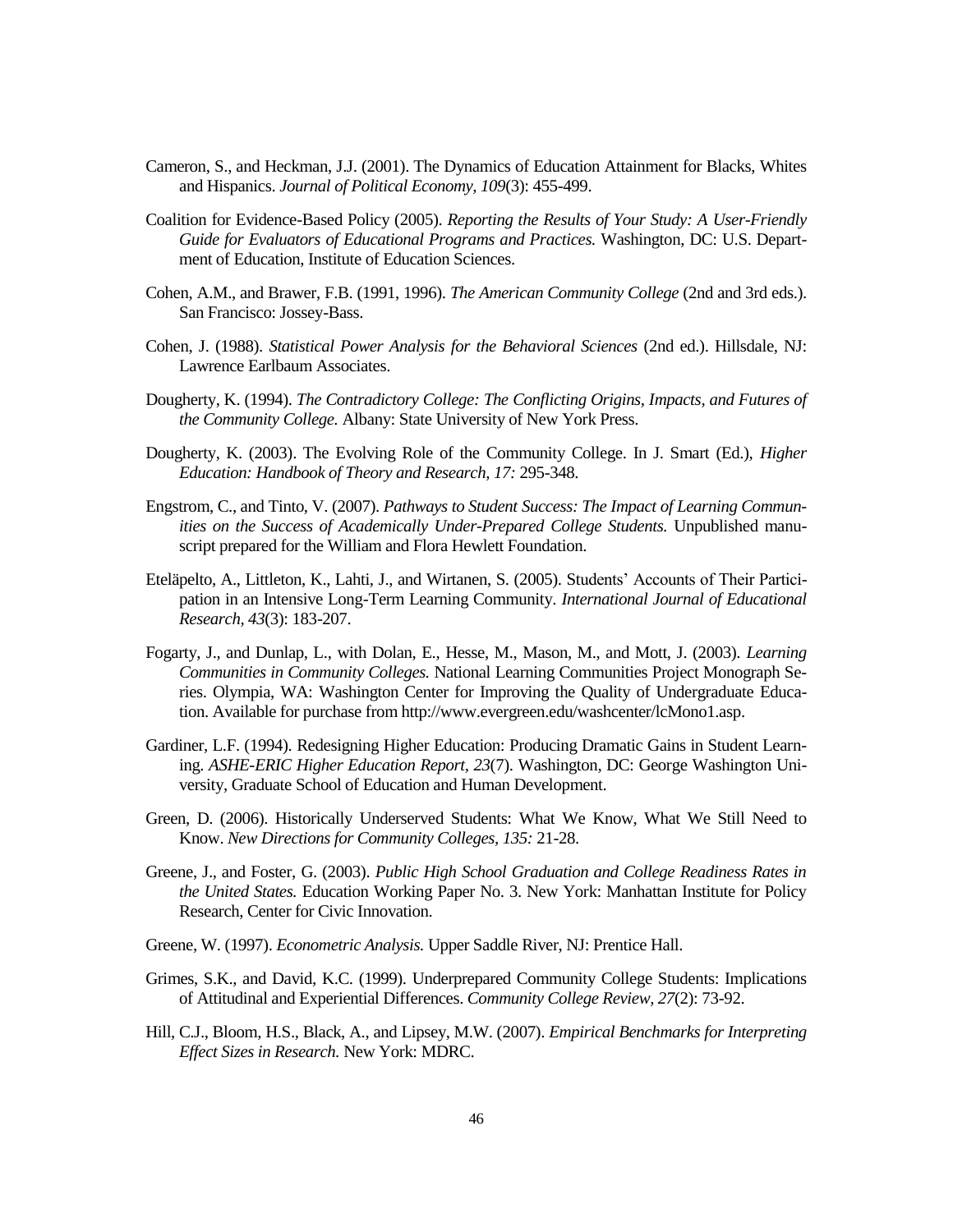- Horn, L., and Kojaku, L.K. (2001). *High School Academic Curriculum and the Persistence Path Through College.* NCES 2001-163. Washington, DC: U.S. Department of Education, National Center for Education Statistics.
- Horn, L., Peter, K., and Rooney, K. (2002). *Profile of Undergraduates in U.S. Postsecondary Institutions: 1999-2000.* NCES 2002-169. Washington, DC: U.S. Department of Education, National Center for Education Statistics.
- Hoyt, J., and Sorenson, C. (2001). High School Preparation, Placement Testing, and College Remediation. *Journal of Developmental Education, 25*(2): 26-33.
- Integrated Postsecondary Education Data System (IPEDS) (2006). Washington, DC: U.S. Department of Education, National Center for Education Statistics, Institute of Education Sciences.
- Jaffee, D. (2007). Peer Cohorts and the Unintended Consequences of Freshman Learning Communities. *College Teaching, 55*(2): 65-71.
- Jarvi, S.W. (1998). A Quantitative and Qualitative Examination of Supplemental Instruction and Its Relationship to Student Performance (Collaborative Learning, Academic Support). *Dissertation Abstracts International, 59*(5): 1484A.
- Laanan, F. (1995). Community Colleges as Facilitators of School-to-Work. *ERIC Digest.* ERIC Document No. ED383360. Los Angeles: ERIC Clearinghouse for Community Colleges. Also available at http://www.gseis.ucla.edu/ERIC/digests/dig9501.html.
- Lardner, E., with others (2005). *Diversity, Educational Equity, and Learning Communities.* Olympia, WA: Washington Center for Improving the Quality of Undergraduate Education.
- Lenning, O.T., and Ebbers, L.H. (1999). The Powerful Potential of Learning Communities: Improving Education for the Future. *ASHE-ERIC Higher Education Report, 26*(6). Washington, DC: The George Washington University, Graduate School of Education and Human Development.
- Levin, H., and Calcagno, J. (2008). Remediation in the Community College: An Evaluator's Perspective. *Community College Review, 35*(3): 181-207.
- Levin, H., and Koski, W. (1998). Administrative Approaches to Education Productivity. *New Directions for Higher Education, 103:* 9-21.
- Lipsey, M.W. (1990). *Design Sensitivity: Statistical Power for Experimental Research.* Newbury Park, CA: Sage Publications.
- MacDonald, H. (1998). CUNY Could Be Great Again. *City Journal, 8*(1). Retrieved January 21, 2008, from http://www.city-journal.org/html/issue8\_1\_cuny\_could.html.
- Maher, M.A. (2005). The Evolving Meaning and Influence of Cohort Membership. *Innovative Higher Education, 30*(3): 195-211.
- Martorell, P., and McFarlin, I. (2007). *Help or Hindrance? The Effects of College Remediation on Academic and Labor Market Outcomes.* Unpublished manuscript.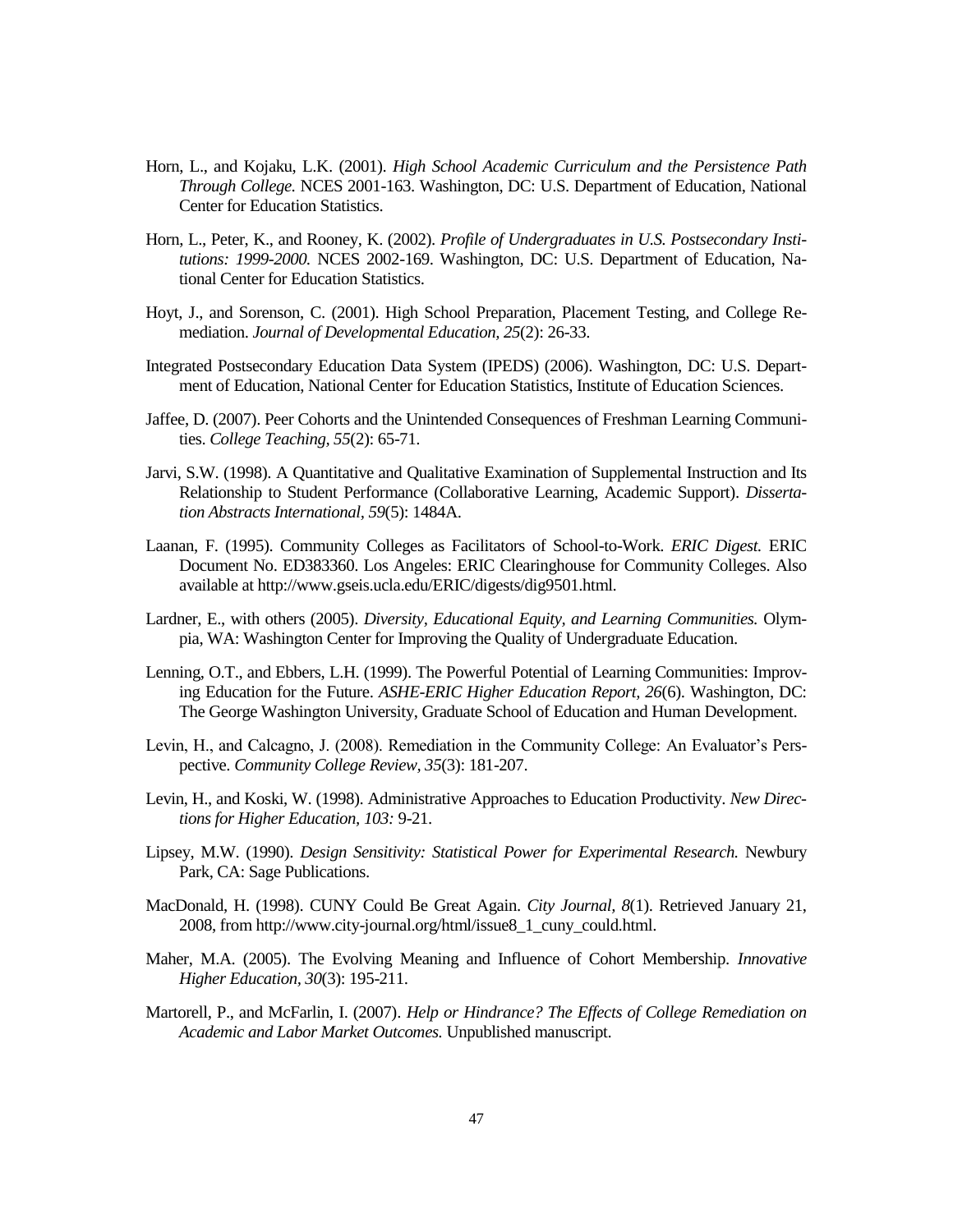- McCabe, R.H. (2000). *No One to Waste: A Report to Public Decision-Makers and Community College Leaders*. Washington, DC: Community College Press.
- McPhail, I.P., McKusick, D., and Starr, A. (2006). Access with Success: The Master Learning Community Model. *Community College Journal of Research and Practice, 30*(2): 145-146.
- Myers, D., and Dynarski, M. (2003). *Random Assignment in Program Evaluation and Intervention Research: Questions and Answers.* Washington, DC: U.S. Department of Education, Institute of Education Sciences.
- Oertel, B.J. (2001). *Identifying the Essential Characteristics of Curricular Learning Communities in Higher Education: A Delphi Study.* Retrieved from Winona State University Web site: http://www.winona.edu/advising/LCTableofcontents.htm.
- Parsad, B., and Lewis, L. (2003). *Remedial Education at Degree-Granting Postsecondary Institutions in Fall 2000.* NCES 2004-010. Washington, DC: U.S. Department of Education, National Center for Education Statistics.
- Price, D.V., with Lee, M. (2005). *Learning Communities and Student Success in Postsecondary Education: A Background Paper.* New York: MDRC.
- Roueche, J., and Roueche, S. (1999). *High Stakes, High Performance: Making Remedial Education Work.* Washington, DC: Community College Press.
- Rouse, C. (1995). Democratization or Diversion? The Effect of Community Colleges on Educational Attainment. JBES Symposium on Program and Policy Evaluation. *Journal of Business and Economic Statistics, 13*(2): 217-224.
- Scrivener, S., Bloom, D., LeBlanc, A., Paxson, C., Rouse, C.E., and Sommo, C., with Au, J., Teres, J.J., and Yeh, S. (2008). *A Good Start: Two-Year Effects of a Freshmen Learning Community Program at Kingsborough Community College.* New York: MDRC.
- Smith, B.L. (2001). The Challenge of Learning Communities as a Growing National Movement. *Peer Review, 4*(1): 4-8.
- Smith, B., MacGregor, J., Matthews, R., and Gabelnick, F. (2004). *Learning Communities: Reforming Undergraduate Education.* San Francisco: Jossey-Bass.
- Springer, L., Stanne, M., and Donovan, S. (1998). Effects of Small-Group Learning on Undergraduates in Science, Mathematics, Engineering, and Technology: A Meta-Analysis. *Journal of Educational Research, 69*(1): 21-51.
- Stefanou, C.R., and Salisbury-Glennon, J.D. (2002). Developing Motivation and Cognitive Learning Strategies Through an Undergraduate Learning Community. *Learning Environments Research, 5:* 77-97.
- Study Group on the Conditions of Excellence in American Higher Education (1984). *Involvement in*  Learning: Realizing the Potential of American Higher Education. ERIC Document Reproduction Service No. ED246883. Washington, DC: U.S. Department of Education, National Institute of Education.